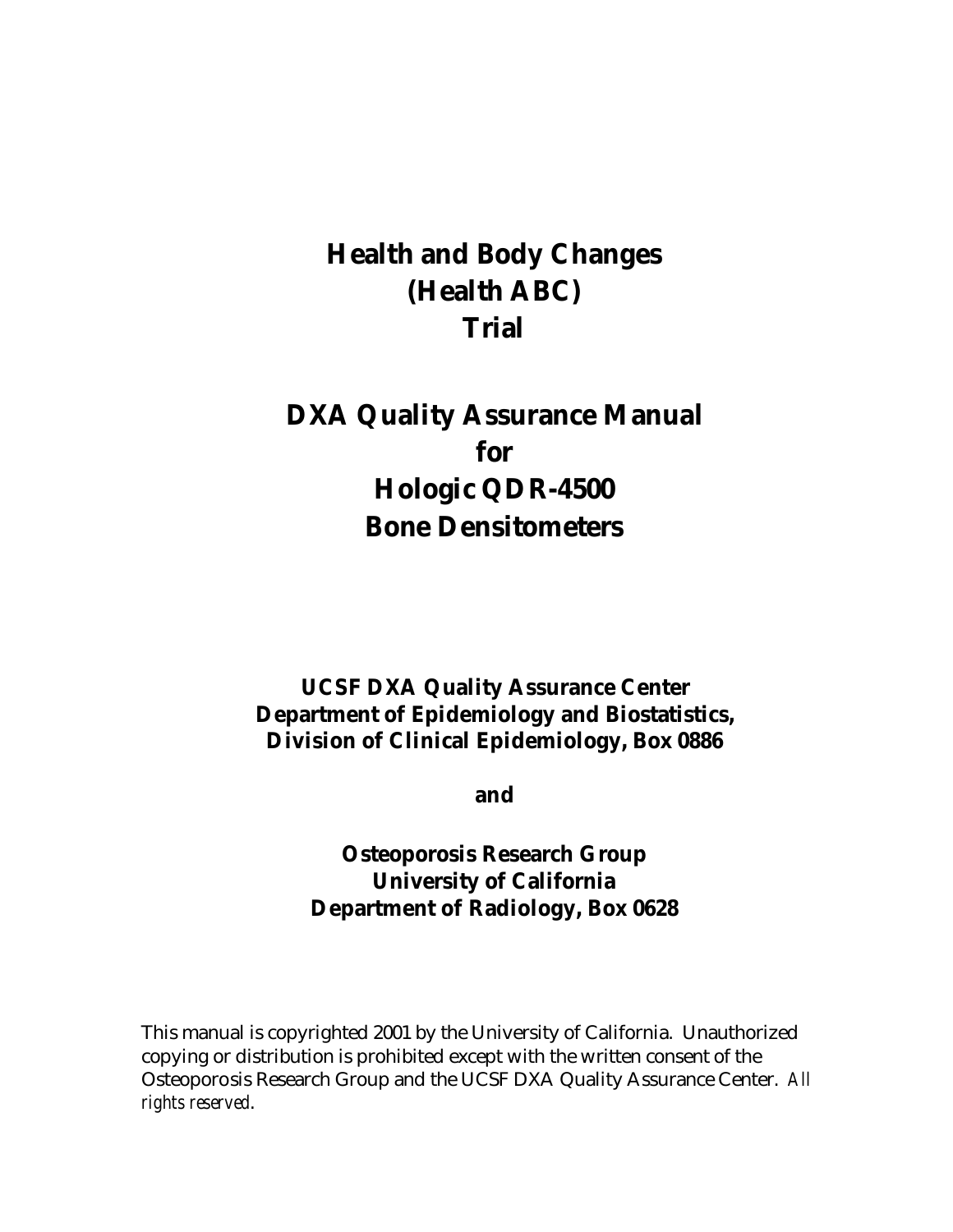# **TABLE OF CONTENTS**

| 1.0   |                                                          |  |
|-------|----------------------------------------------------------|--|
| 2.0   |                                                          |  |
| 2.1   |                                                          |  |
| 2.2   |                                                          |  |
| 2.2.1 |                                                          |  |
| 2.2.2 |                                                          |  |
| 2.2.3 |                                                          |  |
| 2.3   | Training and certification of Health ABC DXA operators 7 |  |
| 2.4   | Health ABC DXA Reading Center review of DXA Scans 8      |  |
| 2.4.1 |                                                          |  |
| 2.4.2 |                                                          |  |
| 3.0   |                                                          |  |
| 3.1   |                                                          |  |
| 3.1.1 |                                                          |  |
| 3.2   |                                                          |  |
| 3.2.1 |                                                          |  |
| 3.2.2 |                                                          |  |
| 3.2.3 |                                                          |  |
| 3.3   |                                                          |  |
| 3.3.1 |                                                          |  |
| 3.3.2 |                                                          |  |
| 3.3.3 |                                                          |  |
| 3.4   |                                                          |  |
| 3.4.1 |                                                          |  |
| 3.5   |                                                          |  |
| 3.6   |                                                          |  |
| 3.6.1 |                                                          |  |
| 3.6.2 |                                                          |  |
| 4.0   |                                                          |  |
| 4.1   |                                                          |  |
| 4.2   |                                                          |  |
| 4.3   |                                                          |  |
| 4.4   |                                                          |  |
| 4.5   |                                                          |  |
| 5.0   |                                                          |  |
| 5.1   |                                                          |  |
| 5.2   |                                                          |  |
| 5.3   |                                                          |  |
| 5.4   |                                                          |  |
|       |                                                          |  |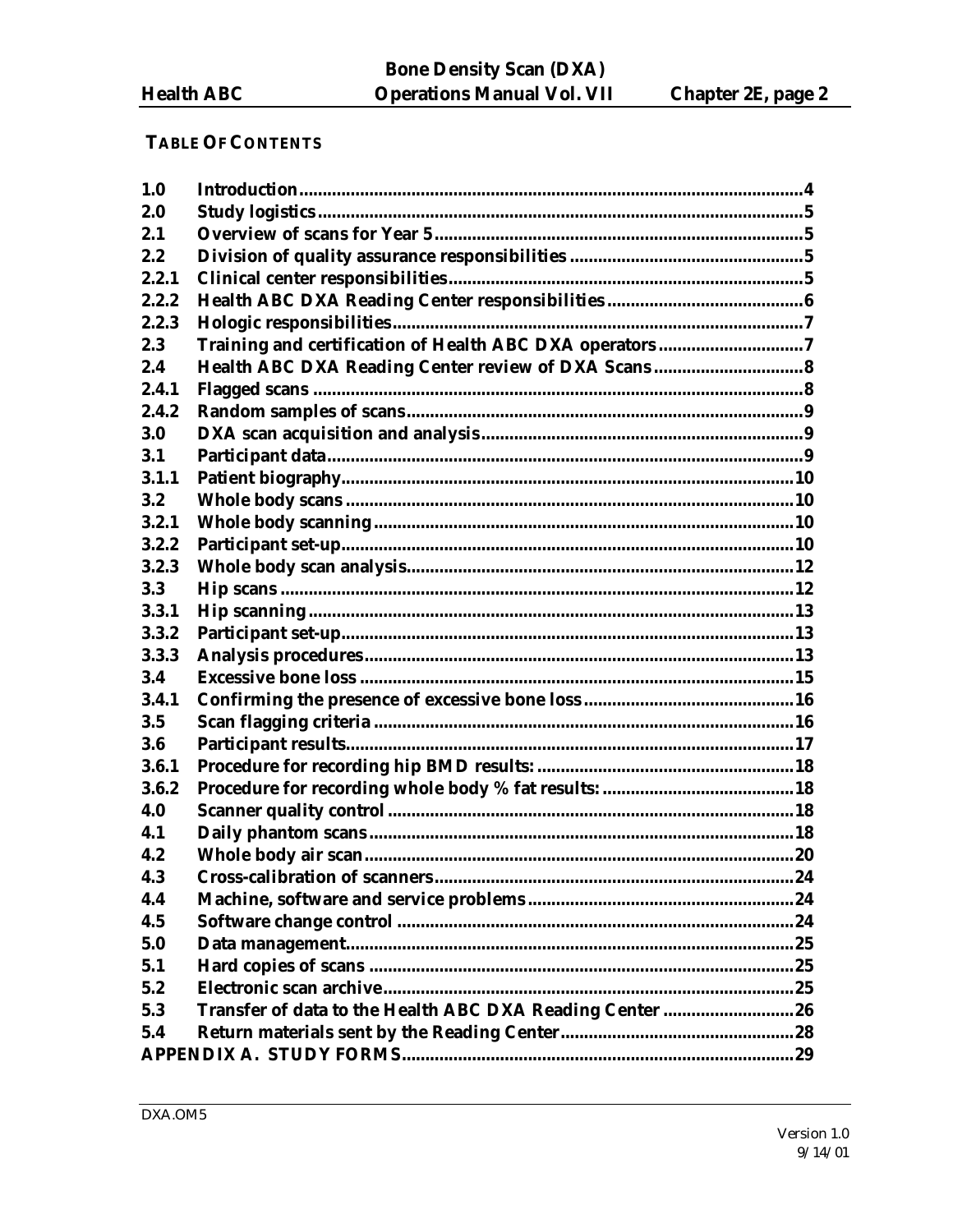| <b>APPENDIX D. Health ABC Body Composition Results Letter 41</b> |     |
|------------------------------------------------------------------|-----|
| <b>APPENDIX E. CROSS CALIBRATION PHANTOM PROTOCOLS 43</b>        |     |
|                                                                  |     |
|                                                                  |     |
|                                                                  |     |
|                                                                  |     |
| III. DATA ACQUISITION - SCANNING THE WHOLE BODY                  |     |
| <b>PHANTOM</b>                                                   | .50 |
|                                                                  | 51  |
|                                                                  | 53  |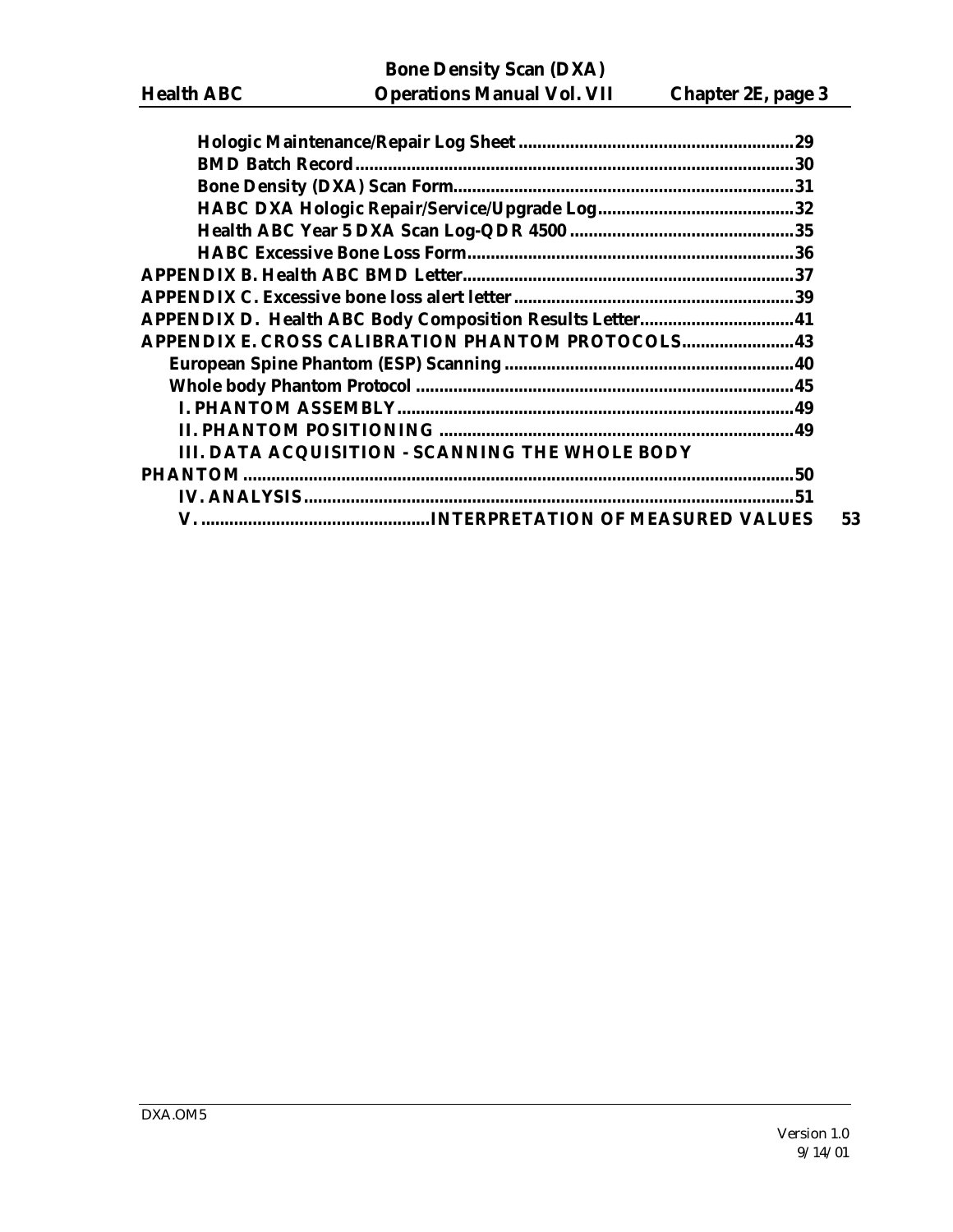# **1.0 Introduction**

The purpose of this manual is to describe the DXA bone mineral density (BMD) quality assurance program for the clinical centers participating in the Health, Aging and Body Composition study. It provides information specific to the Hologic QDR 4500 and is intended as a supplement to the Hologic Users' Manual.

To use this manual effectively, it is essential that to have read and understood the entire Hologic QDR 4500 User's Manual. The study densitometry operators are required to have participated in a Hologic QDR 4500 training session and should be familiar with all instrument features and procedures discussed in the Hologic Users' Manual.

During the study, any questions regarding procedures that arise should be directed to:

> Health ABC DXA Reading Center University of California, San Francisco 74 New Montgomery St., Suite 600 San Francisco CA 94105

> > Telephone: (415) 597-9312 Fax: (415) 597-9213

**IMPORTANT: Unauthorized changes in scanner software or personnel can have a large impact on the integrity of study data. If, for any reason, changes in any of these areas are anticipated, please contact the DXA Quality Assurance Center in San Francisco in advance for further instructions.**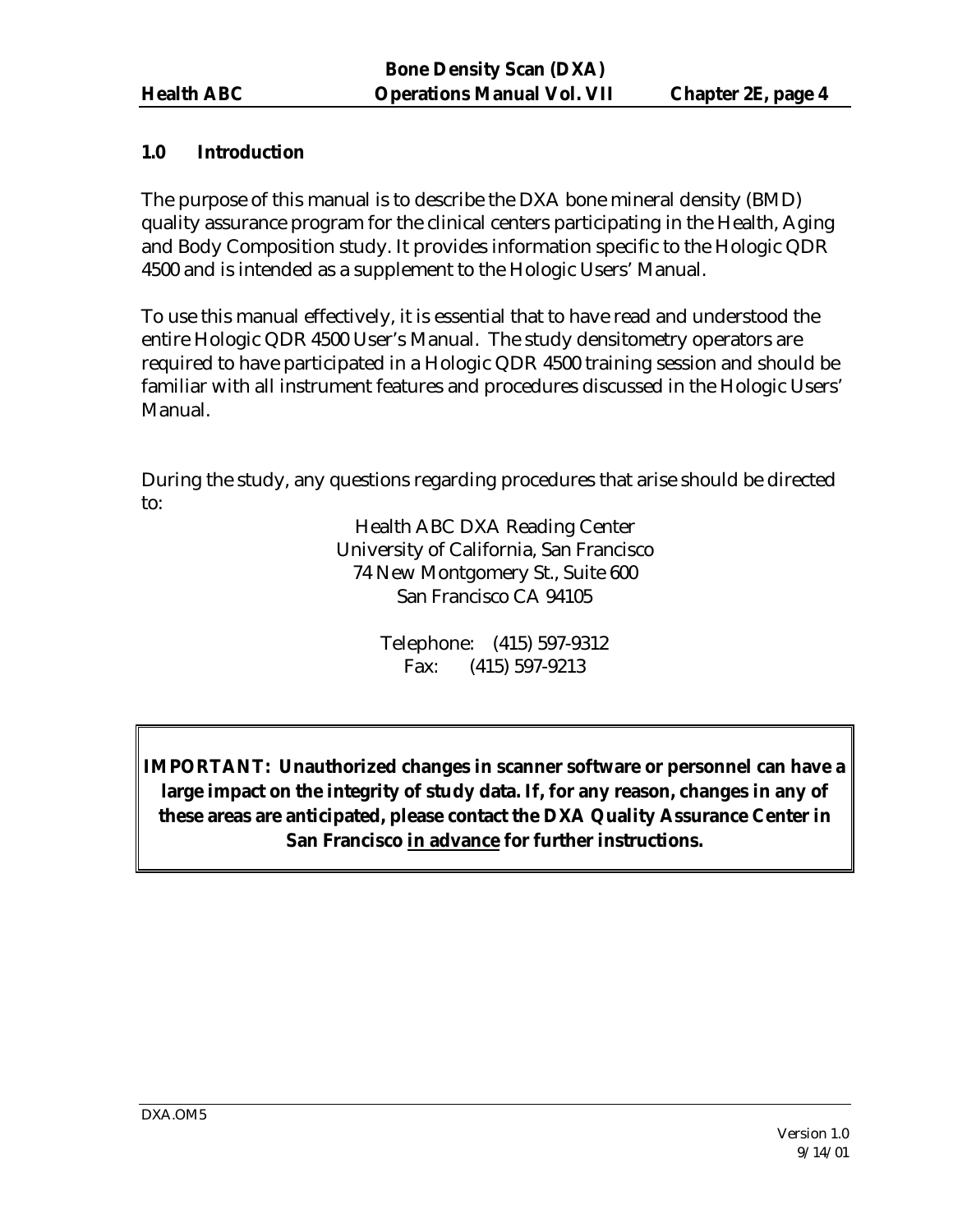#### **2.0 Study logistics**

During the fifth year of the study, DXA scans will be acquired using the QDR 4500 as described below.

#### **2.1 Overview of scans for Year 5**

DXA scans will be obtained on the QDR 4500 scanner provided for use in the Health ABC study. No other scanner should be used.

Scans will be acquired as follows:

A hip and whole body scan should be obtained on the QDR 4500 for all participants in the study.

#### **2.2 Division of quality assurance responsibilities**

#### **2.2.1 Clinical center responsibilities**

The clinical centers must ensure the overall quality and completeness of the DXA data and that all protocols and procedures are strictly followed. Specific responsibilities include the following:

- 1. require that technicians are properly trained and certified;
- 2. identify a chief densitometry operator to train and supervise other operators;
- 3. perform and review daily QC scans and scheduled cross-calibration scans of traveling phantoms;
- 4. assure that proper archiving and back-up procedures for participant scans are performed and that archives are stored securely on optical disks until the end of the study;
- 5. at specified intervals, send the following materials to the Health ABC DXA Reading Center:
	- a. printouts of plots of the daily QC data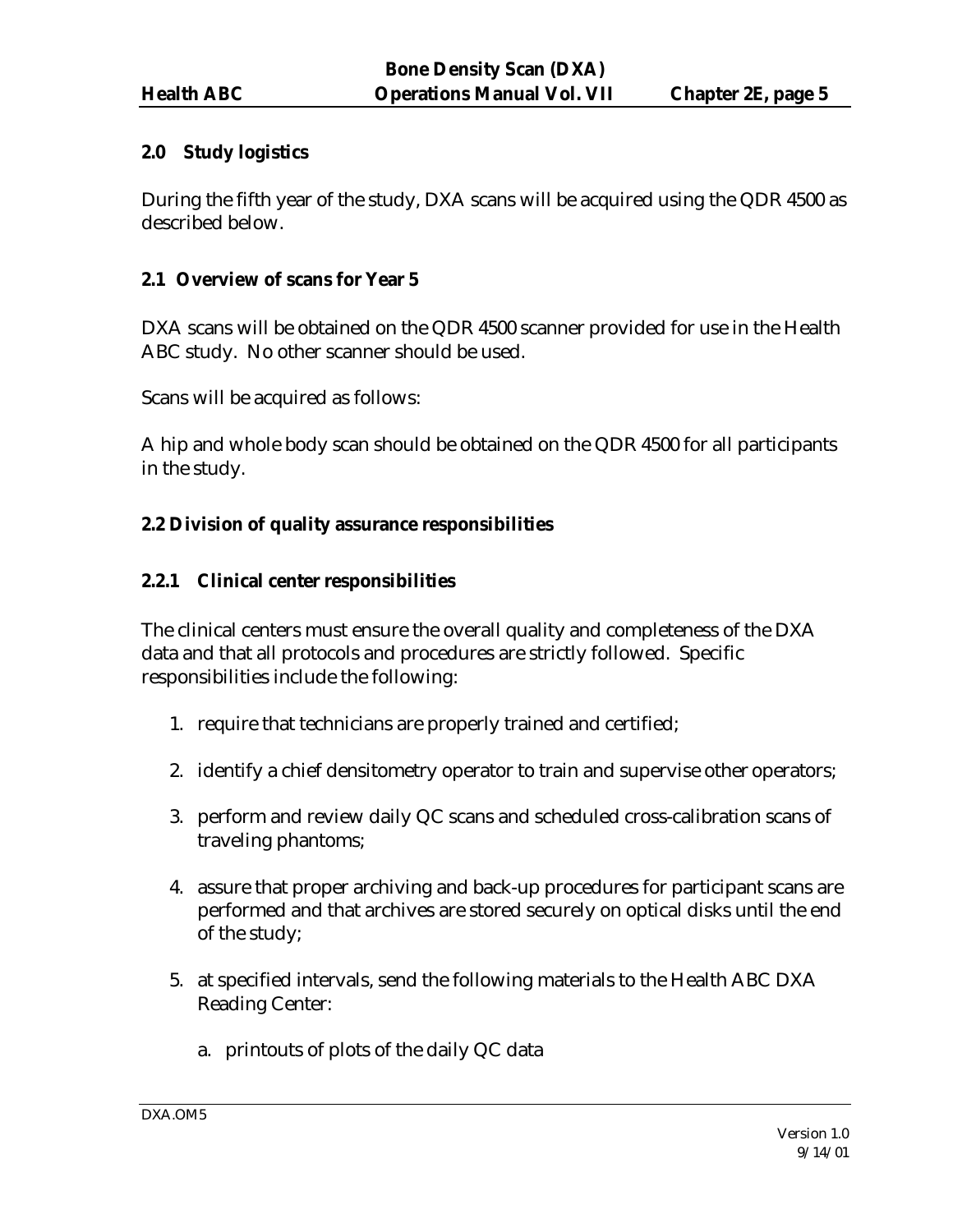- b. updated copies of participant scan and machine repair logs
- c. original printouts of flagged scans
- d. original printouts of other requested scans
- e. traveling optical disk with all newly acquired scan files obtained since the last data transfer
- f. a copy of the current study database [DBARCHIVE] on a floppy disk
- 6. reanalyze centrally reviewed scans, as requested by the Reading Center;
- 7. assure proper functioning of hardware and service from Hologic
	- a. notify Hologic and the Health ABC DXA Reading Center of any machine or software problems, or if the QDR machine is being relocated
	- b. record machine/software problems and service on the "service log"
	- c. perform 5 QC phantom scans before, (if possible) and after service
	- d. perform 5 QC phantom scans before and after a machine relocation
- 8. contact the densitometry specialists at the Reading Center with any questions or problems which cannot be dealt with in the monthly batch mailings.

### **2.2.2 Health ABC DXA Reading Center responsibilities**

The following are the responsibilities of the Health ABC DXA Reading Center:

- 1. write and maintain the quality assurance manual;
- 2. promptly review the daily QC phantom scan data received from each clinical center in order to identify surges or drifts in machine performance;
- 3. incorporate new participant data into the study wide database;
- 4. review certification and flagged scans and return results to each clinical center;
- 5. review random samples of scans from each clinic (from centralized database);
- 6. arrange for cross-calibration of all DXA instruments using traveling phantoms;
- 7. prepare quality control summary reports for Health ABC Steering Committee review;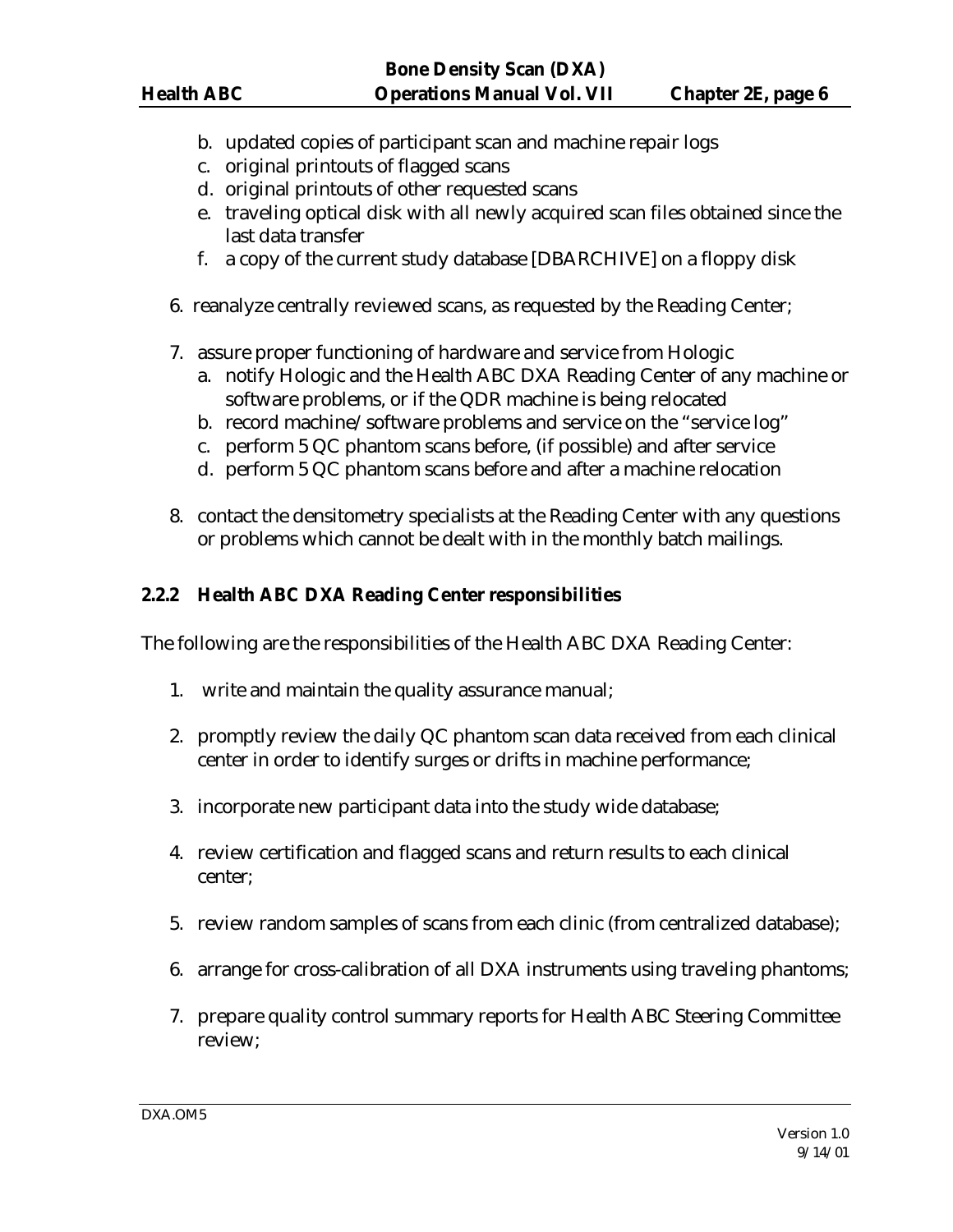- 8. identify possible sources of error, and suggest possible solutions. (**However, the Health ABC DXA Reading Center will not be responsible for the solution of a hardware or software problem; that will rest with the clinical center and Hologic.**)
- 9. review and evaluate special purpose phantom scans;

Any questions or correspondence regarding the manual or the technical aspects of the DXA measurements should be directed to:

> Health ABC DXA Reading Center UCSF Prevention Sciences Group 74 New Montgomery, Suite 600 San Francisco, CA 94105

Phone: (415) 597-9312 FAX: (415) 597-9213

### **2.2.3 Hologic responsibilities**

The following are the responsibilities of Hologic Inc.:

- 1. provide central training sessions for all Health ABC operators, if previously untrained (training to be paid for by the clinical centers);
- 2. provide hardware/software service within 24 hours, and work with clinic to resolve hardware or software problems;
- 3. work with the UCSF Quality Assurance Center in identifying and resolving any quality control or measurement problems.

# **2.3 Training and certification of Health ABC DXA operators**

To obtain consistent results, the densitometry operators must be aware of possible sources of error that may affect data collection and analysis. Only those operators who have been certified through Hologic training and the Health ABC DXA Reading Center review are allowed to perform the scanning and analysis for this study.

Anyone performing scans for the Health ABC study must meet the following requirements: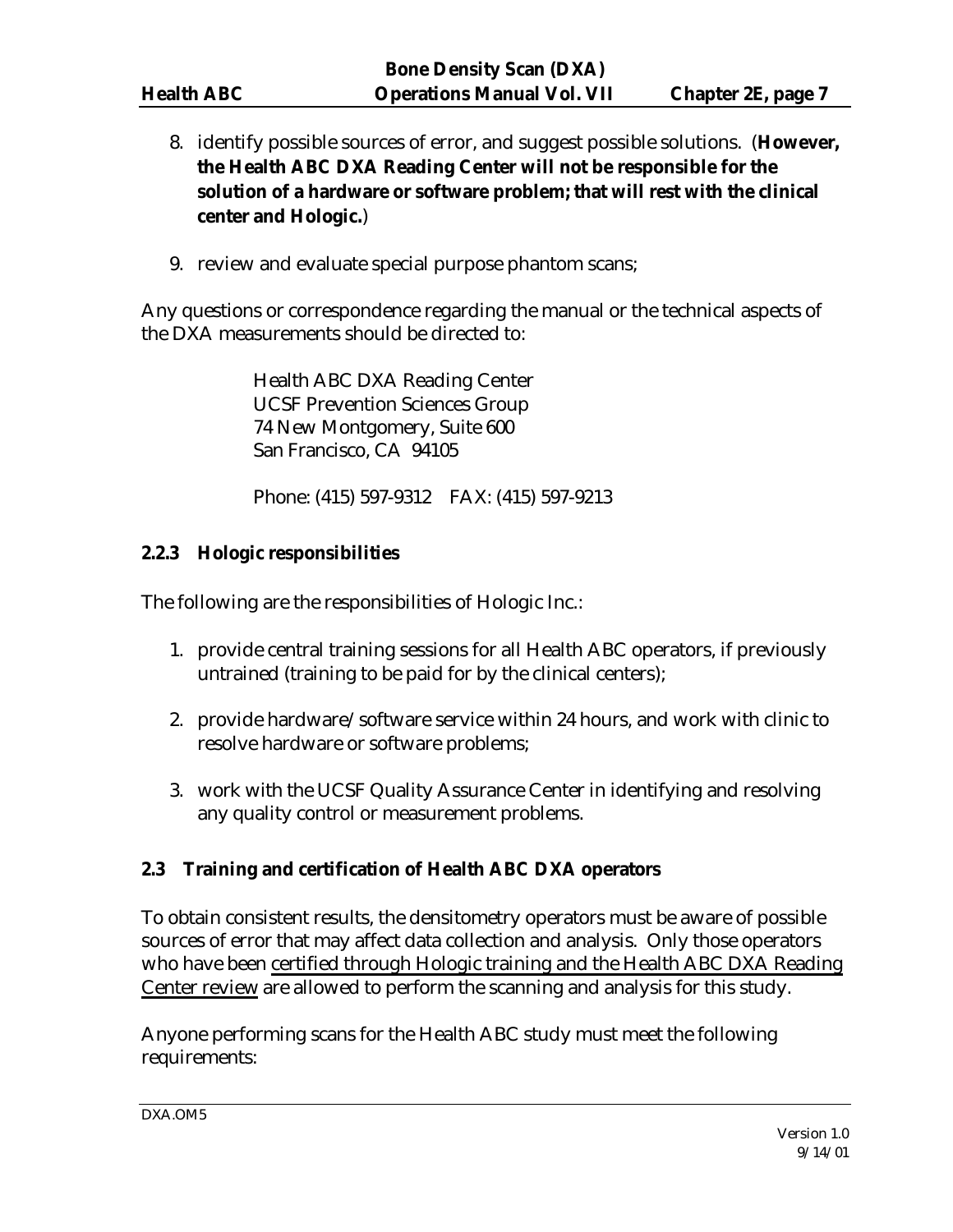- 1. read and understand both the Hologic QDR4500 manual and this manual;
- 2. successfully complete a Hologic QDR4500 training course;
- 3. satisfactory review of each operator's initial scans by the DXA Reading Center. In order for an individual technician to be certified to perform scans of a given skeletal site, the first 10 scans done on study participants at each skeletal site for each operator must be sent to the Reading Center for review. Original printouts of scans should be sent to the Reading Center at the address listed above as soon as the first 10 scans have been completed.
- 4. successfully pass the Reading Center scan analysis tests;

It is the clinical center's responsibility to ensure that as new operators are brought into the study, all of the above certification criteria are met. Since the Hologic central training sessions are held infrequently, there may be several months delay between when a new operator is hired and when certification is complete.

Personnel not meeting these requirements may not scan participants without close supervision by a certified operator, unless specifically authorized by the Health ABC DXA Reading Center.

# **2.4 Health ABC DXA Reading Center review of DXA scans**

Scan analysis quality will be ensured by a central review of analyzed participant scans. Whenever scans are to be reviewed centrally:

- 1. An original printout of the scan should be sent to the Reading Center.
- 2. It is the responsibility of the Health ABC clinic operator to reanalyze the scan according to the Reading Center comments and return a printout of the reanalyzed scan with an electronic copy to the Reading Center for verification.

Procedures for compiling and forwarding scans to the Health ABC DXA Reading Center are outlined in Section 5.

# **2.4.1 Flagged scans**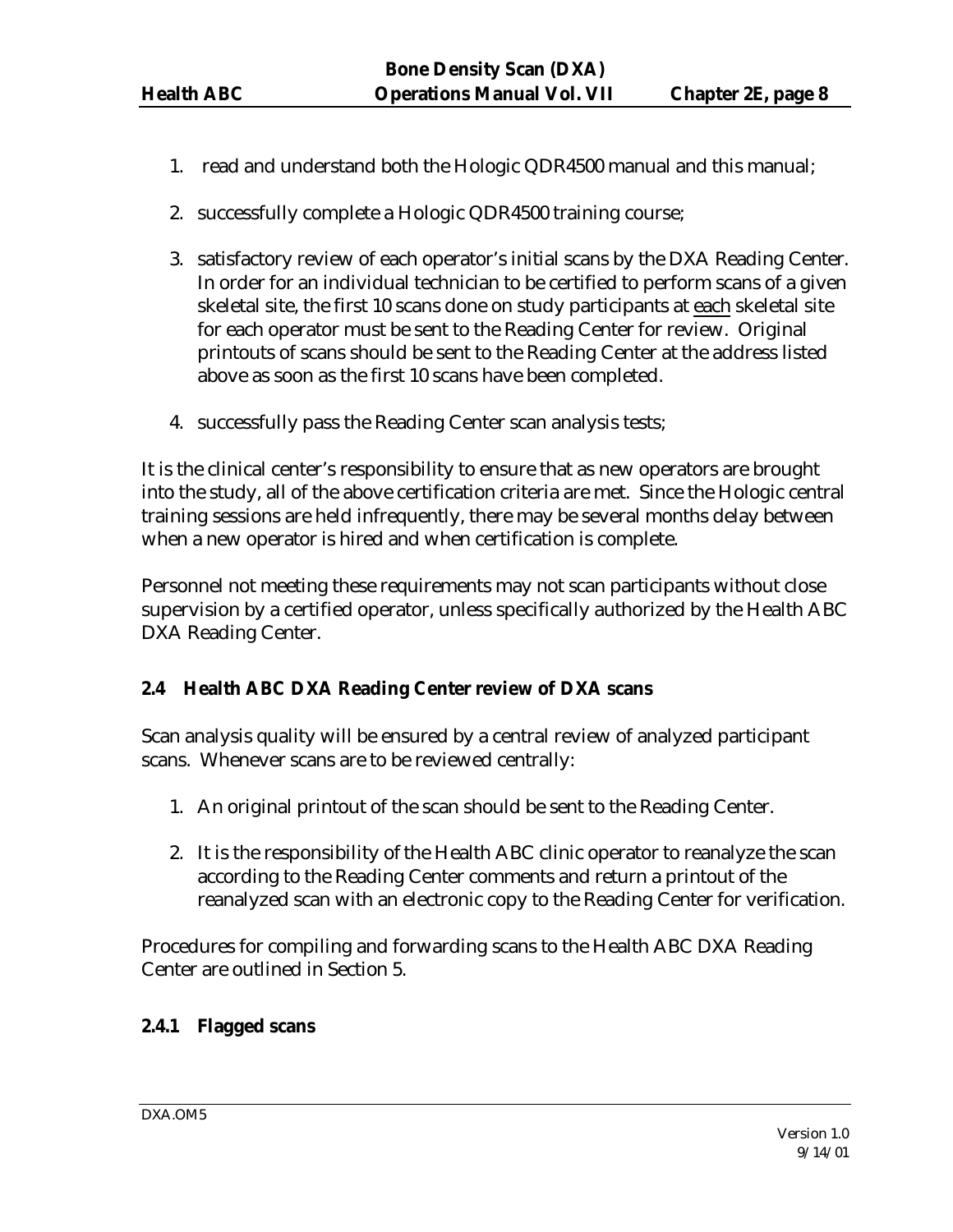Any scans that appear unusual or difficult to analyze should be flagged for review by the Health ABC DXA Reading Center. Guidelines for flagging scans are listed in Section 3.5.

Flagged scans should be sent to the Reading Center monthly with the updated participant database. Note the reason(s) for flagging on the Health ABC DXA Scan Log and on the original printout, for clarification of the problem.

The printouts will be reviewed for standard positioning and analysis procedures and returned to the centers with instructions for reanalysis, if appropriate. Often, these problem scans have been analyzed correctly and will not require further action.

# **2.4.2 Random samples of scans**

Periodically during the study, a random sample of scans will be reviewed by the Health ABC DXA Reading Center. These scans will be sampled from the centralized database at the DXA Reading Center. The number of scans sampled will vary according to the period in the study, the number and training of the technicians, and the results of previous samples.

# **3.0 DXA scan acquisition and analysis**

Standard scanning and analysis procedures for the whole body and hip bone density measurements are described in detail in the Hologic QDR 4500 Users' manual.

Some of the information from the Hologic manual is repeated in this document for emphasis. Please note, however, that some of the scanning evaluation protocols for this study differ from those detailed by Hologic.

#### **3.1 Participant data**

This section describes in detail the specific procedures to be conducted for the Health ABC study with respect to entering the patient biography, scanning the participant, and analyzing the scans.

Prior to scanning each participant, a Health ABC Bone Density form should be completed for that participant.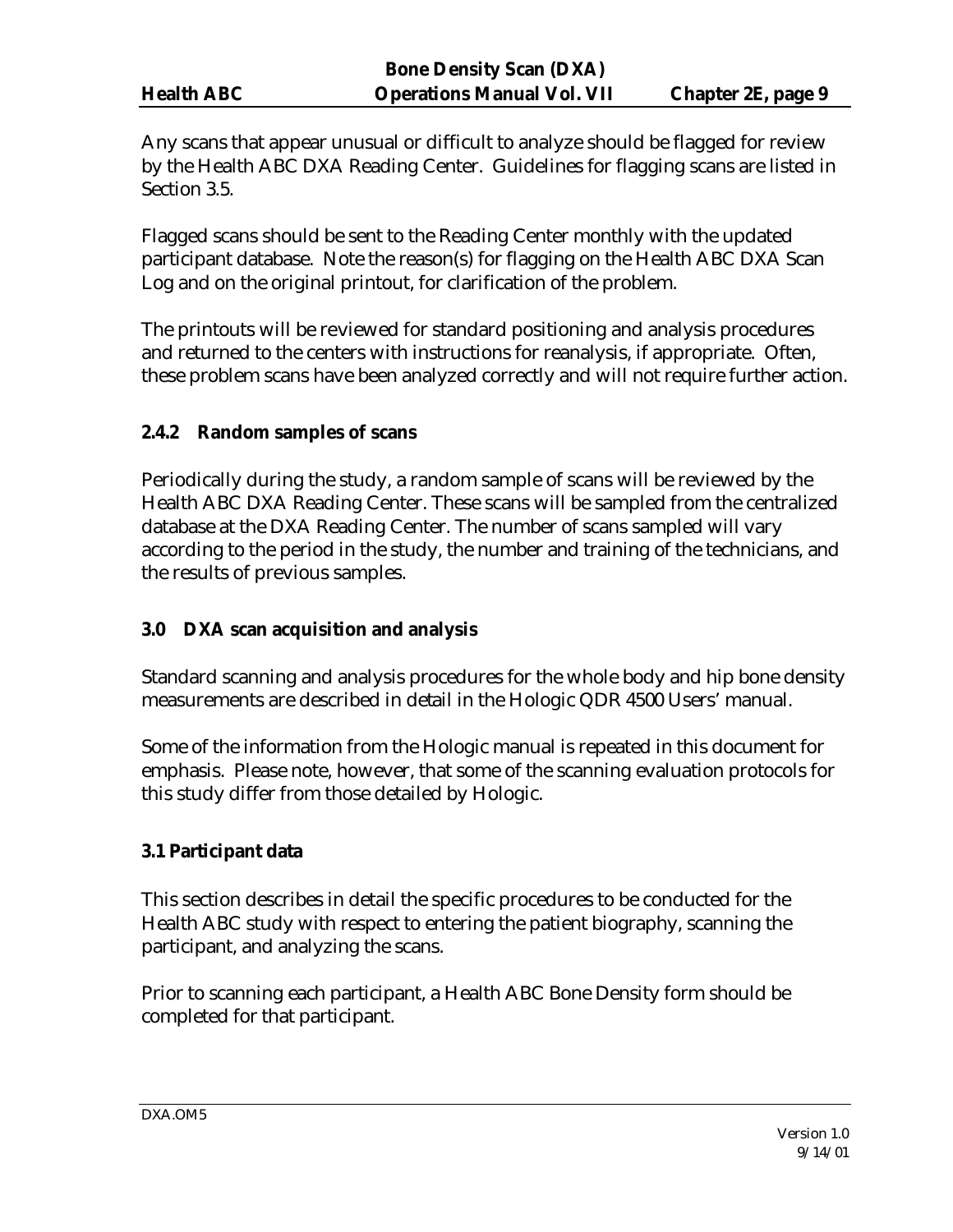Each participant visit will be assigned a visit code. This code should be entered on the Bone Density form and in the Comment field in the Patient Biography. Use 0 (zero) for baseline, 2 for the first annual visit, 3 for the second annual visit and so on.

# **3.1.1 Patient biography**

Care should be taken **NOT** to create a new biography when the participant returns for repeat measurements

The following fields should be updated in the patient biography:

- Comment field enter the number 5
- Operator scan code
- Weight

#### **3.2 Whole body scans**

The HOLOGIC Operator's Manual should be consulted for the proper whole body scanning and analysis procedures. Clarifications and exceptions for the Health ABC Study are noted below.

#### **3.2.1 Whole body scanning**

 Please follow these specific Year 5 instructions concerning Whole Body positioning and scanning:

- 1. If the positioning of the participant at baseline was good, please reproduce the baseline positioning for this year's clinic visit. No change to protocol.
- 2. However, if the positioning of the participant for the whole body scan at baseline was poor (defined as incorrect placement of the arms or off-centering of the entire body), please implement the following revised protocol below immediately:
- a. Reproduce the baseline positioning and obtain a whole body scan
- b. Then, after the scan is obtained by matching the baseline positioning, CORRECT the positioning and then obtain a second scan for these participants.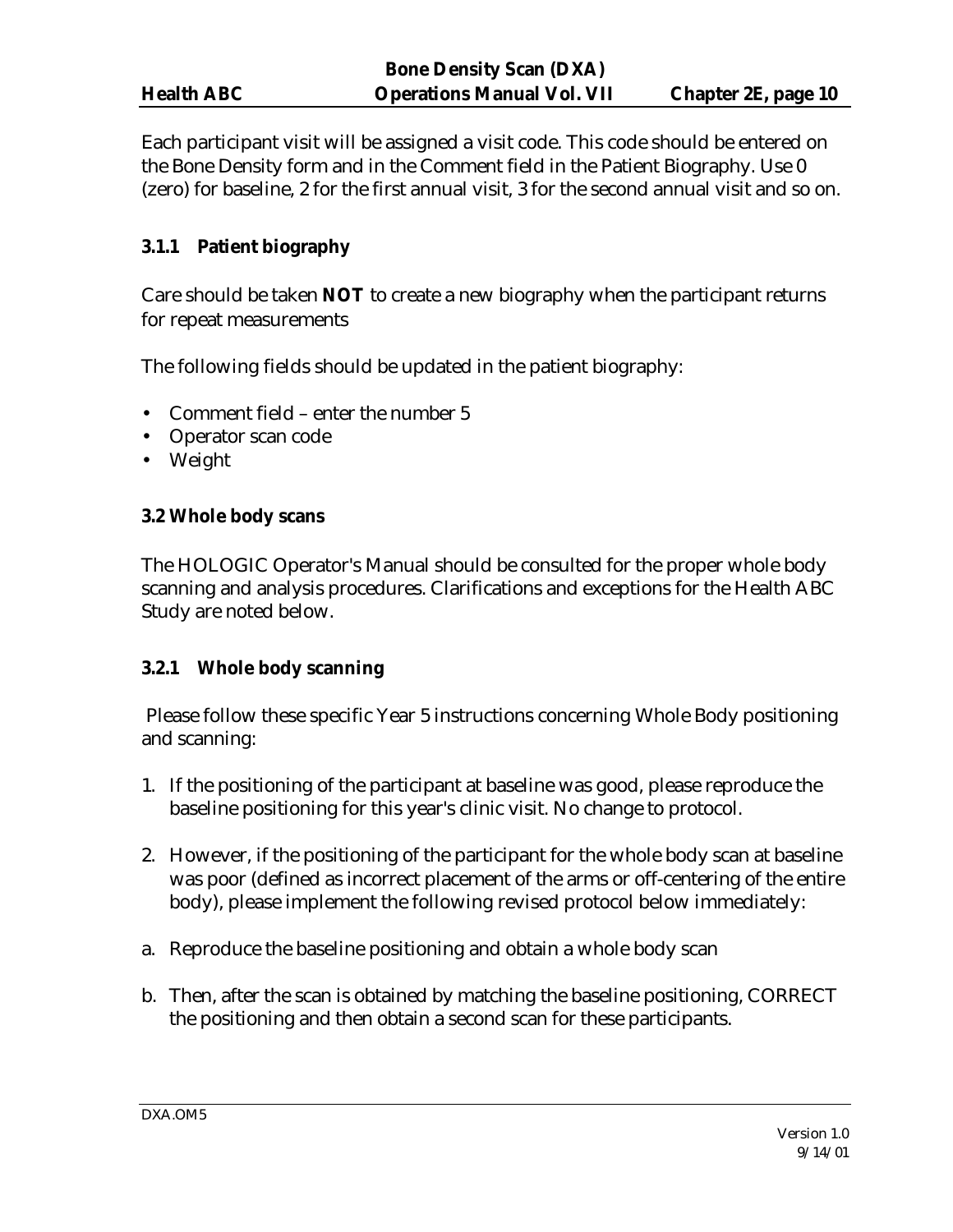- c. Flag both scans and send them to the DXA Reading Center at the UCSF Coordinating Center (c/o Russell Scott) with a copy of the Year 1 scan. The DXA Reading Center will decide which scan to accept.
- d. If the baseline positioning was corrected in previous years, please reproduce the corrected positioning for Year 5 and all subsequent years. Please flag the corrected Year 5 scan and send copies of all previous whole body scans to the DXA Reading Center.

#### **3.2.2 Participant set up**

When performing whole body scans, attention has to be paid to the following points:

- 1. Have the participant remove all clothing, including shoes, and dress them in a hospital gown. Check that no metal or plastic objects remain in the scanning area. This includes hair clips and pins, underwire bras, snaps, zippers and buttons. Have the participant remove any jewelry, earrings, bracelets, watches, and rings.
- 2. Position the participant in the center of the scanning table with their head just below the head of the table. It is extremely important that the participant is correctly positioned dead center on the table. Match the positioning of the baseline scan as closely as possible. In those cases where baseline positioning was less than optimal, **READ Section 3.2.1 for specific Year 5 instructions.**
- 3. Place a loop of tape around the top of the feet so that the feet are straight (or slightly inverted) - this will help to prevent motion during the scan and bring the femoral necks into better position for scan analysis.
- 4. Verify that the participant is aligned with the scanner axis (solid line on the table). If during scanning it is apparent that part of the participant's body lies outside the scan field, restart the scan.
- 5. The participant should be positioned as comfortably as possible since this reduces the chances of unwanted movements. In general, try to avoid using any pillows or blankets. If the participant feels uncomfortable in this position, you may use pillows for the head only after the upper half of the scan is done. You may then carefully place a pillow under the head of the participant without causing motion artifacts. This procedure should be practiced with the participant before scanning. If the participant cannot lie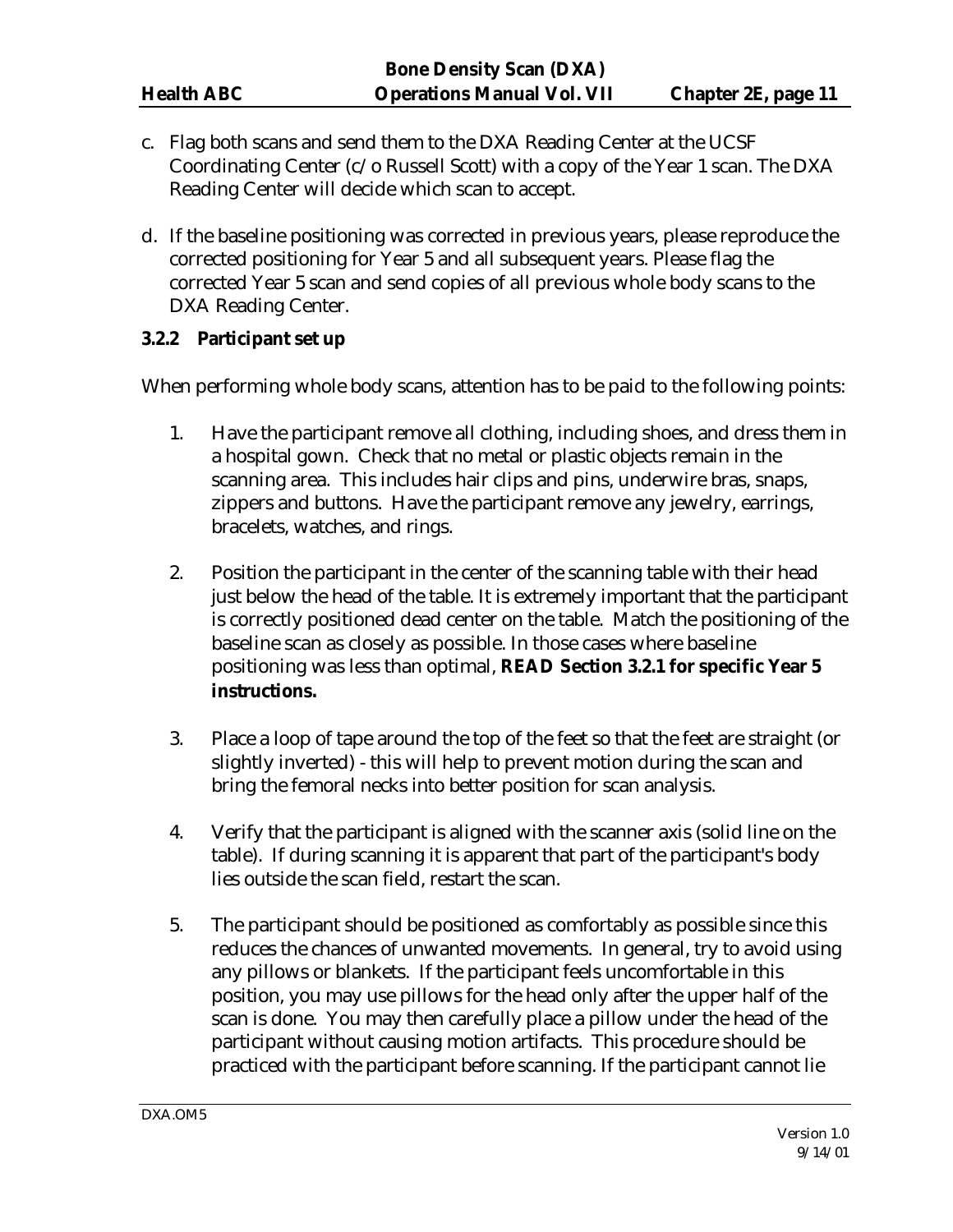flat at all without the aid of a pillow (due to kyphosis), use a radio-lucent pillow.

- 6. If the participant is very tall, try to include their feet in the scan by placing their head near the very top of the table.
- 7. Instruct the participant not to move until the end of the measurement.

### **3.2.3 Whole body scan analysis**

When positioning the participant for their follow-up scan, it is helpful to have a printout of their baseline scan on hand for reference (or view the baseline scan on the workstation).

In order to evaluate the follow-up measurements, display the baseline scan using the COMPARE feature and compare it to your current image on the screen.

Match the location of the region markers as closely as possible to the baseline measurement. Optimally matched in this context means that the markers should be at the same position between the body regions as on the baseline image.

If adjustment cannot be done satisfactorily, reanalyze the baseline scan before proceeding with the COMPARE analysis. The Y2, Y3, and Y4 scans will also have to be reanalyzed in COMPARE to the new baseline scan.

Scans that have metal or other artifacts should be flagged again at follow-up (even if the artifact was present at baseline and hasn't changed). If the only metal in the scan is due to the presence of a wedding band, there is no need to flag these scans. However, if there is a significant change in the amount of jewelry a participant is wearing, these scans should be flagged.

#### **3.3 Hip scans**

The HOLOGIC Operator's Manual should be consulted for the proper hip scanning and analysis procedures. Clarifications and exceptions for the Health ABC Study are noted below.

**NOTE:** It is not necessary to send a copy of the baseline or Y3 scan on the traveling optical to UCSF unless you reanalyze these scans at the follow-up visit.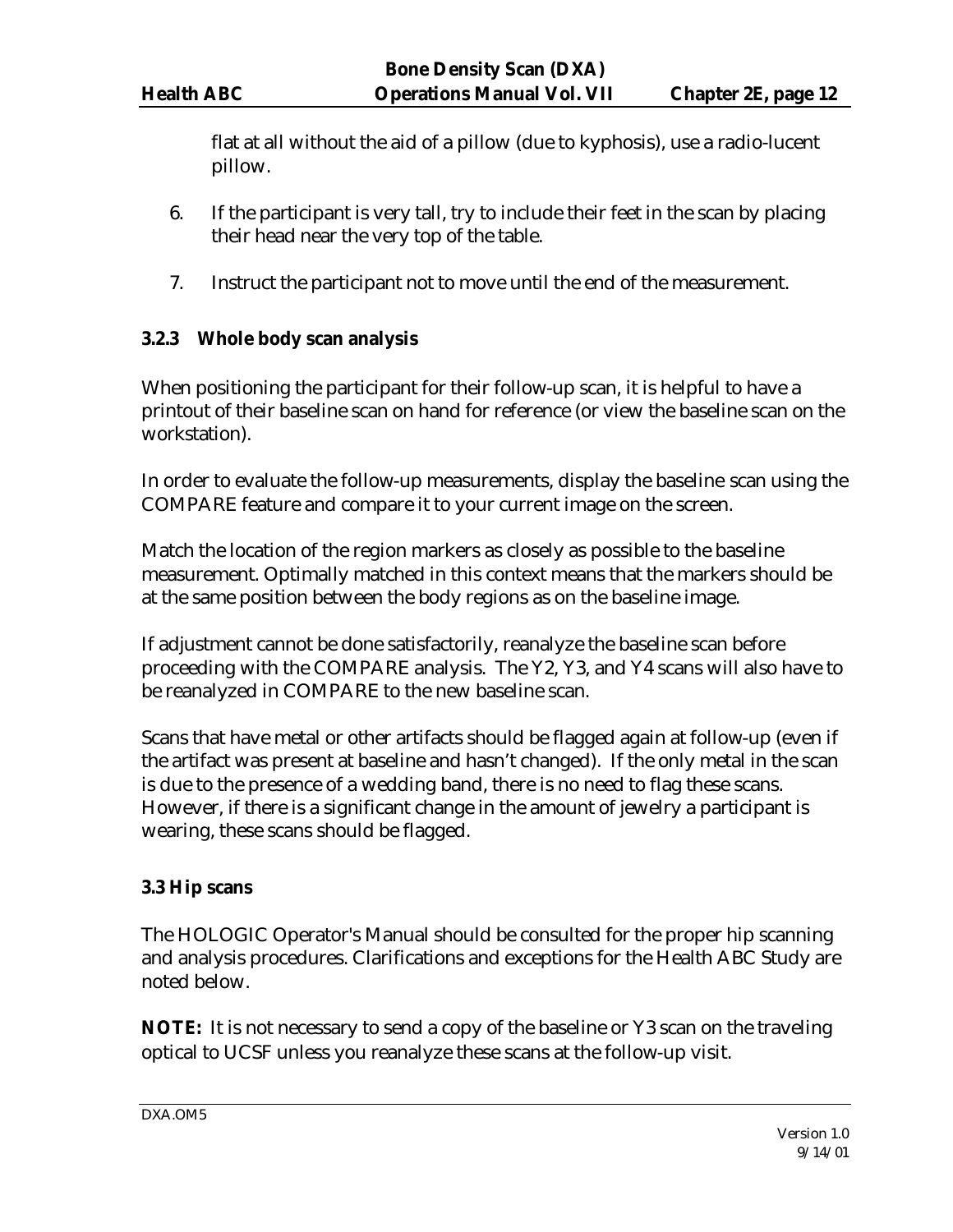### **3.3.1 Hip scanning**

### **3.3.2 Participant set-up**

Before scanning the participant, load the baseline scan onto the hard disk and have a printout of the baseline available. Refer to the baseline printout as you go through the positioning of the participant for the follow-up scan; this is to ensure consistent scanning of the same area. Careful positioning and visual comparison of the current scan with baseline are essential for producing precise measurements. Consistent projection of the femur is more important than the actual angle of the foot rotation. Use the rescan feature as soon as any positioning errors are detected during the current scan.

### **3.3.3 Analysis procedures**

High quality data analysis is strongly dependent on the ability to duplicate the placement of each of the four subregions of the hip. The Hologic analysis software calculates and displays all four regions using default values without any required operator interaction. The default size and location of these regions is usually not altered by the operator. However, to adapt them more closely to the optimal anatomic location for an individual participant, changes can be made as detailed in the sections which follow.

Load the baseline scan onto the hard disk. Display this baseline evaluation using the COMPARE feature along with the current scan to be analyzed. It is important to realize that proper comparison of a follow-up hip scan to its baseline depends upon maintaining the identical size and relative position of the region markers. Vertical or horizontal shifts of these regions by one or more pixels can greatly alter the final values of the analysis.

#### Global Region of Interest

- 1. The width and height of the global ROI must be the same as that used on the baseline.
- 2. The dotted lines from the baseline defining the bone region should overlay the follow-up as closely as possible. Occasionally there are small changes in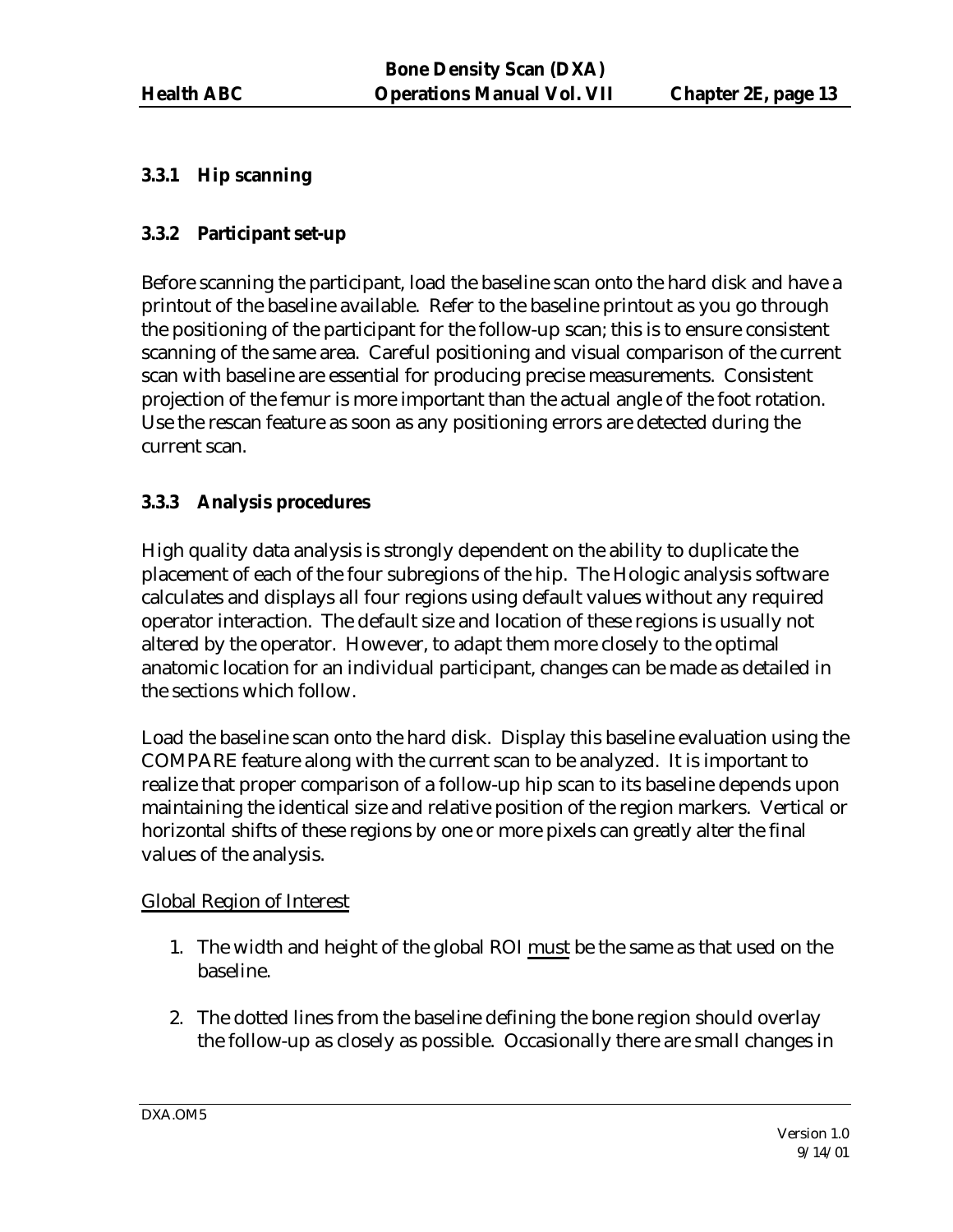adduction and rotation of the leg which were not eliminated by rescanning. The region surrounding the neck should have the best fit.

- 3. If the global ROI cannot be moved to the appropriate position because it is too large, the baseline scan will have to be reanalyzed with a properly reduced global ROI. Then the follow-up should be analyzed comparing it to the reanalyzed version of the baseline. Flag cases in which the baseline had to be reanalyzed.
- 4. **\*\***Use <Control> <End> to accept the global ROI and bone mask.**\*\***

Bone Edges If the ischium was deleted on the baseline scan, it should also be deleted on the follow-up scan. In the event that the ischium needs to be deleted on the follow-up scan but was not deleted on the baseline scan, the baseline scan should be reanalyzed to delete the ischium before completing the analysis of the follow-up scan.

Femoral Midline Unevenness (notches) in the upper or lower edge of the femoral neck can throw off the femoral midline so that it does not run down the center of the neck. This will in turn cause the femoral neck box to twist. If the midline looks like it might be off or the box is twisted on either the baseline or follow-up scan, it may be necessary to adjust the bone mask (e.g., filling in neck notches, deleting the ischium) in order to obtain appropriate positioning of the midline. The position of the midline itself should not be altered. If you have made changes to the scan such as filling in bone in order to alter the midline, or if the midline is still off, flag these cases for review by the Health ABC DXA Reading Center at UCSF.

Femoral Neck Box If the current location is optimally matched to the location of the neck box of the baseline analysis, use it unchanged.

- 1. If the current location is not optimally matched to the location of the neck box on the baseline, adjust the current region to achieve maximum correspondence. The size of the neck box must be the same on both baseline and follow-up.
- 2. If the current location cannot be satisfactorily adjusted while maintaining the same-sized neck box, reanalyze the baseline within the constraints outlined above.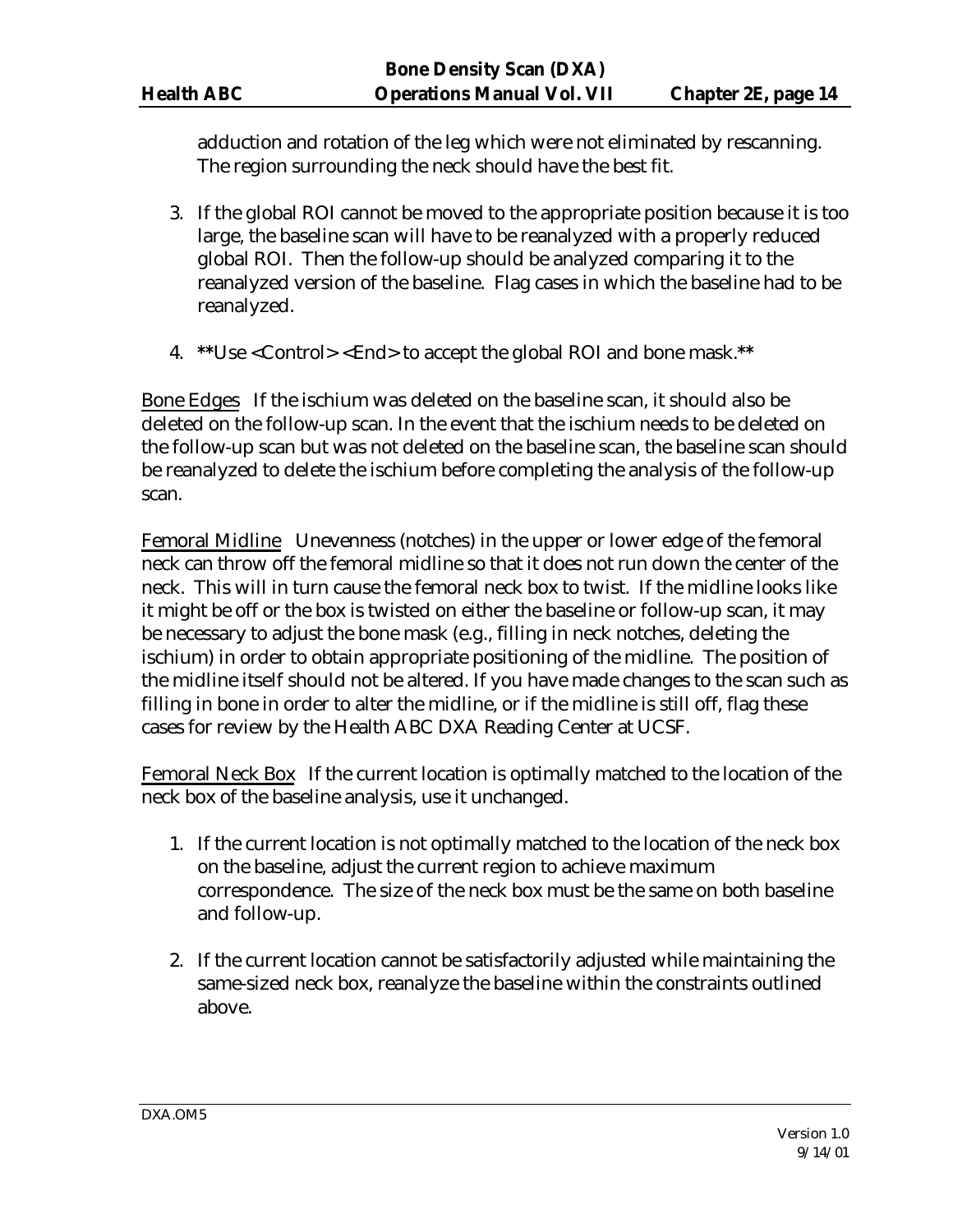3. It is most important to have the neck box location and size correspond as closely as possible. If you cannot get the neck boxes to match, flag the scan for review.

Trochanteric Lines The trochanteric line should intercept the bone edge at the same point on all scans. Matching is easily done during the compare analysis, especially since you will have the baseline to consult during the compare.

#### **3.4 Excessive bone loss**

Participants who lose a significant amount of bone mass during the study must be identified and appropriately counseled (see examples of letters to the physician and to the participant in Appendix B). To determine the annual loss or gain of bone mass, it is necessary to compare the results of the previous and the recent bone scans. The Hologic software provides a very convenient option to calculate the annual bone loss from two or more scans. The total hip is a region of interest where DXA measurements can be performed with a very high precision. Therefore, we will use this region for the determination of individual rate of change.

Determine the rate of change of all scans directly after the "Compare" analysis of the participant's scans.

- 1. Select the participant's Y5 visit scan using the *Select* menu.
- 2. After you have selected the scan go to the *Normals* menu (use arrow keys or type 'N' or type key 'F7'). The program will show you a list of participant scans available for plotting.
- 3. Mark the baseline and the Y5 visit scans that you want to plot by using the '+' key. Be sure to select the same scans used in the "Compare" analysis. After you have chosen the scans press the 'Enter' key. The screen now shows a new menu.
- 4. Select the menu option *Rate-of-change* using the arrow keys and press 'Enter'. A graph is now shown using the datapoints selected and the normal age range. Please notice that the rate-of-change graph will show an annualized BMD loss. **The value shown next to Total BMD must be multiplied by 4 to determine if the participant meets the excessive bone loss criteria.**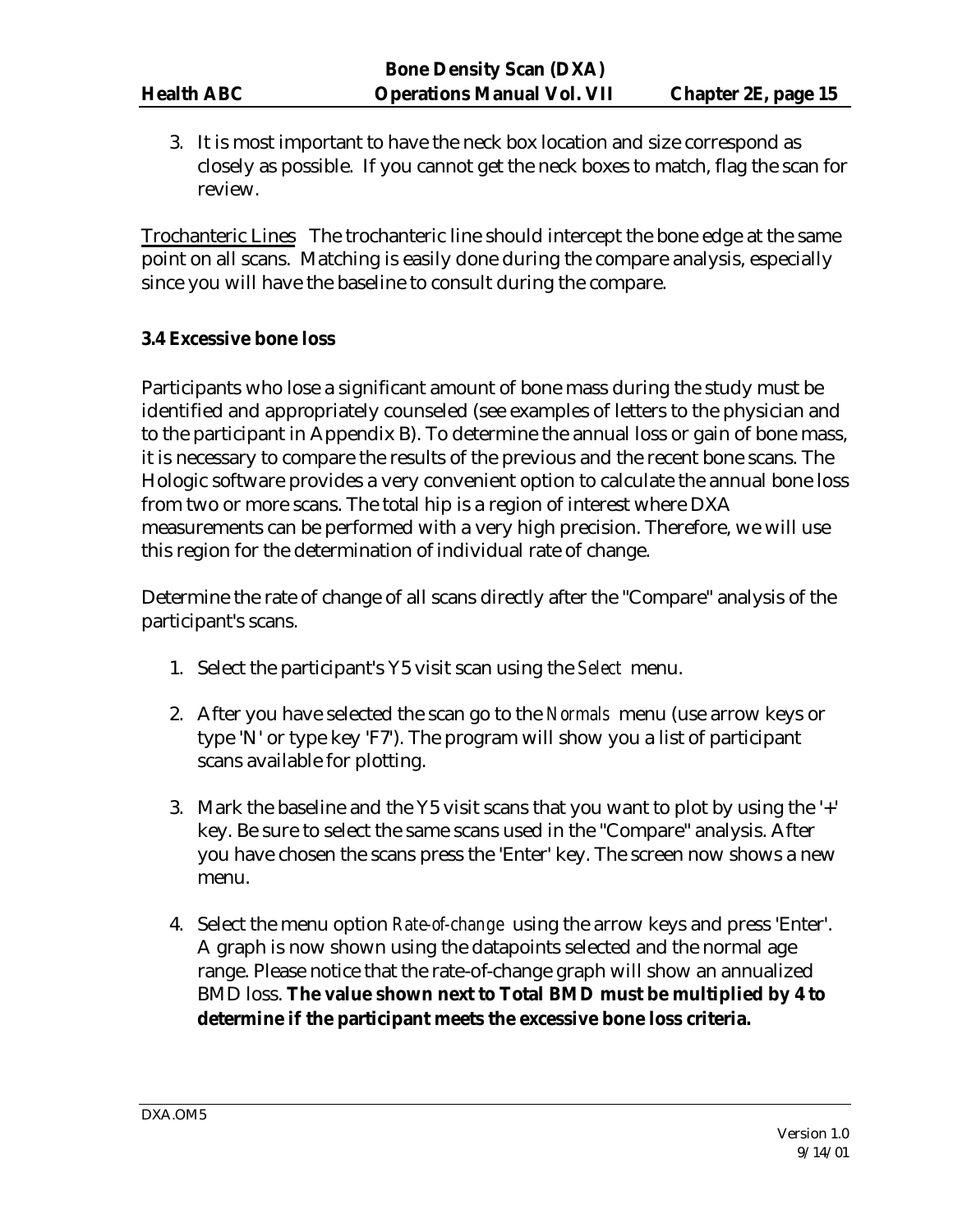#### **3.4.1 Confirming the presence of excessive bone loss**

Excessive bone loss at the Y5 visit is defined as:

Decrease of 12 percent or more of the TOTAL hip bone mass (annualized loss of 3% or more).

- 1. If the rate of change indicated in the list below the graph meets or exceeds this percentage, the analysis of the follow-up scan should be repeated by the head QDR operator.
- 2. If, after reanalysis the bone loss percentage still meets the EBL criteria, reposition and rescan the participant; then analyze the repeat scan using "Compare" to the baseline scan.
- 3. Recompute the annual rate-of-change as described above, marking with the '+' key the baseline and both Year 5 scans. The rate of change value will then be the average for the two scans.
- 4. If, after repeating the scan and recomputing the rate-of-change, the average BMD loss still exceeds the allowable limits, please complete the Excessive Bone Loss form and send the specified scans and printouts to UCSF. If excessive bone loss is confirmed by the DXA Reading Center, inform your Clinic coordinator. The Clinic coordinator should then inform the participant and the participant's physician (see Alert letters in Appendix B).
- 5. Whenever excessive bone loss is suspected, even if the value drops below the threshold on reanalysis or rescanning, baseline and follow-up scans should be flagged and immediately sent to UCSF for review. These should be separated from other flagged scans and marked "EXCESSIVE BONE LOSS."

#### **3.5 Scan flagging criteria**

#### **General**

- Scan has unusual appearance or is difficult to analyze
- Any of the following in scan field (either in the bone or soft tissue) Unusual anatomical variations Surgical hardware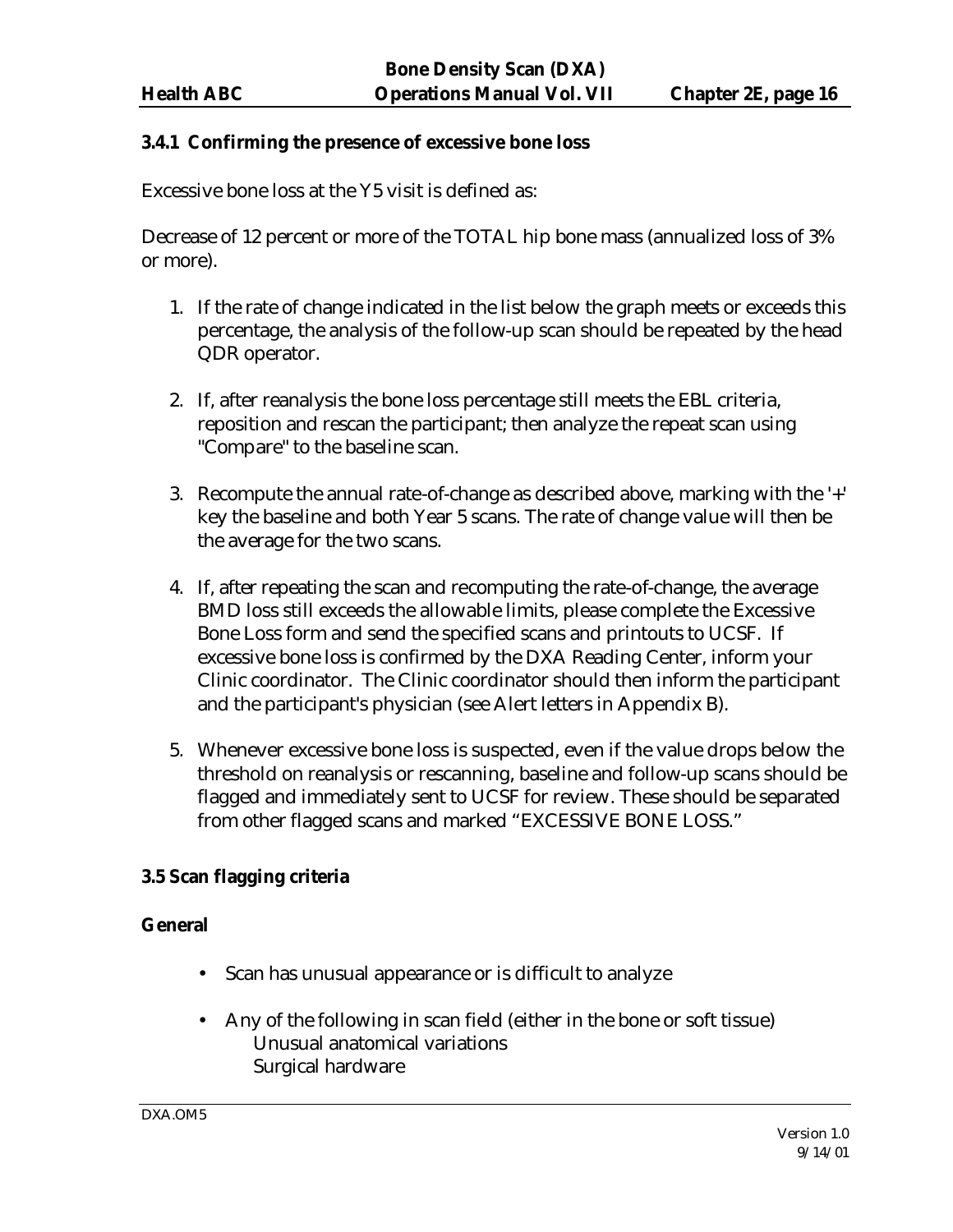Participant motion during scan Buttons, pins, zippers, pacemakers, vitamin pills, etc. in scan ROI.

- ROI used on follow-up is different size than used at baseline
- Bone edges have been altered in any way
- Follow-up scans cannot be reasonably matched to baseline analysis

# **Hip**

- Femoral midline misaligned and cannot be corrected by following the analysis procedures as outlined in the Health ABC manual
- Neck box width reduced from default
- Ward's triangle persistently located outside of Ward's region difficulties in redefining search region
- Analysis program repeatedly fails to place regions appropriately major operator interaction required for analysis
- Excessive bone loss

# **Whole body**

- Participant motion without rescanning (these scans are extremely susceptible to motion artifacts)
- Significant changes in positioning between baseline and follow up scan.
- Unable to fit both arms in scan field

# **3.6 Participant results**

At Year 5 and future annual visits, everyone will get a "Result" letter informing them of their DXA results.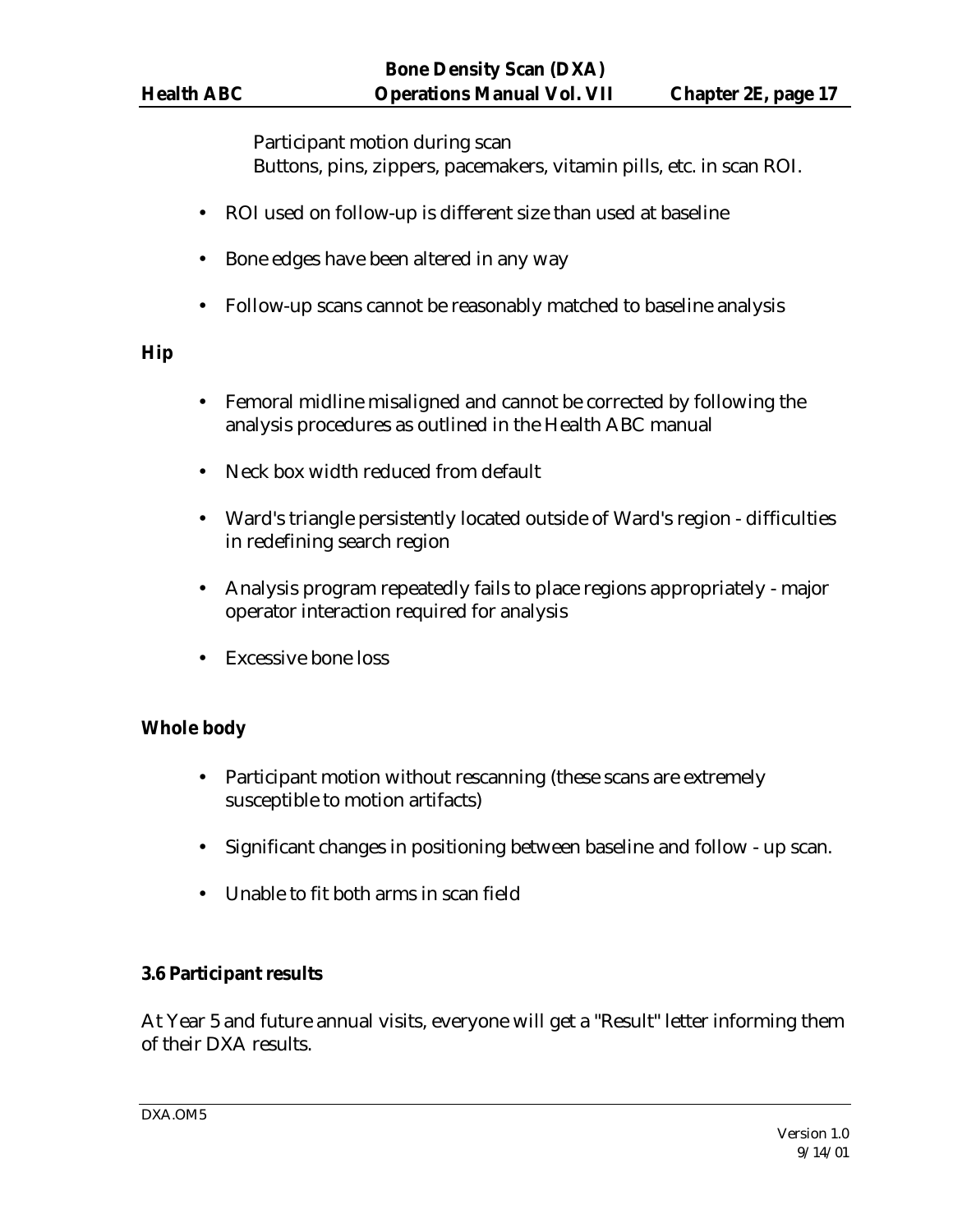| <b>Health ABC</b> |  |
|-------------------|--|
|                   |  |

There will be two Result letters provided at Year 5 – one for the Hip BMD results and one for the Whole Body % Fat results.

# **3.6.1 Procedure for recording hip BMD results:**

After the hip scan has been analyzed and the BMD values checked for possible excessive bone loss, use the "Normals" menu option on the Hologic main menu screen to check the t – score of the Total Hip BMD.

Based on the participant's Total hip BMD t-score, they will fall into one of the following three categories:

 $t - score < -2.5 = osteoporotic$ t - score -2.5 to  $-2 =$  low  $t - score > -2.0 = normal$ 

Check the value given on the screen with the above t – score ranges and indicate the appropriate category on the Hip BMD Result letter.

The Hip BMD Result letter can be found in Appendix B.

#### **3.6.2 Procedure for recording whole body % fat results:**

After the Whole Body scan has been analyzed, use the "Page Down" key to get the Body Composition report screen. Find the % Body Fat and record it on the Body Composition Result letter. Mark on the chart at the bottom of the letter where this value lies on the HABC % Fat range.

The Whole Body Result letter can be found in Appendix D.

# **4.0 Scanner quality control**

Monitoring of machine performance throughout the study is the joint responsibility of the individual clinical centers and the Health ABC DXA Reading Center.

#### **4.1 Daily phantom scans**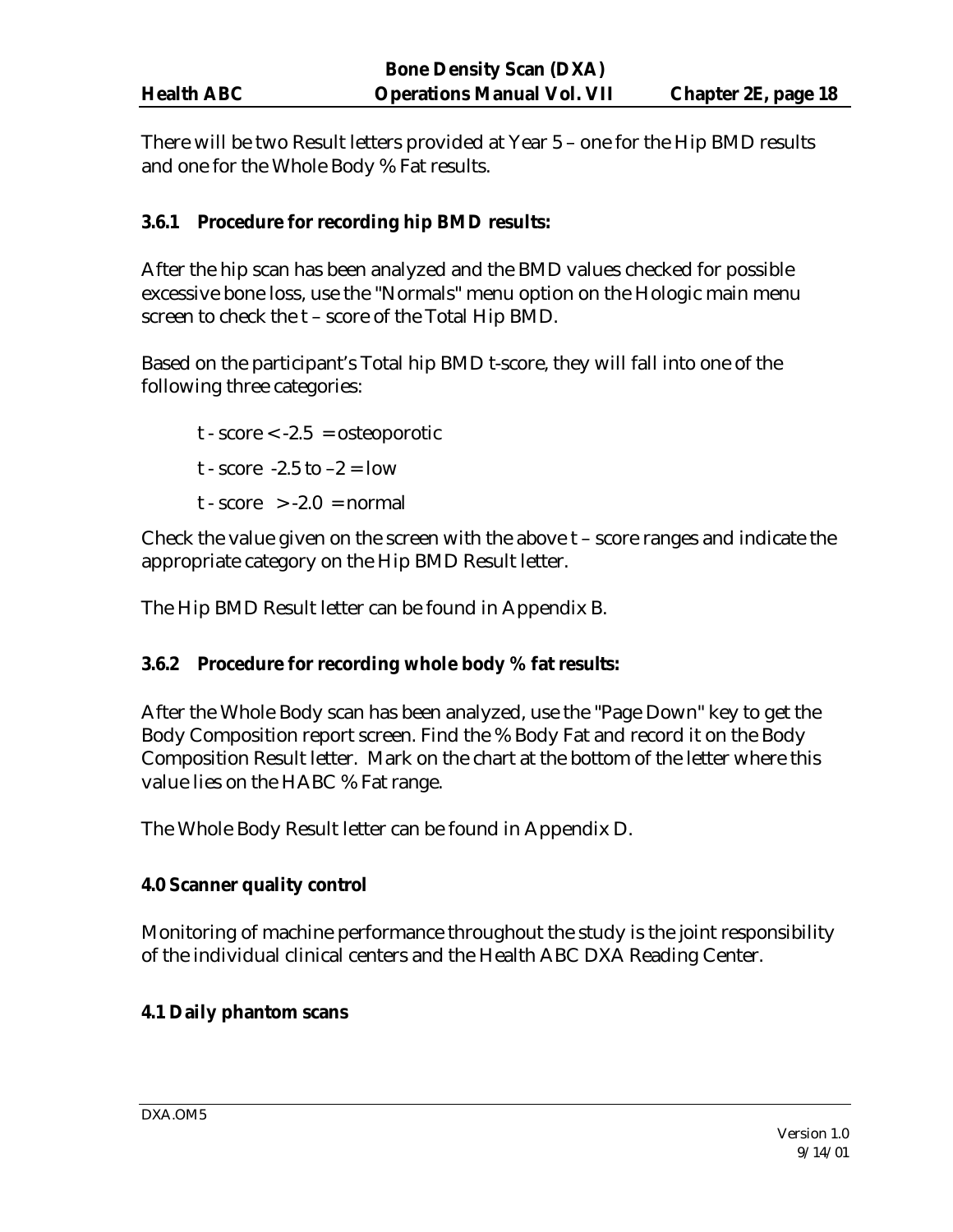Perform the daily QC phantom scans as outlined in the Hologic manual. The results of these scans should be reviewed locally for abrupt changes in machine performance and the results sent to the Reading Center once a month. Points of procedure to note:

- 1. Create only one patient biography per phantom. Avoid duplication of phantom biographies by using the patient menu to select the appropriate biography prior to scanning the phantom.
- 2. Scan the phantom on top of the pad. Ensure alignment with the scanner axis by using the laser cross-hairs.
- 3. Add the scan data to the QC database immediately after scanning and analysis are complete.
- 4. Use the plot feature daily to verify that the BMD, BMC, and AREA values of your scanner are within normal limits. If the most recent scan falls outside the limits, reposition the phantom and repeat the scan. If the second scan also falls outside the limits, contact both Hologic and the Health ABC DXA Reading Center.
- 5. After the phantom scan has been analyzed and added to the QC database, delete that day's scan from the hard disk. Note: the Whole Body phantom scans and the ESP scans should be archived to an optical disk before being deleted from the hard drive.
- 6. If the CV of the BMD exceeds 0.60% please contact both the Reading Center and Hologic to initiate appropriate action.
- 7. Check the system drift weekly by pressing <R> while viewing the plot. The slope of the calculated regression line should be within the range of the standard deviation shown. If the drift is greater than the standard deviation, contact both Hologic and the Reading Center.
- 8. Generate a printout of the daily phantom plots (BMD, BMC and AREA) for the hip, spine and ESP phantoms once a week on your designated "QC day." This will facilitate detection of long-term drifts as well as short-term inconsistencies.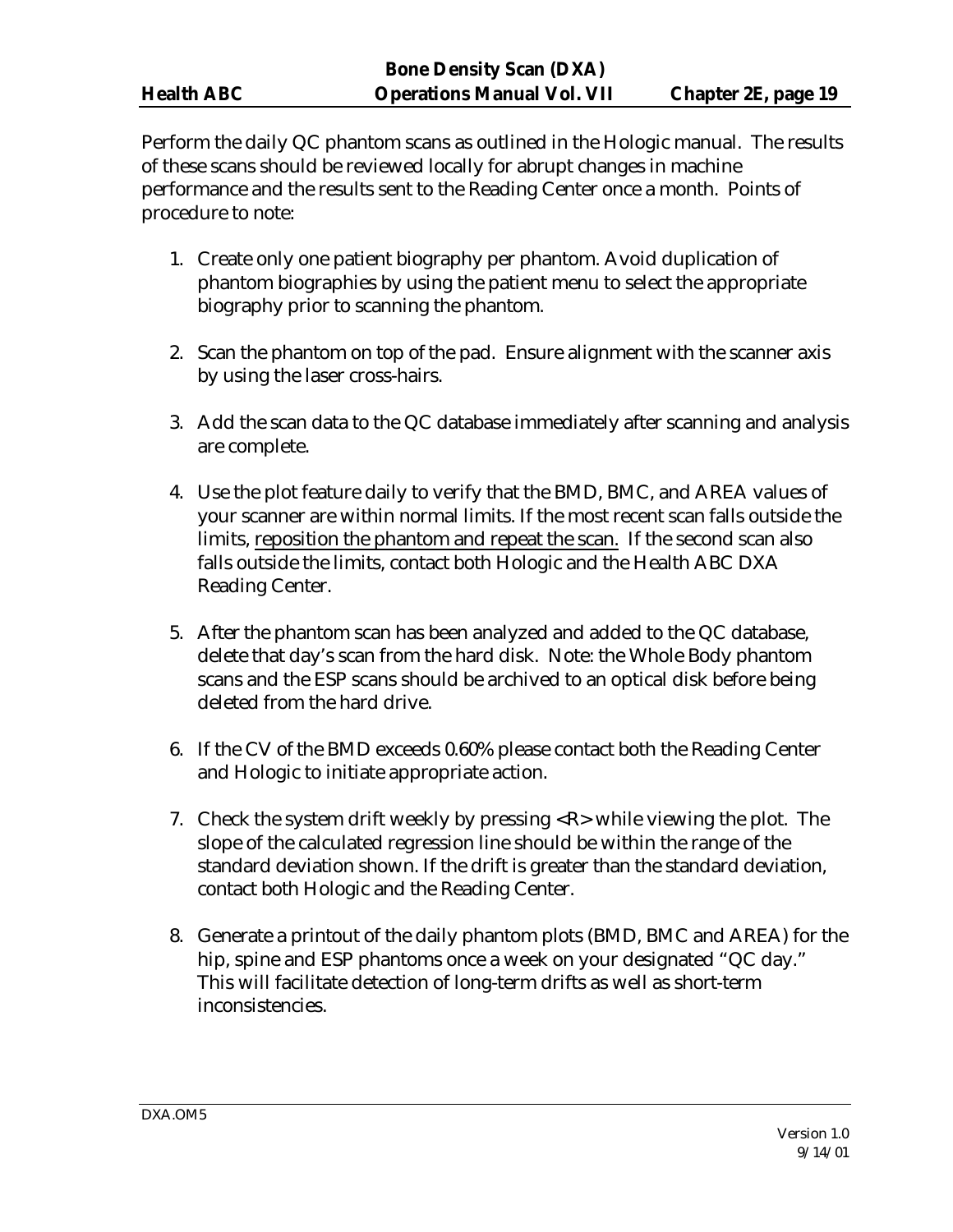- 9. Original printouts including the scan results of the most recent daily phantom QC plots (BMD, BMC, and AREA for hip, spine and ESP phantoms) are to be sent to the Reading Center for review monthly. The date range for the plots should cover the previous 6 months to the present.
- 10. Perform a dBarchive at least once a week.

In addition to the daily scanning of the Hologic spine phantom, a number of different phantoms will be used for Health ABC to monitor machine performance and for cross calibration purposes. The schedule for scanning these various phantoms can be found in the table below.

| <b>Phantom</b>                   | <b>Scanning frequency</b>           |
|----------------------------------|-------------------------------------|
| Local Hologic Hip phantom        | 2 times/week                        |
| Local Hologic Whole Body phantom | $3 \times /$ week (4500)            |
| European Spine phantom           | 3 times/week<br>(every other month) |

The European Spine Phantom will be rotated between the two clinics on a monthly basis.

#### **4.2 Whole body air scan**

A Whole Body scan of "air" (i.e., nothing on the table but a clean pad) should be performed once a week. The scan should be performed after the scan of the Body Composition Step Phantom.

The "air" scan will assess the proper functionality of the 4500A Whole Body scanner and indicate any potential problems with the x-ray beam, if present.

1. Clear the entire table top of any objects and clean the pad of any debris. Only the table pad should remain on the table. This is critical since the test can detect items as thin as a single piece of Scotch tape.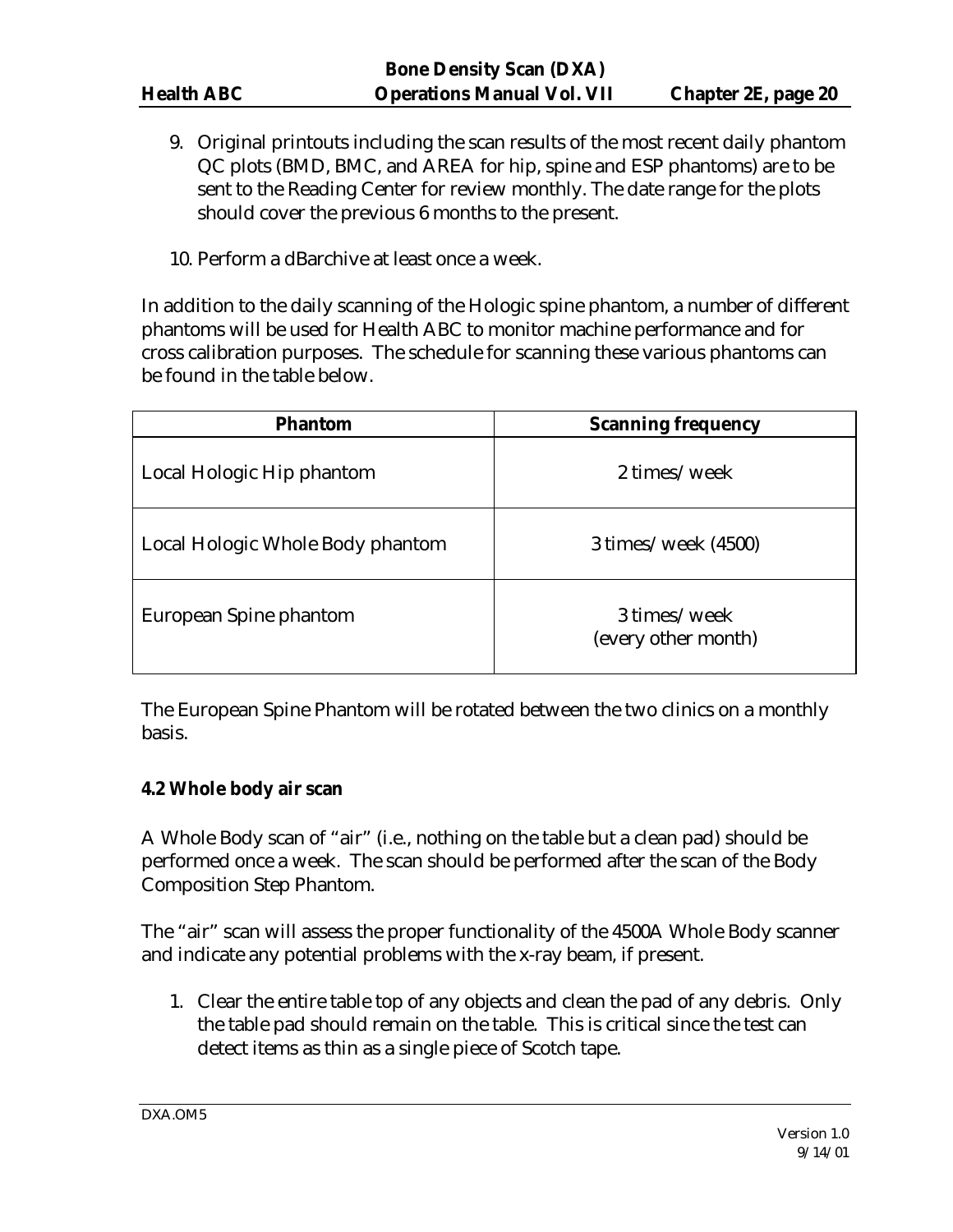- 2. Enter a Patient Biography as WB AIR QC SCAN. Enter the system serial number in the Pat ID field. Leave the remaining fields blank. Press <F10> when completed. Please be certain to use this biography for all future WB air scans.
- 3. Perform a scan by choosing "whole body" from the Scan menu. Scan the entire length of the table. Do not interrupt the scan; perform a complete scan.
- 4. With the air scan selected, <ESC> to the Main Menu. Choose the UTILITY option and press <ENTER>. Then choose SERVICE and then PLOT. A blank image will appear. Press the <PgDn> key once to move to line 10.

The image will appear along with a graph. At the bottom of the graph an indicator of the reference wheel segment that produced the data will appear along with an attenuation value  $+\prime$  - a SD(Standard Deviation). See diagram below.

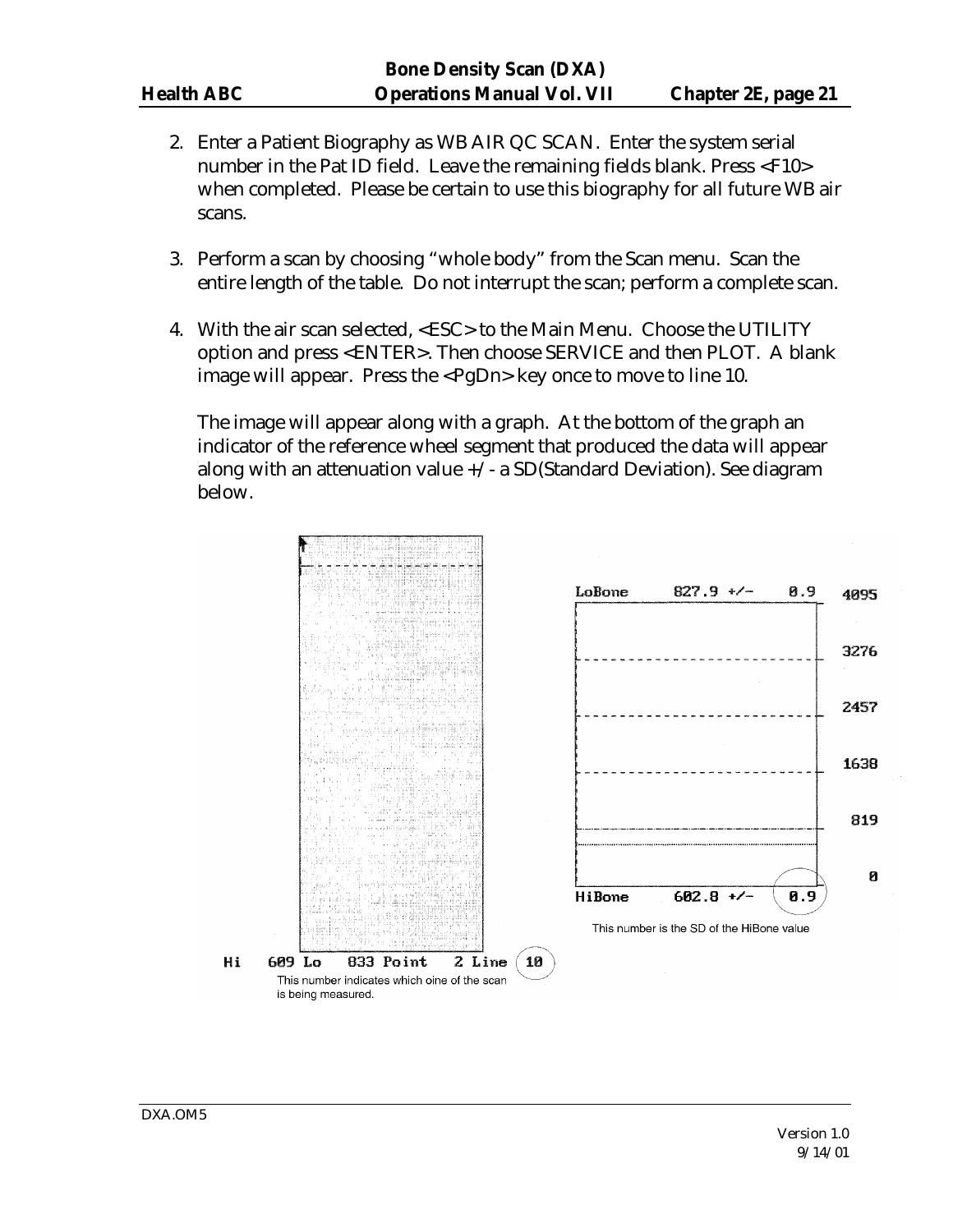For example:

### **HiBone 543.3 +/- 0.9**

The last value, 0.9, is the value we want to record. It represents the SD of the air values across a scan line. The value should not exceed 2.0 units. Use the <DOWNARROW> key to view (9) additional lines to obtain a better estimate of the SD. Record all 10 SD values for HiBone for lines 10 through 19 on the worksheet.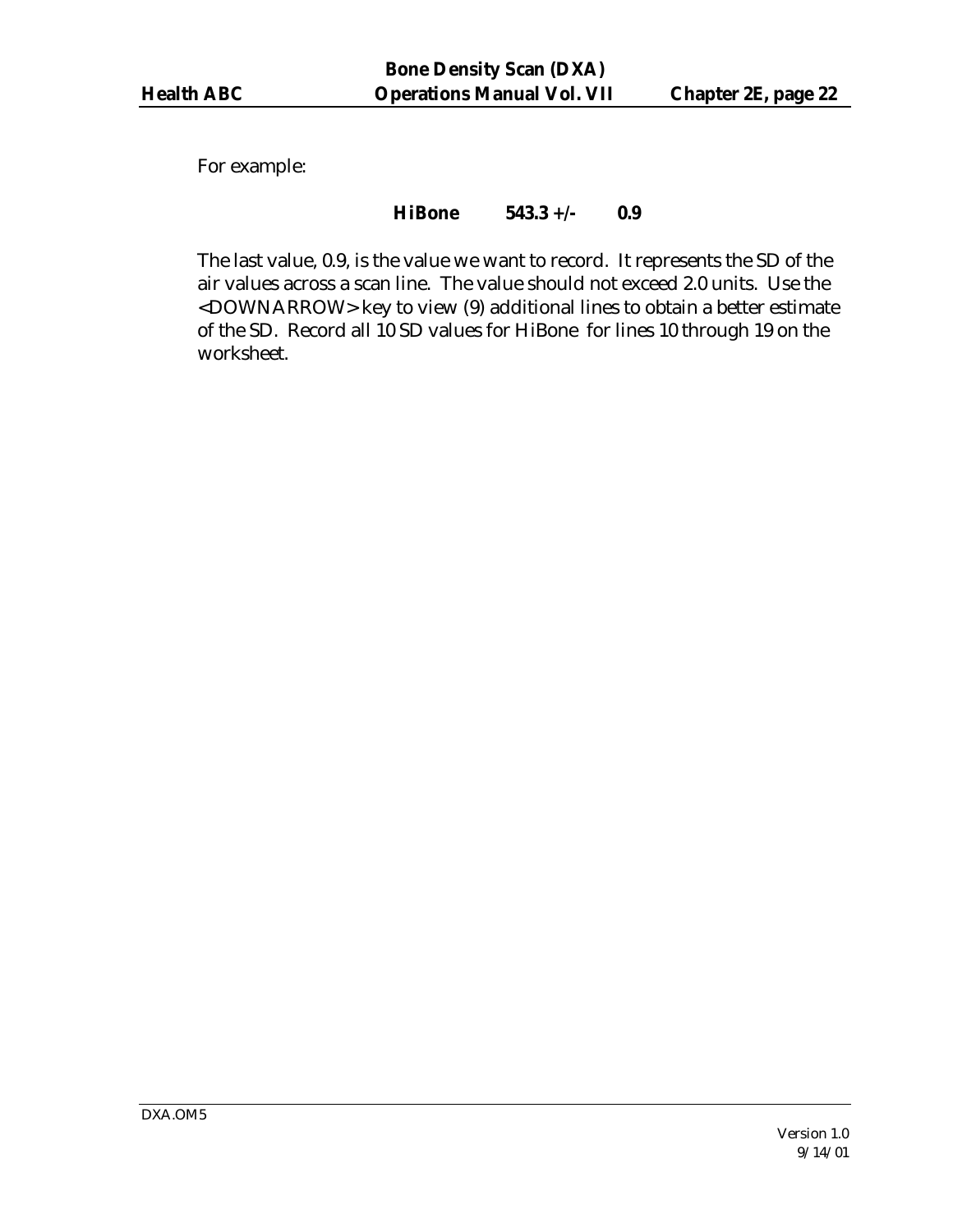# **WHOLE BODY AIR QC SCAN WORKSHEET**

| <b>Clinical Center:</b> | Serial Number: |
|-------------------------|----------------|
|                         |                |
|                         |                |
|                         |                |

| <b>LINE</b> | <b>SEGMENT</b> | <b>SD</b> |
|-------------|----------------|-----------|
| 10          | <b>HiBone</b>  |           |
| 11          | <b>HiBone</b>  |           |
| 12          | <b>HiBone</b>  |           |
| 13          | <b>HiBone</b>  |           |
| 14          | <b>HiBone</b>  |           |
| 15          | <b>HiBone</b>  |           |
| 16          | <b>HiBone</b>  |           |
| 17          | <b>HiBone</b>  |           |
| 18          | <b>HiBone</b>  |           |
| 19          | <b>HiBone</b>  |           |
|             |                |           |

| Signature: |
|------------|
|            |

- 5. Press the <PRINTSCREEN> key to obtain a paper copy of the plotted data. Archive the WB AIR QC SCAN to your clinic opticals and COPY the scan to your traveling optical.
- 6. \*\*In the event that the SD exceeds the limit of 2.0 units, immediately fax the worksheet to Lisa Jones at Hologic (FAX 781/ 280-0614) and to Russell Scott at UCSF (FAX 415/ 597 – 9213)\*\*.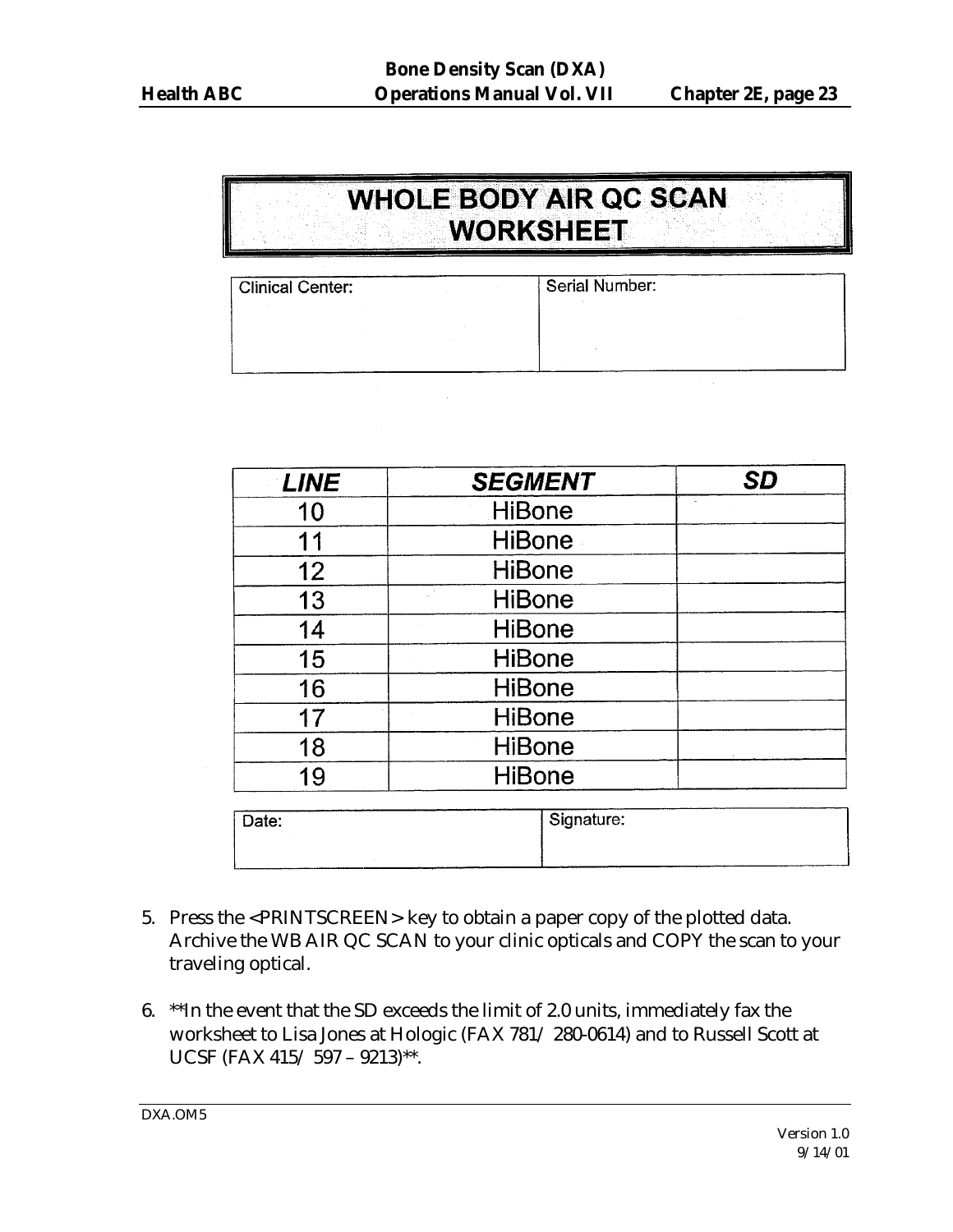7. Archive the scan to your clinic optical and copy it to your traveling optical.

# **4.3 Cross-calibration of scanners**

In order to accurately assess absolute variations in scanner performance between clinical centers, periodically throughout the study phantoms will be either mailed or brought to each of the field centers and scanned. The Hologic hip, spine, and block phantoms, Whole Body phantom, and the European Spine Phantom (ESP) will be used. A detailed protocol will accompany the phantoms.

# **4.4 Machine, software and service problems**

If your machine needs to be repaired or if any adjustment has to be made that possibly might affect your data:

- 1. Do a dBarchive before any work is done on your QDR.
- 2. Contact the Reading Center before the repairs or adjustments are made to find out whether additional measures are required.
- 3. Perform 5 scans of the Hologic daily QC spine phantom before (if possible) and after the repairs or adjustments are made.
- 4. After repairs or adjustments are completed, send the repair technician's notes and a copy of the completed study repair log to the Health ABC DXA Reading Center. The repair log should contain complete information on all repairs done on your machine. Please keep a repair log with your machine.

# **4.5 Software change control**

Unauthorized software changes must be avoided. If for any reason you think you have to change the software, or your Hologic service representative recommends a software change, contact the Health ABC DXA Reading Center before any changes are made.

The system software installed on the Health ABC QDR 4500 densitometers should be Version 9.03. You can find your version number at the top of the blue Hologic menu. It will say "Hologic QDR 4500 version 9.03". Future software upgrades will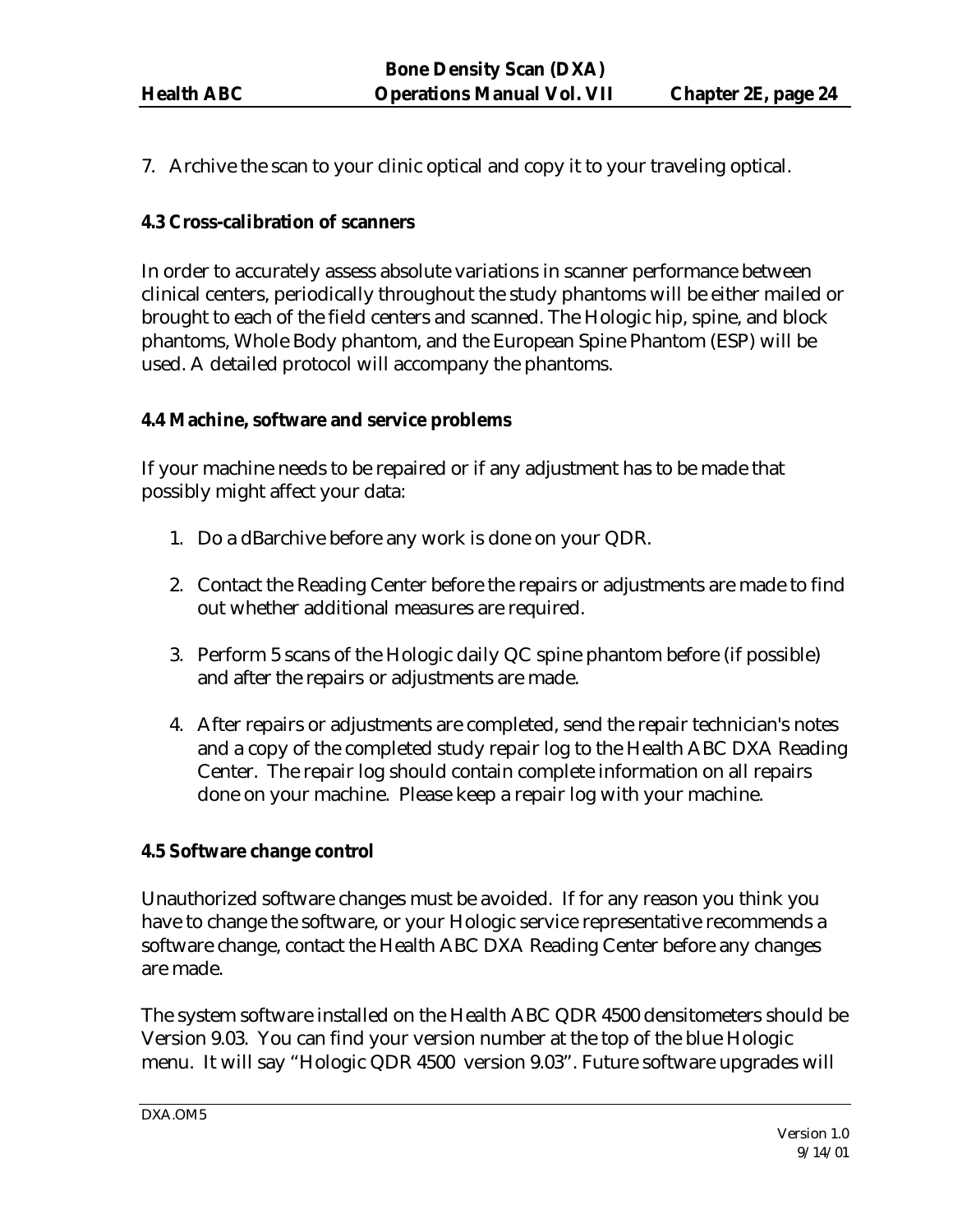be checked by the UCSF Quality Assurance Center in conjunction with Hologic technical support personnel to assure that the upgrade will not adversely affect the study. Authorized upgrades must be cleared by the Health ABC DXA Reading Center before installation at the study sites.

#### **5.0 Data management**

#### **5.1 Hard copies of scans**

The study site is responsible for maintaining original hard copies of all scans performed during the study. Keep the original printouts in the participant's scan printout folder. The following printed report is needed for each scan:

**Hip:** print the standard report.

**Whole body:** print the BMD and body composition reports (2 pages).

#### **5.2 Electronic scan archive**

For scan archival, each study site works on a two optical disk system. (There will also be two "traveling opticals" for sending scan images for central review.) Both optical disks are continually updated at the end of each day using the Optical 1 and Optical 2 options under the Hologic archive menu. Please be sure to rearchive any scans that you reanalyze after you have completed the reanalysis. In order to use the optical disks efficiently, do not save or archive scans individually. Saving scans in batches (e.g., at the end of a day) will ensure the longevity and efficient usage of the optical disk space. The QDR software will give a warning message when optical capacity has been reached. Fill side A of the disk first, then fill side B. (See the Hologic User's Manual for detailed instructions.). The ODC2 should be a dedicated Health ABC optical, used only for archiving scans acquired for Health ABC.

Scans to be archived each day to the Optical 1, Optical 2 and "traveling" optical disks include:

1. all new participant scans acquired since the last archive was performed;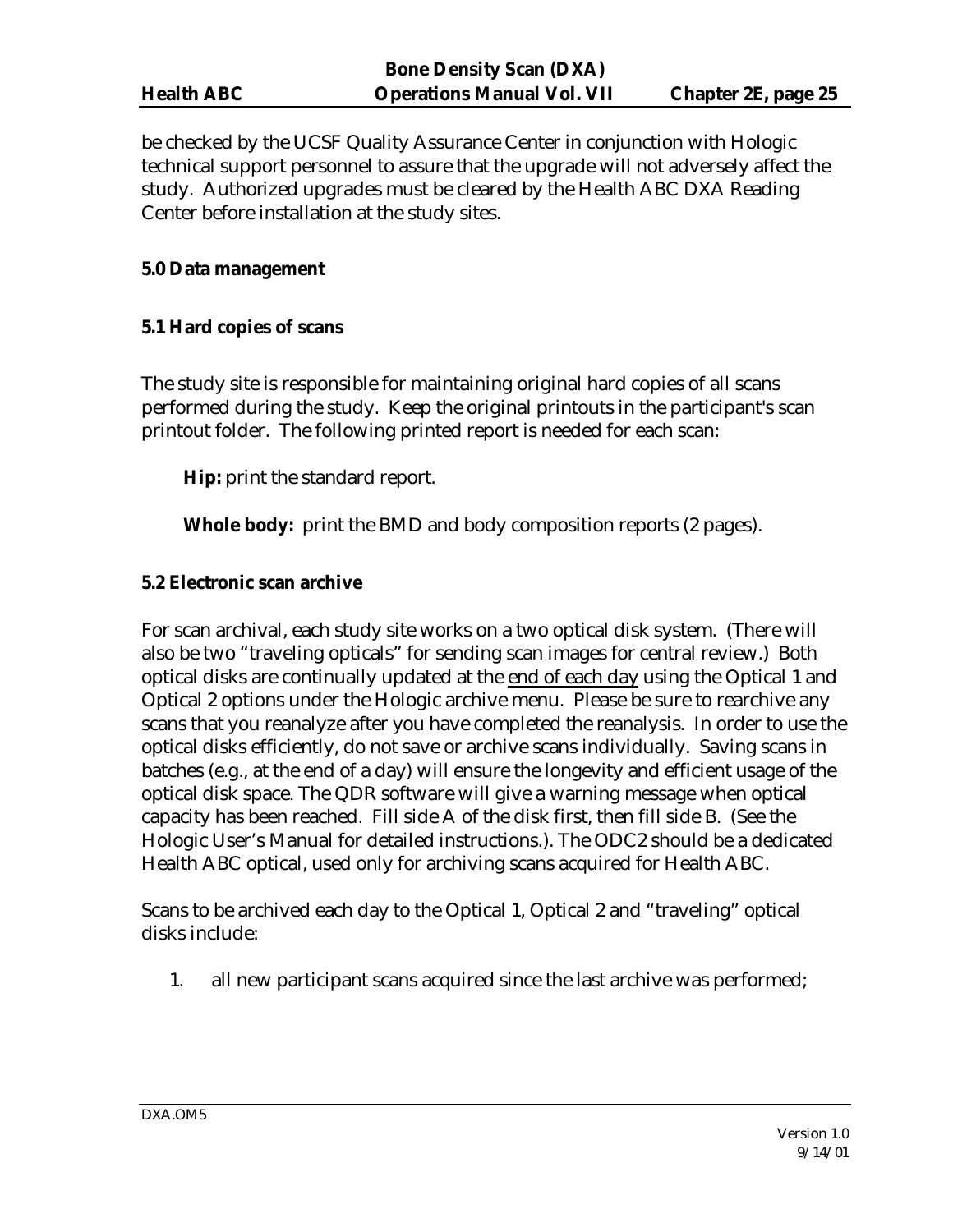2. all scans that have been reanalyzed since the last archive; (Note that if a scan needs to be restored and reanalyzed for any reason, it will need to be rearchived.)

Optical 1 and 2 will remain at the study site at all times. (The "traveling opticals" will be sent back and forth between the study site and the Health ABC DXA Reading Center.)

The clinical centers are responsible for following the archive schedule and for keeping the optical disk archives safe until the end of the study.

# **5.3 Transfer of data to the Health ABC DXA Reading Center**

The following items are to be sent to the Reading Center at the end of each month:

- 1. QC PRINTOUT. Send printouts of the most recent plots of the QC database, (BMD, BMC, and AREA) for the hip, spine, and ESP phantoms . The plots are reviewed at the Reading Center, and problems are reported back to the clinic.
- 2. PARTICIPANT SCAN LOG. Send a copy of the written participant scan log sheet covering participants scanned since the last data transfer. Use the log sheets to "flag" individual scans for review at the Reading Center.
- 3. SCANS FOR REVIEW. Send original printouts of certification scans, "flagged" scans, and any scans requested for review by the Reading Center. Please write the reason the scan was flagged, requested, or is being sent directly on the printout. These scans will be triaged visually based on the original printouts and analyzed on the Hologic workstation if necessary.
- 4. TRAVELING OPTICAL DISK. Send electronic copies of all scans acquired and reanalyzed since the last data transfer. Archive scans using the COPY feature. Do not archive the scans individually, as this will use up the disk space rapidly.

NOTE: Do not send a copy of the baseline scan on the traveling optical to UCSF unless you reanalyze the baseline scan at the follow-up visit.

5. REANALYZED SCANS. Send original printouts of all scans which have been reanalyzed according to the DXA Reading Center instructions since the last data transfer. Attach the annotated printouts sent by the coordinating center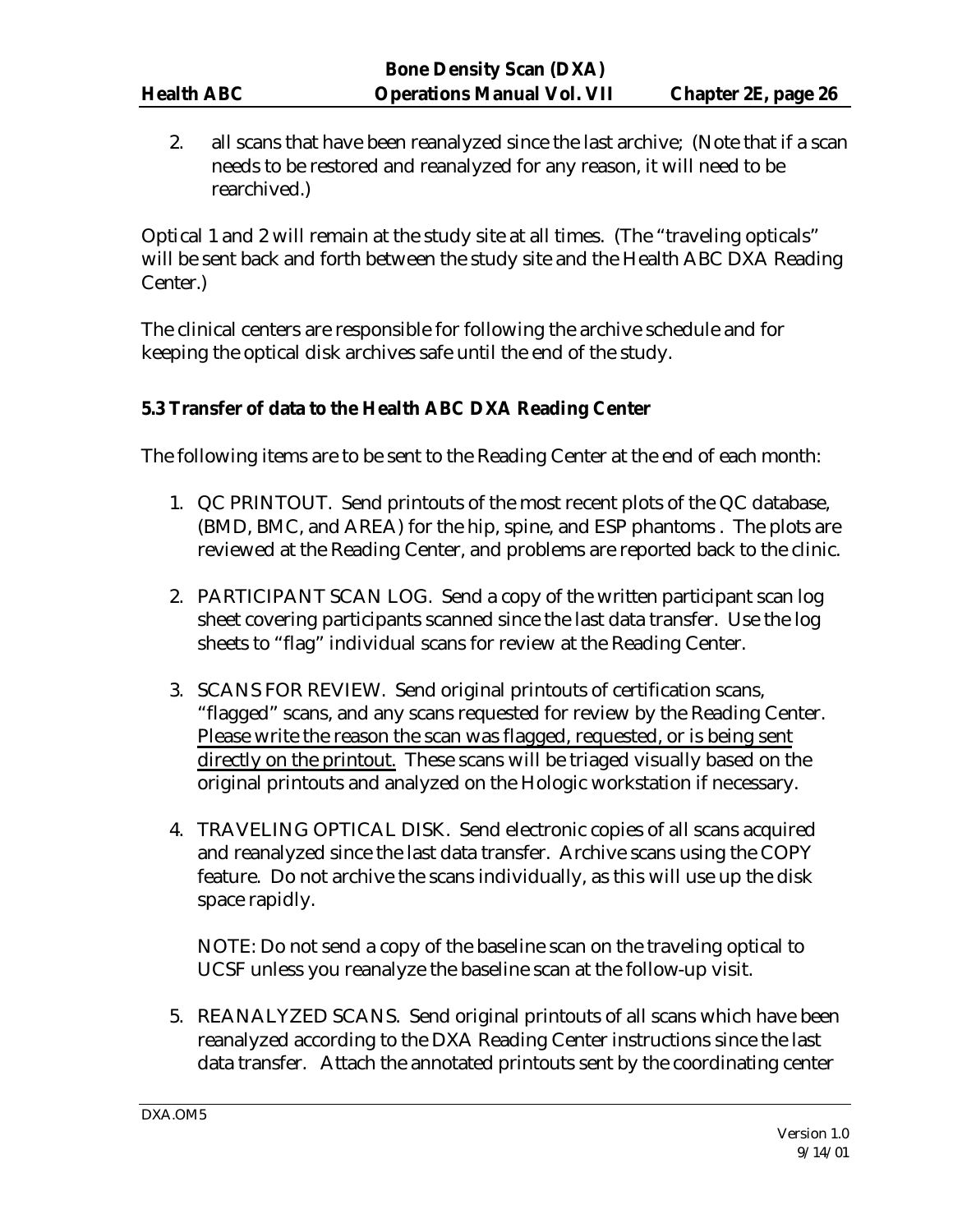which indicated the problems requiring reanalysis. You MUST also send back the reanalyzed scan images on the traveling optical.

6. DB ARCHIVE patient database (on floppy disk). Please include the following on the disk label:

"DB ARCHIVE" batch # clinic name date (end date of 1 month period) if more than 1 disk, label each disk as above and 1 of 3, 2 of 3, etc.

| Diskette Label for DB Archive |                   |
|-------------------------------|-------------------|
| <b>Health ABC</b>             | <b>DB</b> Archive |
| Date                          |                   |
| Clinic                        | Batch             |
| #                             | Diskette No. of   |
|                               |                   |

# **Please note: The Reading Center will use the most recent scan data for participants whenever there are multiple analyzed scans from the same date in the data base. Please notify us if there are exceptions to this**.

7. Copy of the Maintenance/Repair Log (with a copy of the Hologic service report).

Pack the materials carefully. The optical disk should be placed in a plastic bag and then wrapped in plastic bubble wrap to avoid damage. Batches containing the optical disk should be send via FedEx/UPS.

Assign a number to each batch of BMD data, complete the BMD Batch Checklist, indicating the number and which materials are included in the batch, and send it along with the batch materials.

The materials in the batch should be bundled separately by type.

Ship these items monthly to the following address:

Health ABC DXA Reading Center UCSF Prevention Sciences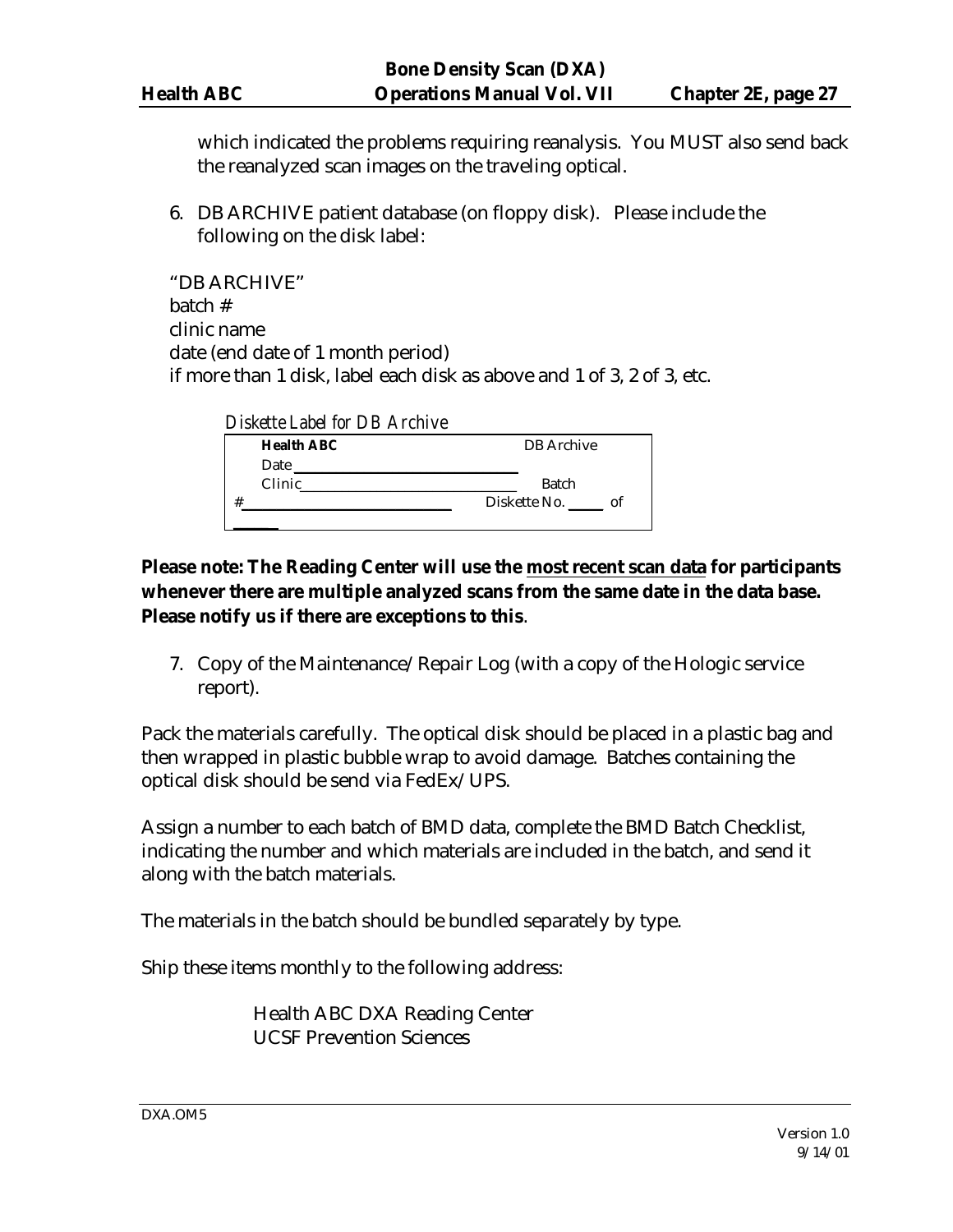74 New Montgomery, Suite 600 San Francisco, CA 94105

### **5.4 Return materials sent by the Reading Center**

The Health ABC DXA Reading Center will return the following items to the study site after review:

- 1. Annotated printouts of flagged scans, random sample scans, and any other requested scans are returned to the study site with explicit instructions for reanalysis, as necessary. The clinic then reanalyzes the problem scans according to the Reading Center recommendations. The reanalyzed scan is then saved and rearchived and the database at the study site is automatically updated. An original printout of the reanalyzed scan is sent to the Reading Center with the next data transfer to verify compliance.
- 2. Traveling optical.
- 3. Any recommendations for service, additional phantom scans, etc., as necessary based on the quality control database.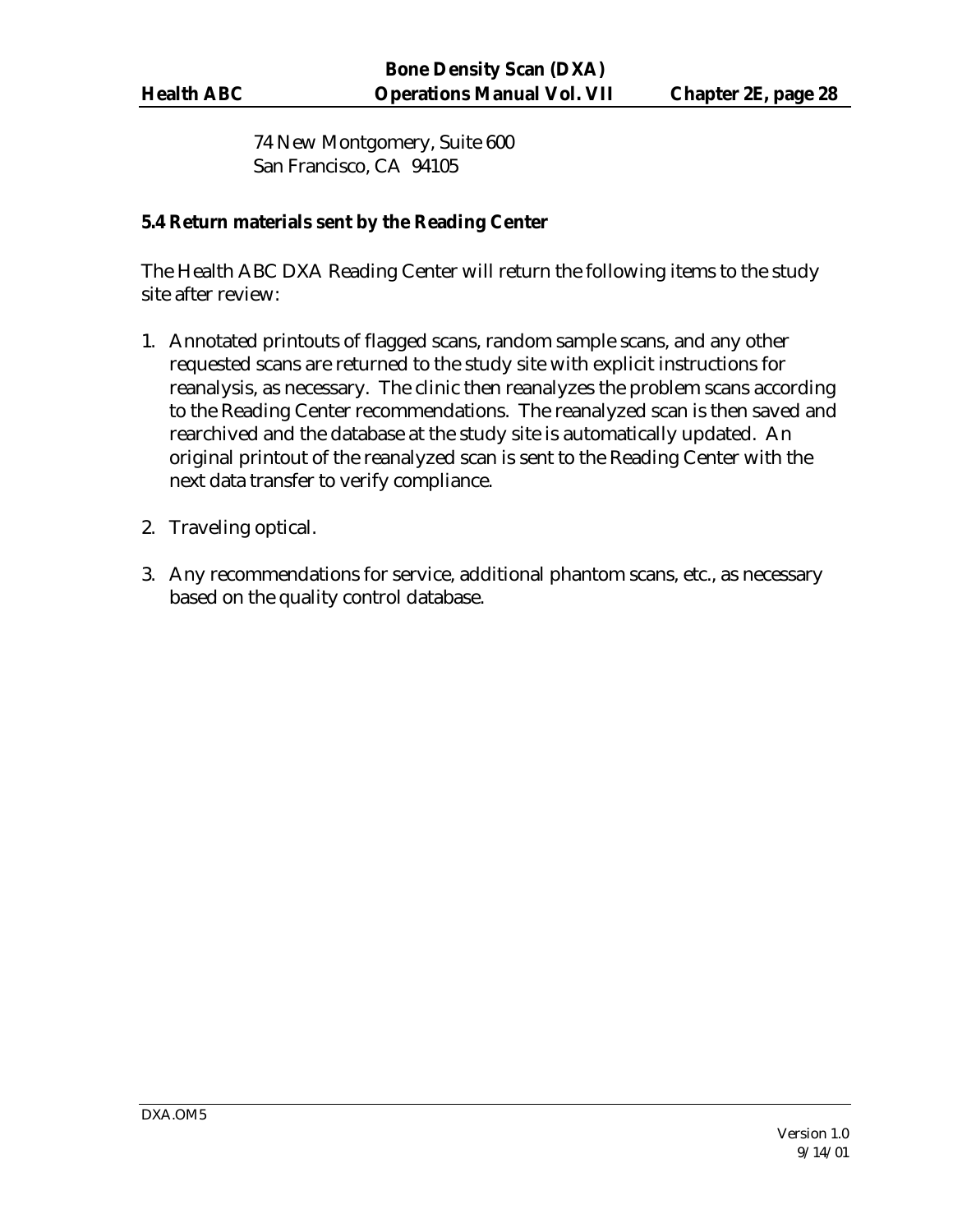### **APPENDIX A. STUDY FORMS**

The following forms are included in this Appendix:

#### **BMD Batch Record Form**

**Bone Density (DXA) Scan Form**

**HABC DXA Hologic Repair/Service/Upgrade Log** 

**DXA Scan Log**

#### **Excessive Bone Loss Form**

Master copies of the forms will be mailed directly to your site. Always keep a copy of any form you send to the HABC DXA Reading Center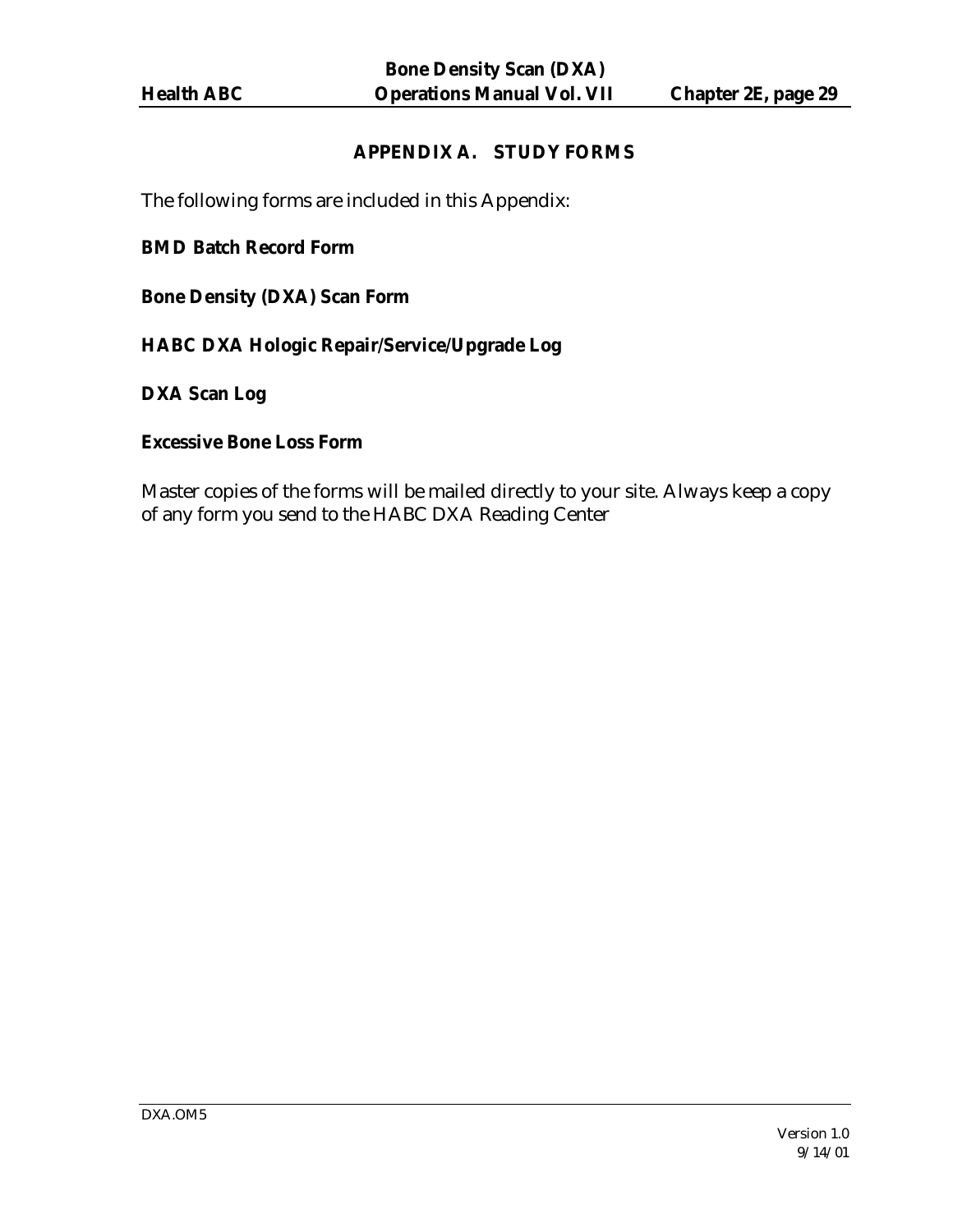# **BMD Batch Record**

# **HEALTH ABC BMD BATCH RECORD FORM**

| <b>Batch Number:</b><br>in to a plant of many control of the second second control of the control of the control of |             |                 | Date Batch Mailed:<br>Year<br>Month<br>Dav                                                   |
|---------------------------------------------------------------------------------------------------------------------|-------------|-----------------|----------------------------------------------------------------------------------------------|
| <b>Clinic Name:</b>                                                                                                 |             |                 |                                                                                              |
| Contents: (check Yes or No)                                                                                         |             |                 | 计主任务主要求控制的计算机的判决 计步序的变形 计字母字母 经出口                                                            |
| DB Archive Disk                                                                                                     | Yes         | No              | Date Archived: $\frac{1}{\text{Month}} / \frac{1}{\text{Day}} / \frac{1}{\text{Year}}$       |
| QC DB Printout                                                                                                      | T Yes       | No              | Date Printed:<br>$\frac{1}{\text{Month}}$ / $\frac{1}{\text{Day}}$ / $\frac{1}{\text{Year}}$ |
| Scan Log Sheet                                                                                                      | Yes         | No              |                                                                                              |
| <b>Flagged Scans</b>                                                                                                | Yes         | <b>No</b>       | Number:                                                                                      |
| Reanalyzed Scans                                                                                                    | $\vert$ Yes | $\mathsf{a}$    | Number:                                                                                      |
| Random Sample Scans                                                                                                 | 7 Yes       | $\Box$ No       | Number:                                                                                      |
| Other Scans<br>(specify: _                                                                                          | Yes         | <b>No</b>       | Number: $\frac{1}{2}$                                                                        |
| <b>Traveling Optical</b>                                                                                            | Yes         | No              |                                                                                              |
| Certification Scans:<br>Staff ID                                                                                    |             | Number of Scans | Scan Type                                                                                    |
|                                                                                                                     |             |                 |                                                                                              |
|                                                                                                                     |             |                 | Staff ID#:                                                                                   |
|                                                                                                                     |             |                 |                                                                                              |

Version 1.0, 3/28/97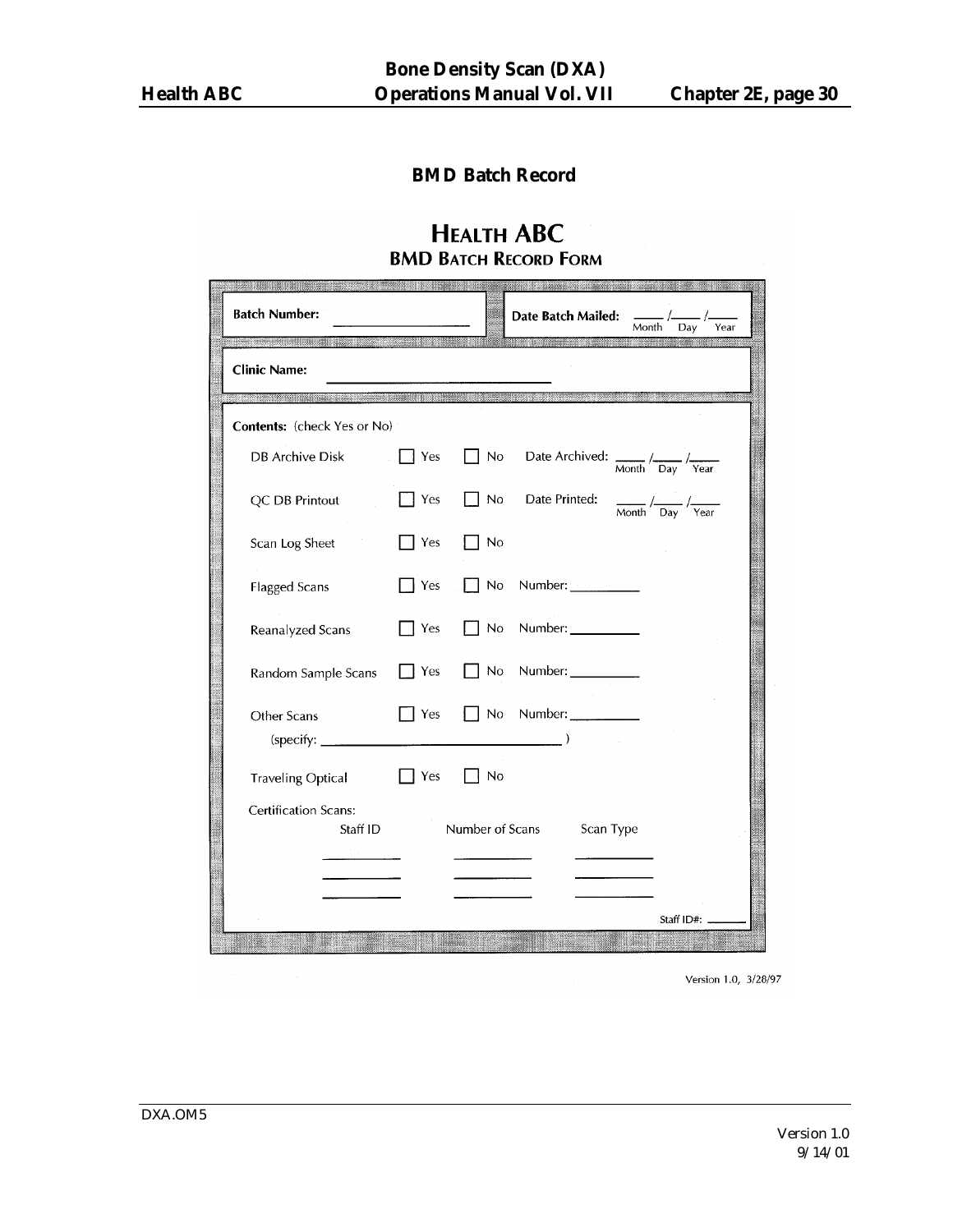# **Bone Density (DXA) Scan Form (page 1 of 3)**

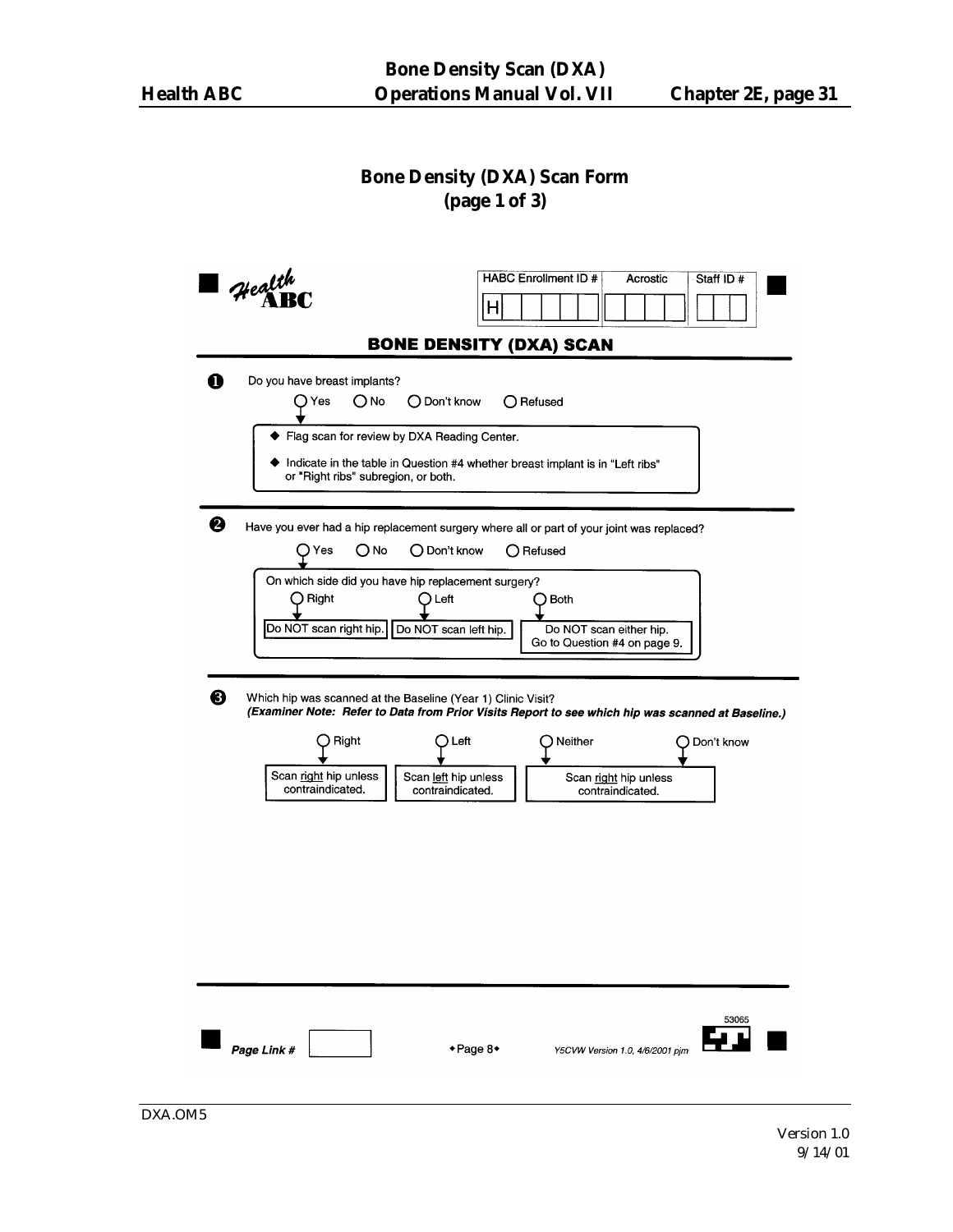#### **Bone Density (DXA) Scan Form**

**(page 2 of 3)**

Health

### **BONE DENSITY (DXA) SCAN**

❹

Do you have any metal objects in your body, such as a pacemaker, staples, screws, plates, etc.?  $\bigcirc$  Yes  $O<sub>No</sub>$ ◯ Don't know O Refused

|  | a. Flag scan for review by DXA Reading Center. |  |  |
|--|------------------------------------------------|--|--|
|  |                                                |  |  |

b. Indicate in the table the location of joint replacement, hardware or other artifacts (sub-regions are those defined by the whole body scan analysis.)

| Sub-region     | Hardware | <b>Other Artifacts</b> | <b>None</b> |
|----------------|----------|------------------------|-------------|
| Head           | ∩        | Ω                      | ∩           |
| Left arm       | O        | O                      | O           |
| Right arm      | ∩        | $\bigcirc$             | ∩           |
| Left ribs      | ∩        | ∩                      | ∩           |
| Right ribs     | ∩        | O                      | ∩           |
| Thoracic spine | ∩        | ∩                      | ∩           |
| Lumbar spine   | Ω        | O                      | O           |
| Pelvis         | O        |                        |             |
| Left leg       | ∩        |                        | ∩           |
| Right leg      |          |                        |             |

 $\bullet$ 

Have you had any of the following tests within the past ten days?

| a. Barium enema                                                   | Yes       | Nc |
|-------------------------------------------------------------------|-----------|----|
| b. Upper GI X-ray series                                          | ) *       |    |
| c. Lower GI X-ray series                                          | ∩∗        |    |
| d. Nuclear medicine scan                                          | $($ ) $*$ |    |
| e. Other tests using contrast ("dye")<br>or radioactive materials |           |    |

(\*Examiner Note: If "Yes" to any, reschedule bone density measurement so that at least 10 days will have passed since the tests were performed.)



◆Page 9◆

Y5CVW Version 1.0, 4/6/2001 pjm

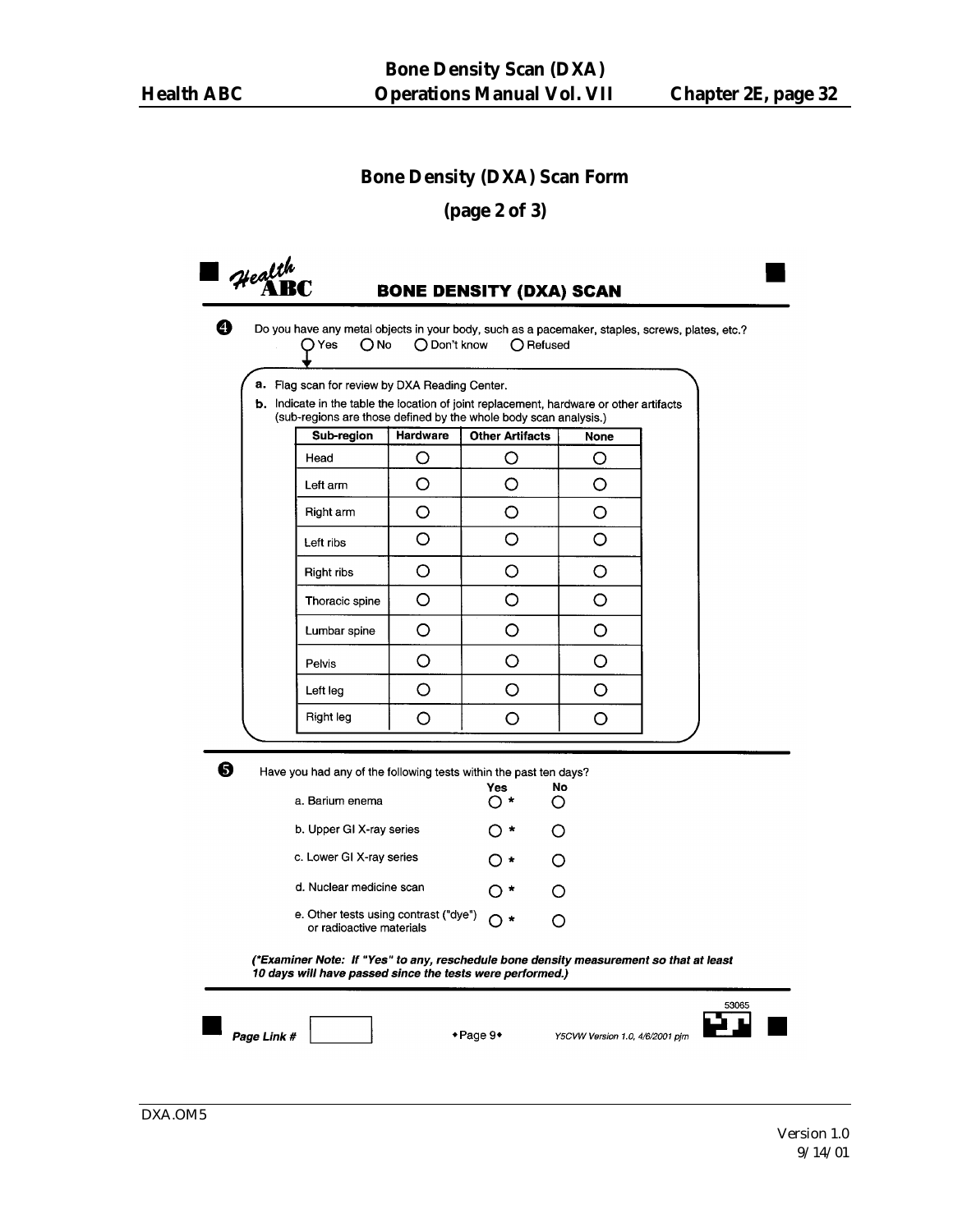### **Bone Density (DXA) Scan Form**

**(page 3 of 3)**

 $\mathsf{I}$  Health<br>ABC

# **BONE DENSITY (DXA) SCAN**

Was a bone density measurement obtained for...?

#### a. Whole body



#### b. Hip

| ◯ Yes l<br>ONo                  |  |
|---------------------------------|--|
| Last 2 characters of scan ID #: |  |
| Date of scan:                   |  |
| Month<br>Dav                    |  |



 $\bullet$  Page 10 $\bullet$ 

Y5CVW Version 1.0, 4/6/2001 pjm

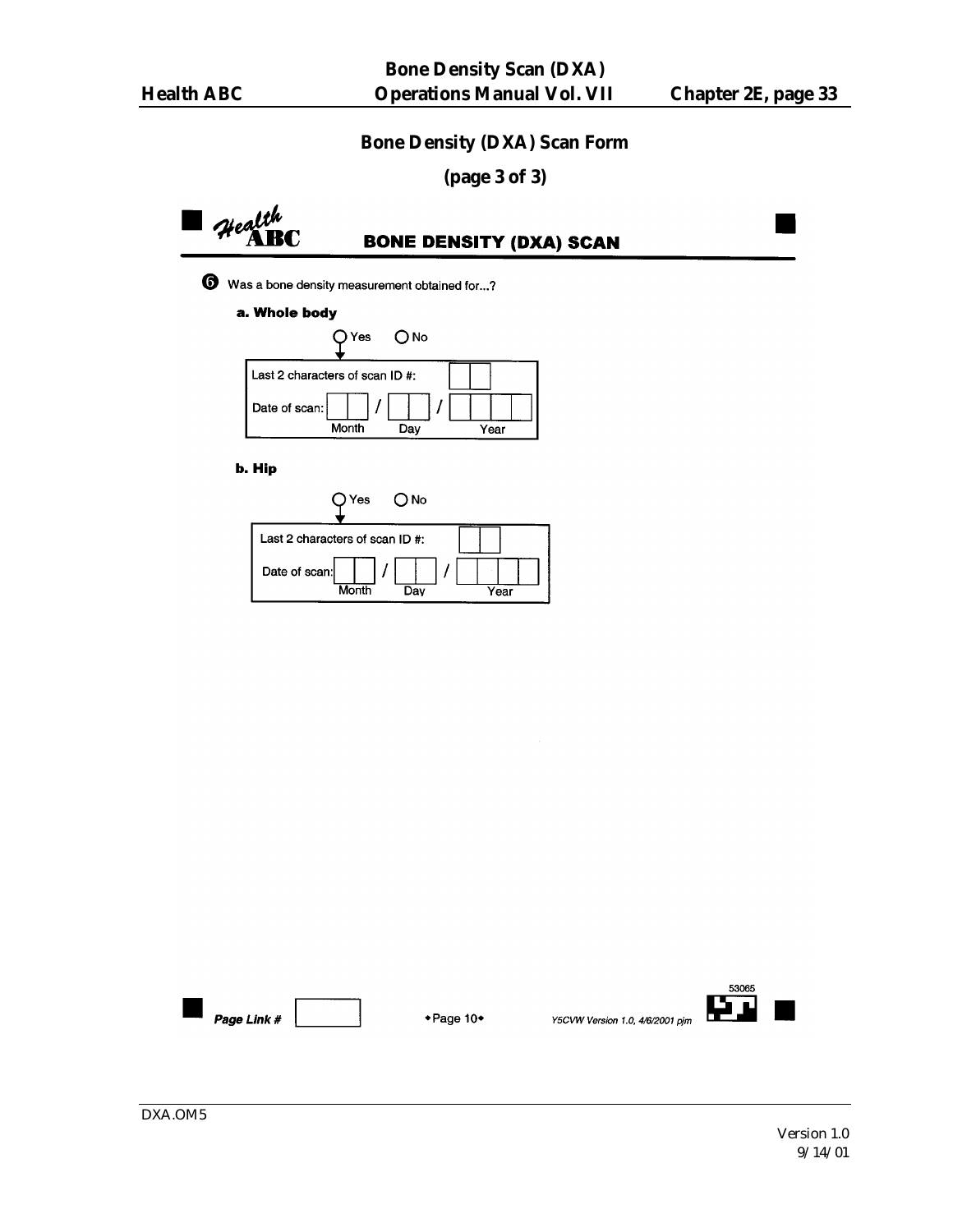# **HABC DXA Hologic Repair/Service/Upgrade Log**

| Date problem(s) encountered: _____/____/____<br>Month Day Year                                                                                                                                                                 |                                                                              |
|--------------------------------------------------------------------------------------------------------------------------------------------------------------------------------------------------------------------------------|------------------------------------------------------------------------------|
| Clinic Name: <b>All According to the Clinic Name: All According to the Clinic Name: All According to the Clinic Name: All According to the Clinic Name: All According to the Clinic Name: All According to the Clinic </b>     |                                                                              |
| Describe problem: experience and a series of the series of the series of the series of the series of the series of the series of the series of the series of the series of the series of the series of the series of the serie |                                                                              |
| Were there hardware/software changes or upgrades?                                                                                                                                                                              | No.                                                                          |
| Was the Hologic operational during the problem period?<br>Yes<br>$\mathfrak{g}$                                                                                                                                                | _No                                                                          |
| Did problem affect scans?<br>$Yes$ No<br>Please describe, including time period:                                                                                                                                               | How long was the Hologic out of<br>service?<br>$\overline{\phantom{a}}$ days |
|                                                                                                                                                                                                                                |                                                                              |
| Was the problem resolved?                                                                                                                                                                                                      |                                                                              |
| $\Box$ Yes<br>л<br>Date problem resolved:<br>Month<br>Day                                                                                                                                                                      | $\square$ No $\Leftrightarrow$ Explain:                                      |
| Please describe how the problem was resolved:                                                                                                                                                                                  |                                                                              |
| Was a recalibration of the Hologic necessary? DYes                                                                                                                                                                             | No                                                                           |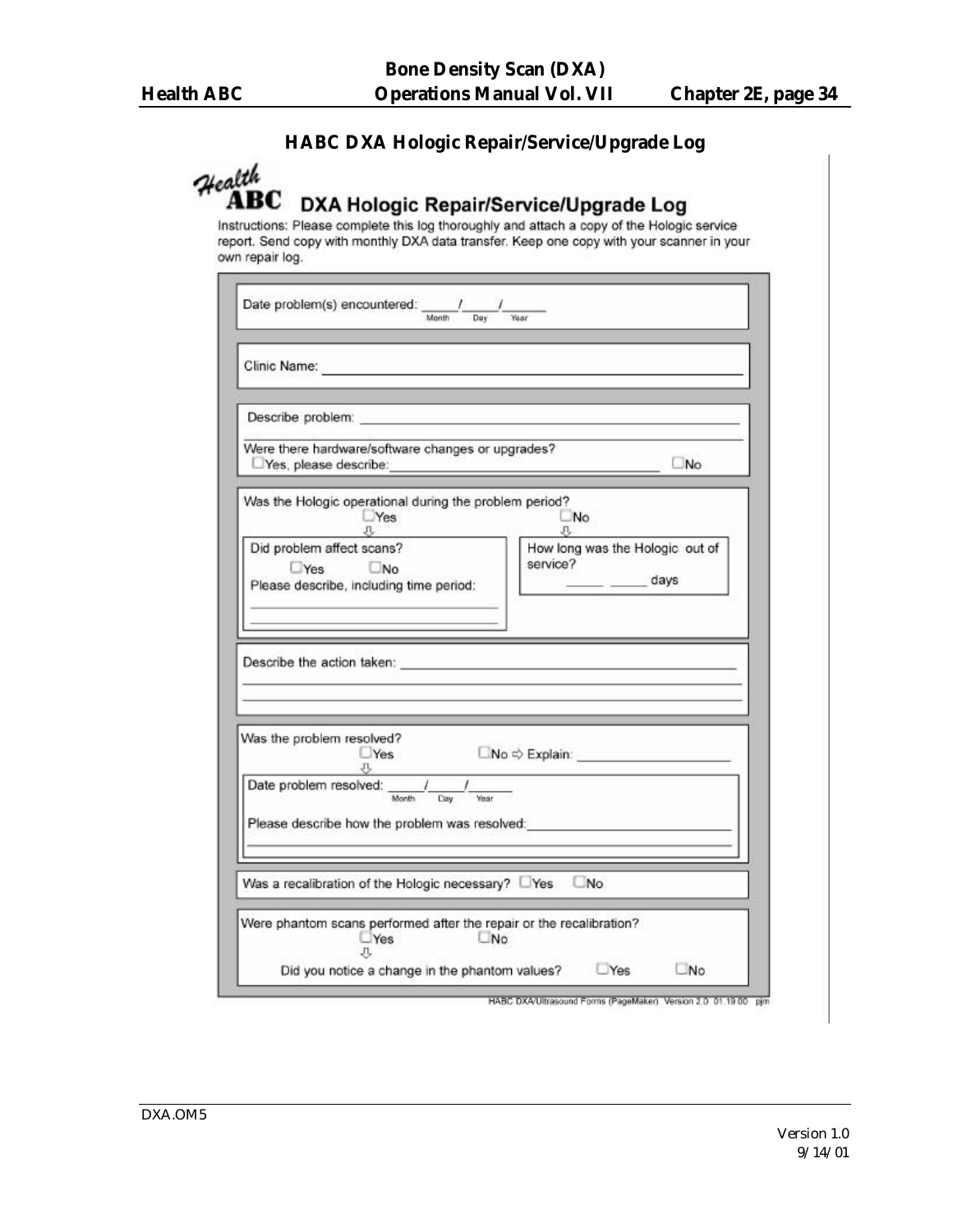# **Health ABC Year 5 DXA Scan Log-QDR 4500**

# **Clinic:**

| <b>Date</b> | Ppt ID# | <b>Acrostic</b> | <b>Scan Type</b> | Scan # | <b>Flagging Comments</b> |
|-------------|---------|-----------------|------------------|--------|--------------------------|
|             |         |                 | Whole Body (Y5)  |        |                          |
|             |         |                 | Whole Body (Y1)  |        |                          |
|             |         |                 | <b>Hip (Y5)</b>  |        |                          |
|             |         |                 | <b>Hip (Y1)</b>  |        |                          |
|             |         |                 | Whole Body (Y5)  |        |                          |
|             |         |                 | Whole Body (Y1)  |        |                          |
|             |         |                 | <b>Hip (Y5)</b>  |        |                          |
|             |         |                 | <b>Hip (Y1)</b>  |        |                          |
|             |         |                 | Whole Body (Y5)  |        |                          |
|             |         |                 | Whole Body (Y1)  |        |                          |
|             |         |                 | <b>Hip (Y5)</b>  |        |                          |
|             |         |                 | <b>Hip (Y1)</b>  |        |                          |
|             |         |                 | Whole Body (Y5)  |        |                          |
|             |         |                 | Whole Body (Y1)  |        |                          |
|             |         |                 | <b>Hip (Y5)</b>  |        |                          |
|             |         |                 | <b>Hip (Y1)</b>  |        |                          |
|             |         |                 | Whole Body (Y5)  |        |                          |
|             |         |                 | Whole Body (Y1)  |        |                          |
|             |         |                 | <b>Hip (Y5)</b>  |        |                          |
|             |         |                 | <b>Hip (Y1)</b>  |        |                          |
|             |         |                 | Whole Body (Y5)  |        |                          |
|             |         |                 | Whole Body (Y1)  |        |                          |
|             |         |                 | <b>Hip (Y5)</b>  |        |                          |
|             |         |                 | <b>Hip (Y1)</b>  |        |                          |
|             |         |                 | Whole Body (Y5)  |        |                          |
|             |         |                 | Whole Body (Y1)  |        |                          |
|             |         |                 | <b>Hip (Y5)</b>  |        |                          |
|             |         |                 | <b>Hip (Y1)</b>  |        |                          |
|             |         |                 | Whole Body (Y5)  |        |                          |
|             |         |                 | Whole Body (Y1)  |        |                          |
|             |         |                 | <b>Hip (Y5)</b>  |        |                          |
|             |         |                 | Hip(Y1)          |        |                          |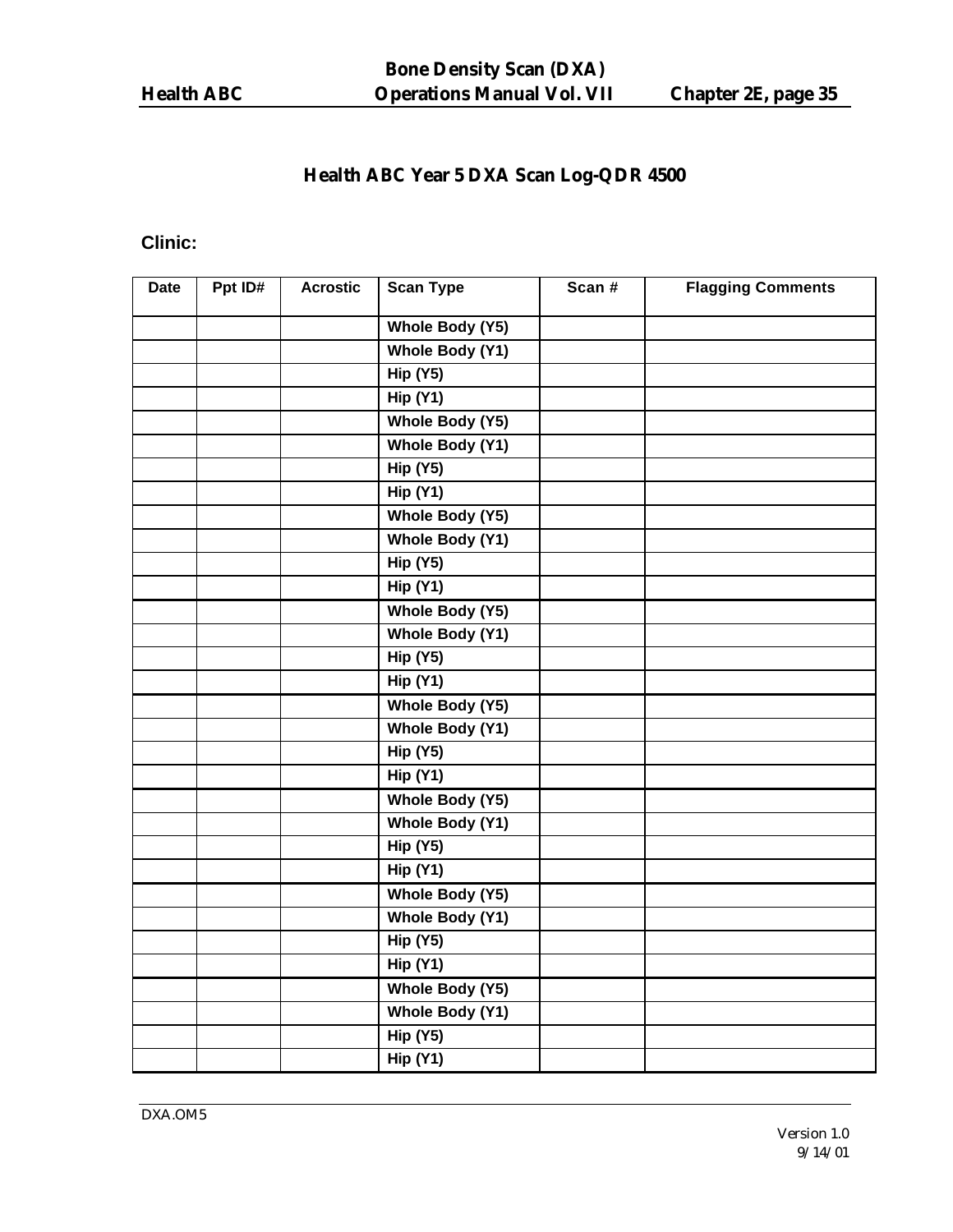# **HABC Excessive Bone Loss Form**

| Health                                         | HABC Enrollment ID #<br>Date Form Completed Staff ID #<br>Acrostic<br>Month<br>Dav<br>Year                                                                                                                                                                                                                                        |
|------------------------------------------------|-----------------------------------------------------------------------------------------------------------------------------------------------------------------------------------------------------------------------------------------------------------------------------------------------------------------------------------|
|                                                | <b>EXCESSIVE BONE LOSS FORM</b>                                                                                                                                                                                                                                                                                                   |
| <b>Suspected Excessive Bone Loss Checklist</b> |                                                                                                                                                                                                                                                                                                                                   |
|                                                | (Examiner Note: Please make sure that this form is accompanied by all the items listed below.)                                                                                                                                                                                                                                    |
|                                                | Printouts of the baseline and all follow-up scans of the hip                                                                                                                                                                                                                                                                      |
|                                                | Printouts of the "rate of change" report(s) you created for the hip                                                                                                                                                                                                                                                               |
|                                                | Copies of baseline and all follow-up scans of the hip on floppy disk                                                                                                                                                                                                                                                              |
|                                                | Be sure to follow all procedures for participants with suspected excessive bone loss.                                                                                                                                                                                                                                             |
|                                                |                                                                                                                                                                                                                                                                                                                                   |
| Comments:                                      |                                                                                                                                                                                                                                                                                                                                   |
|                                                |                                                                                                                                                                                                                                                                                                                                   |
|                                                |                                                                                                                                                                                                                                                                                                                                   |
|                                                | To be filled out by the UCSF DXA Reading Center                                                                                                                                                                                                                                                                                   |
|                                                | Yes, we can confirm excessive bone loss.<br>The scans are technically correct and the analyses are performed appropriately.                                                                                                                                                                                                       |
|                                                | Yes, we can confirm excessive bone loss.<br>However, the scans were not analyzed properly. Please reanalyze the scan(s)<br>following our instructions and inform the participant of the correct bone loss %.                                                                                                                      |
|                                                | The scans provided indicate possible excessive bone loss.<br>However, a second scan of the site was not performed in this participant. Excessive bone<br>loss can ony be confirmed after you have obtained a second scan of the region where<br>bone loss is suspected. Please schedule the participant for a repeat measurement. |
|                                                | After scan review we cannot confirm excessive bone loss.                                                                                                                                                                                                                                                                          |
| Comments:                                      | 이 사이 시간이 있는 것이 아니라 이 사이 사이에 있어요.                                                                                                                                                                                                                                                                                                  |
|                                                | the control of the control of the                                                                                                                                                                                                                                                                                                 |
|                                                |                                                                                                                                                                                                                                                                                                                                   |
|                                                | Draft                                                                                                                                                                                                                                                                                                                             |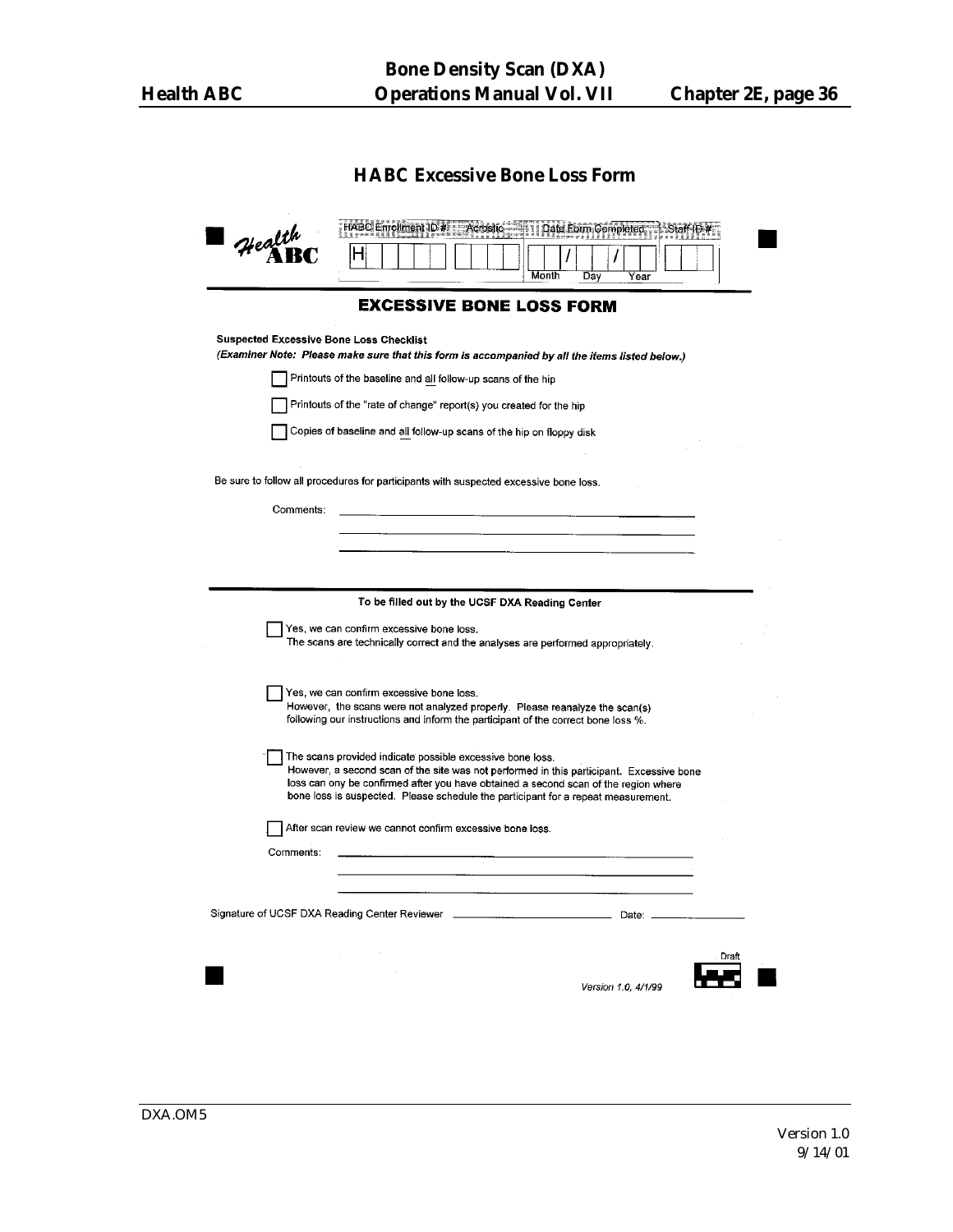#### **APPENDIX B. Health ABC BMD Results**

#### **BONE MINERAL DENSITY - MEN**

Thank you for your continued participation in the Health ABC study. Attached are the results from your bone density test from your Year 5 clinic visit. The World Health Organization (WHO) has developed guidelines to help doctors interpret these results and identify individuals who may be at greater risk for breaking a bone (fracture). The purpose of this report is to help you and your doctor understand your bone density measurement.

#### *What is a bone density measurement?*

A bone density test measures how much calcium is contained in certain bones, such as the hip. In general, lower bone density and lower calcium means that the bone is weaker.

#### *What do bone density measurements mean?*

We all lose bone as we get older, but some people lose bone faster than others. Certain factors can reduce bone density, such as smoking, low calcium intake, lack of exercise, high alcohol intake, use of some medications, and some medical conditions.

Individuals with low bone density have weaker bones, and weaker bones are more likely to fracture during an accident (even a minor accident such as a fall). However, not all women and men with low bone density will have fractures and, occasionally, even those with high bone density will suffer a fracture.

#### *What are my bone density results?*

Your hip bone density value was compared to that of young men and is at the level checked below:

\_\_\_\_\_\_\_\_\_\_ Normal

\_\_\_\_\_\_\_\_\_\_ Low

external obsteoporosis

If your bone density is checked as "low" or "osteoporosis," we suggest that you discuss these results with your personal doctor, and we would be happy to forward these results to your doctor.

If you do not have a source of medical care, we can provide you with the name of a local doctor who specializes in treating osteoporosis.

If you have questions regarding these results, please contact at the state of the state at at at at a state of the state at at a state of the state of the state at a state of the state of the state of the state of the stat xxx/xxx-xxxx.

DXA.OM5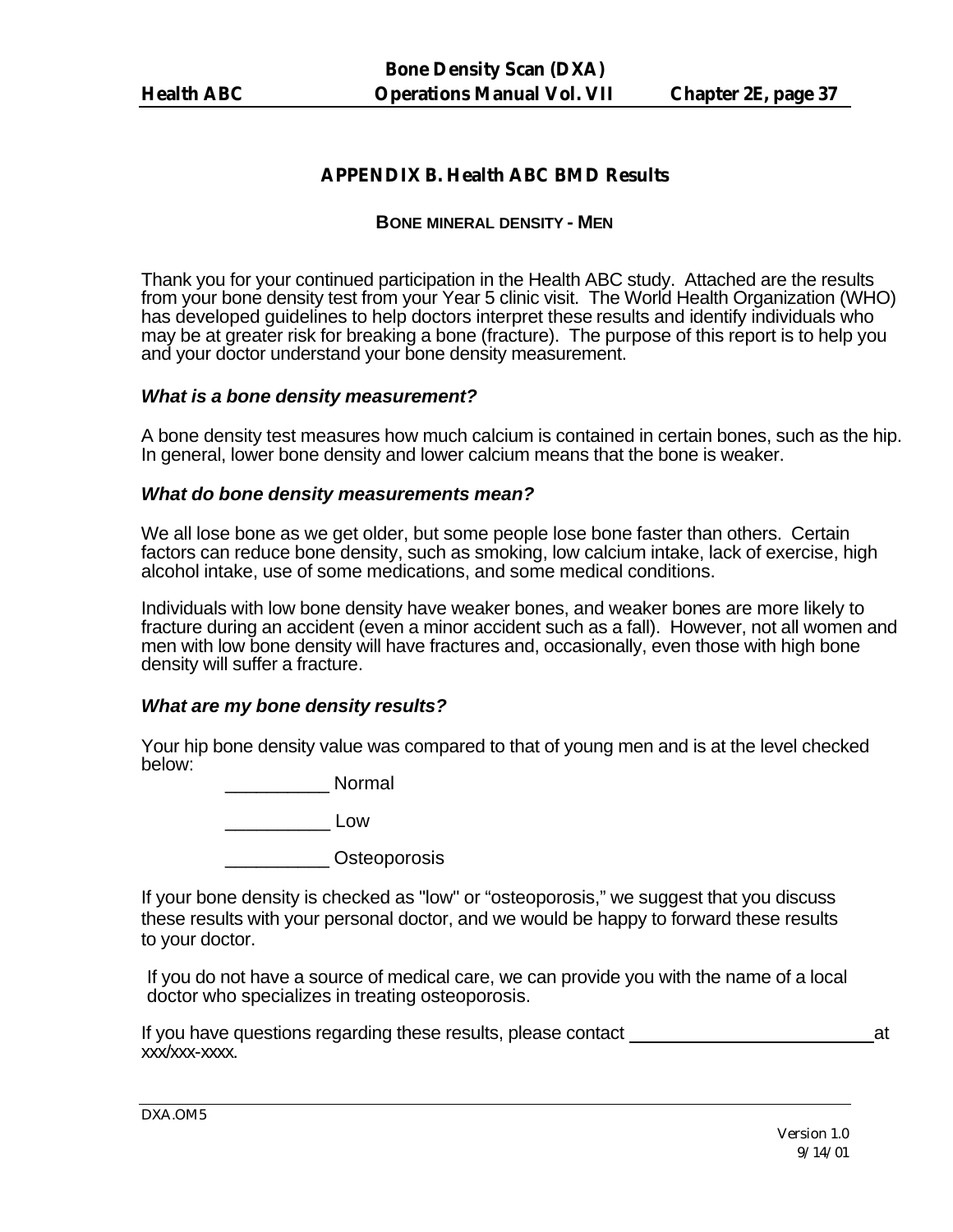#### **BONE MINERAL DENSITY - WOMEN**

Thank you for your continued participation in the Health ABC study. Attached are the results from your bone density test from your Year 5 clinic visit. The World Health Organization (WHO) has developed guidelines to help doctors interpret these results and identify individuals who may be at greater risk for breaking a bone (fracture). The purpose of this report is to help you and your doctor understand your bone density measurement.

#### *What is a bone density measurement?*

A bone density test measures how much calcium is contained in certain bones, such as the hip. In general, lower bone density and lower calcium means that the bone is weaker.

#### *What do bone density measurements mean?*

We all lose bone as we get older, but some people lose bone faster than others. Certain factors can reduce bone density, such as smoking, low calcium intake, lack of exercise, high alcohol intake, use of some medications, and some medical conditions.

Individuals with low bone density have weaker bones, and weaker bones are more likely to fracture during an accident (even a minor accident such as a fall). However, not all women and men with low bone density will have fractures and, occasionally, even those with high bone density will suffer a fracture.

#### *What are my bone density results?*

Your hip bone density value was compared to that of young women and is at the level checked below:

\_\_\_\_\_\_\_\_\_\_ Normal

\_\_\_\_\_\_\_\_\_\_ Low

\_\_\_\_\_\_\_\_\_\_ Osteoporosis

If your bone density is checked as "low" or "osteoporosis," we suggest that you discuss these results with your personal doctor, and we would be happy to forward these results to your doctor.

If you do not have a source of medical care, we can provide you with the name of a local doctor who specializes in treating osteoporosis.

If you have questions regarding these results, please contact at xxx/xxx-xxxx.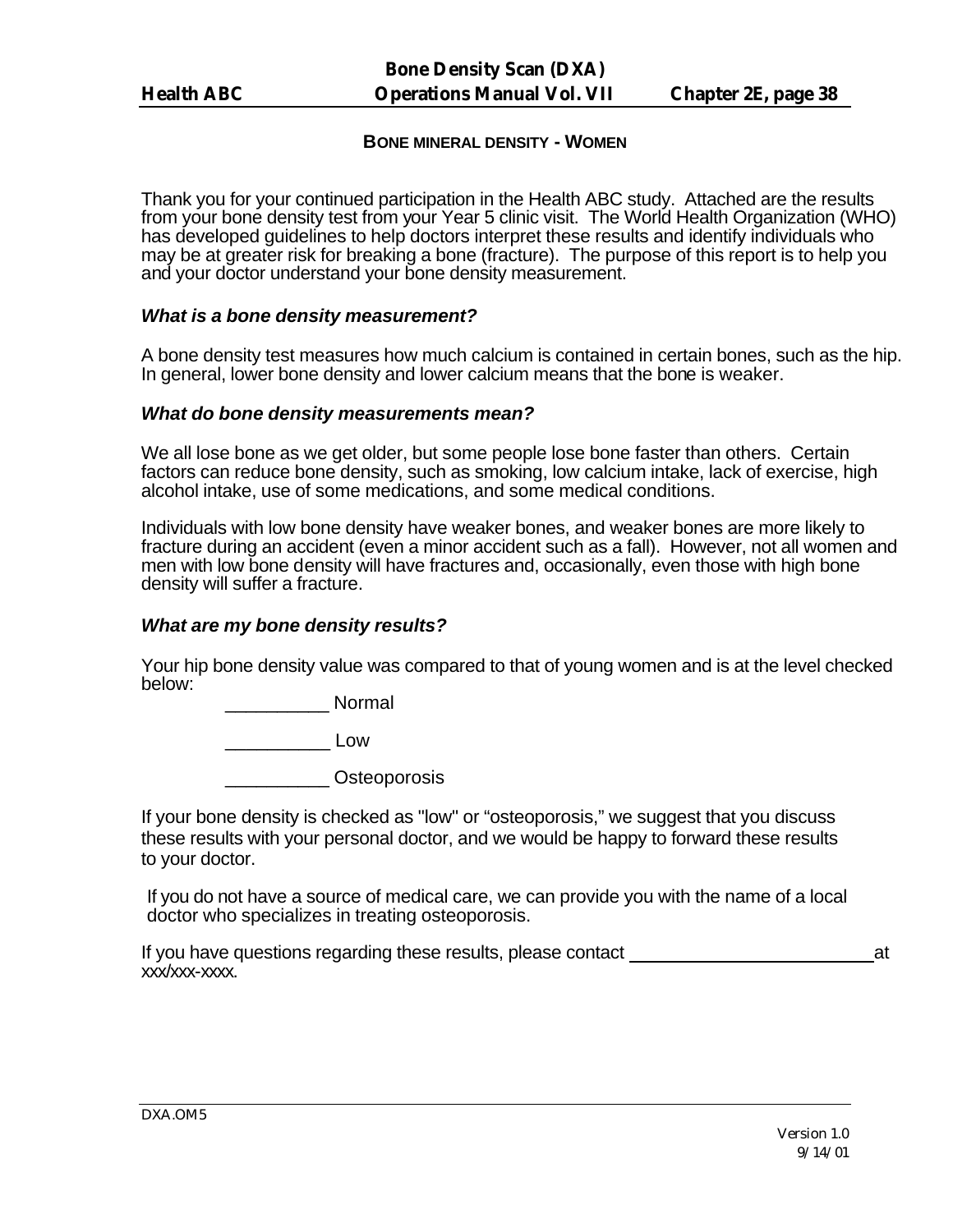#### **APPENDIX C. Excessive bone loss alert letter**

March 13, 2002

Jane Doe 1234 Market Street Pittsburgh, PA 15213

Dear Ms. Doe:

During your last clinic visit for the Health ABC study, we repeated measurements of your hip bone density. Analysis of the results indicated that you have lost bone in the hip at a rate greater than 3 % per year since your baseline measurement was made.

This loss is greater than average for a person your age and may indicate an increased risk of fracture. This bone loss may also be related to other health conditions, or could result from use of certain medications.

We have enclosed both copies of your hip scan, your baseline measurement and your last measurement. We suggest that you consult with your personal doctor to find out why this is occurring, and we would be happy to forward these results to your doctor.

If you do not have a source of medical care, we can provide you with the name of a doctor who specializes in treating osteoporosis in Pittsburgh.

Thank you for your time and interest in the Health ABC study. Please do not hesitate to call us if you have questions at ( ) and ask for  $\cdot$ 

Sincerely,

Anne Newman, M.D., M.P.H. Health ABC Principal Investigator

/sa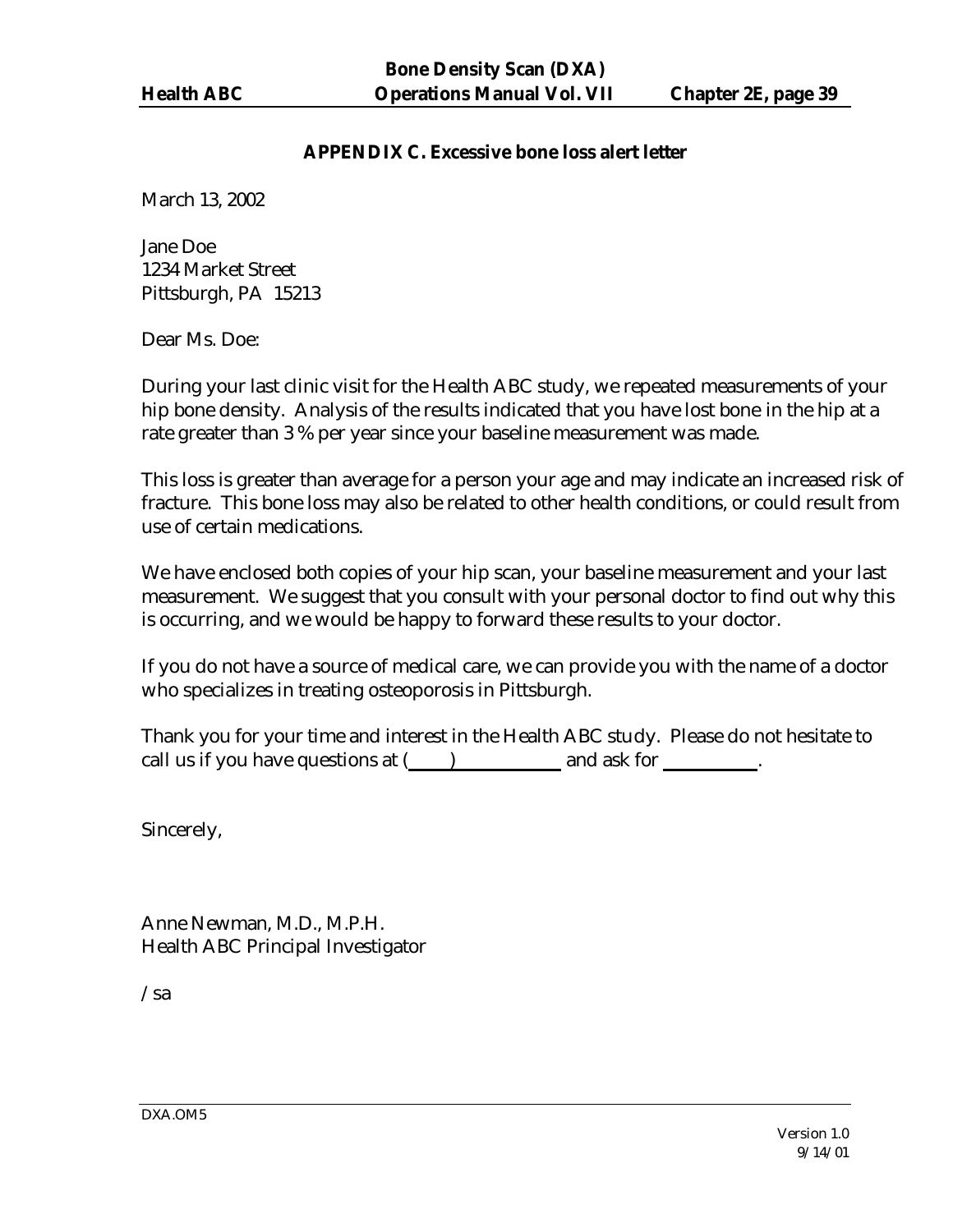March 13, 2002

Abe Friedman, M.D. 5845 Centre Avenue Pittsburgh, PA 15213

Dear Dr. Friedman:

Your patient, \_\_\_\_\_\_\_\_\_\_\_, who has been a participant in the Health ABC study for the past 5 years, was here on  $\frac{1}{2}$  / for his/her annual visit. We have measured bone mineral density of the hip with state-of-the-art densitometry machines at baseline, Year 3, and now at Year 5. The BMD scans of his/her total hip showed % bone loss since the start of the study. Our study experts have reviewed these scans and believe the bone loss to be real. This is considered to be a significant amount and is referred to as "excessive bone loss" by our study. Significant declines in hip BMD may indicate the presence of an important medical condition, such as vitamin D deficiency or multiple myeloma, but we cannot rule out the possibility of positioning or other measurement errors.

We are enclosing a copy of the participant's hip scan and reference plots that show the bone loss to be  $\_\_\_\%$ .

If you have any questions, please feel free to contact us at  $($ )

Sincerely,

Anne Newman, M.D., MPH Health ABC Principal Investigator

/sa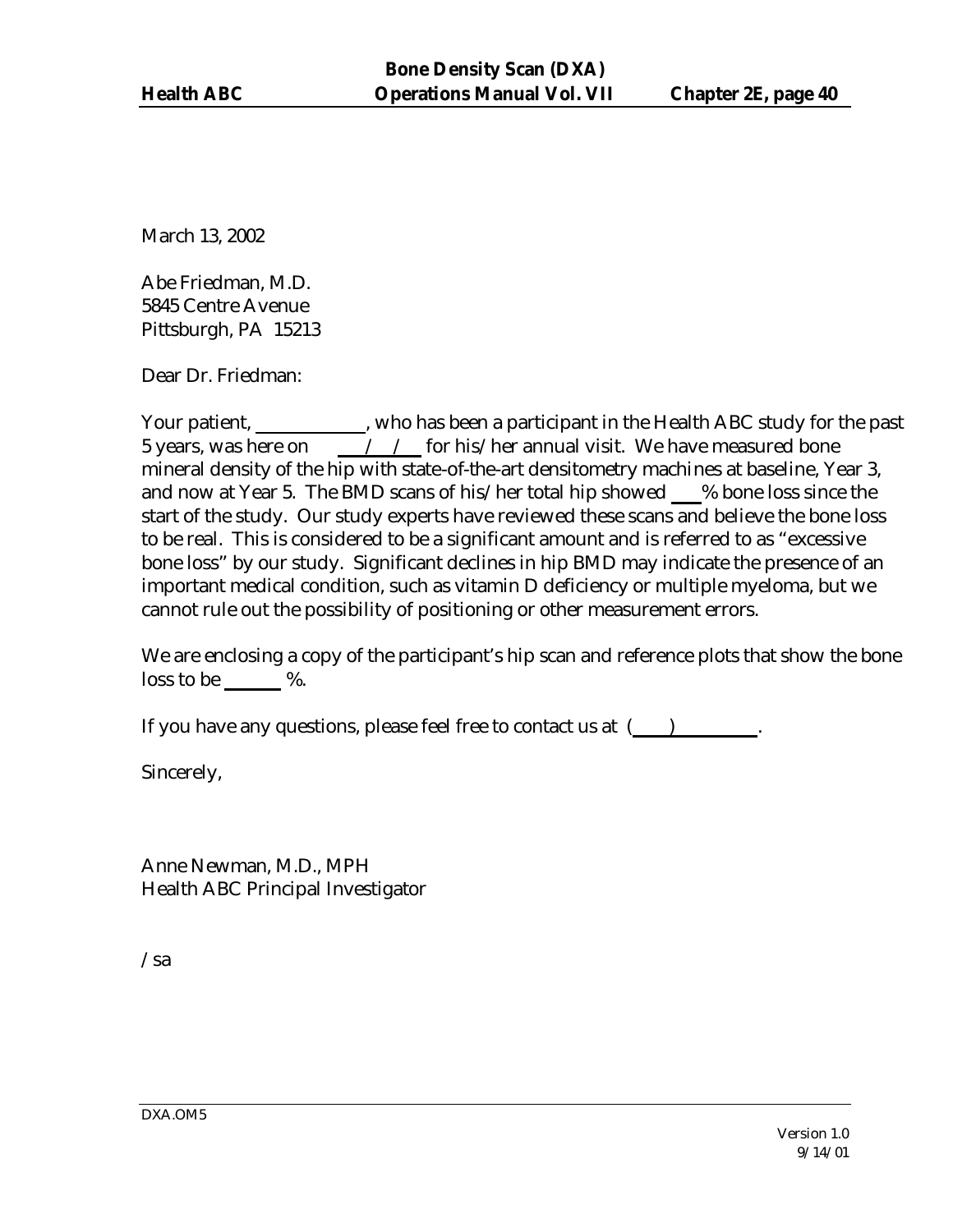# **APPENDIX D. Health ABC Body Composition Results**

#### **BODY COMPOSITION IN MEN**

One of the goals of Health ABC is to determine how weight and body composition (fat and lean muscle mass) affect health as we get older. With age, our weight changes and this is often the result of an increase in body fat along with a decrease in lean mass. These changes in body fat and lean mass may lead to an increased risk for health problems and disability. For example, obesity (high percent body fat) may reduce life expectancy by increasing the risk of developing coronary artery disease, high blood pressure, Type II diabetes, certain types of cancer, and several other diseases including arthritis. Although less common, a person may have too little body fat. Since we need a certain amount of body fat (called essential fat) to maintain normal body functions, older men and women with too little fat may also be at risk for health problems.

The bone density test you had during your most recent Health ABC visit also allowed us to measure your percentage of body fat. It is important to measure percent fat in addition to weight alone since *it is the composition of the weight that may be important and not weight alone*. Your body fat percentage is marked below along with the range of body fat percentage in the Health ABC population. There is no exact level of percent body fat that is definitely associated with risk of health problems or disability among all older adults. As a participant in Health ABC, you are helping us to determine what percentage of body fat either maintains or improves health as we age or increases the risk for poor health or disability as we age.

Your Percent Body Fat: \_\_\_\_\_\_\_ %

Health ABC Range 5%\_\_\_\_\_\_\_\_\_\_\_\_\_\_\_\_\_\_\_\_\_\_\_\_\_\_\_\_\_\_50% 10 15 20 25 30 35 40 45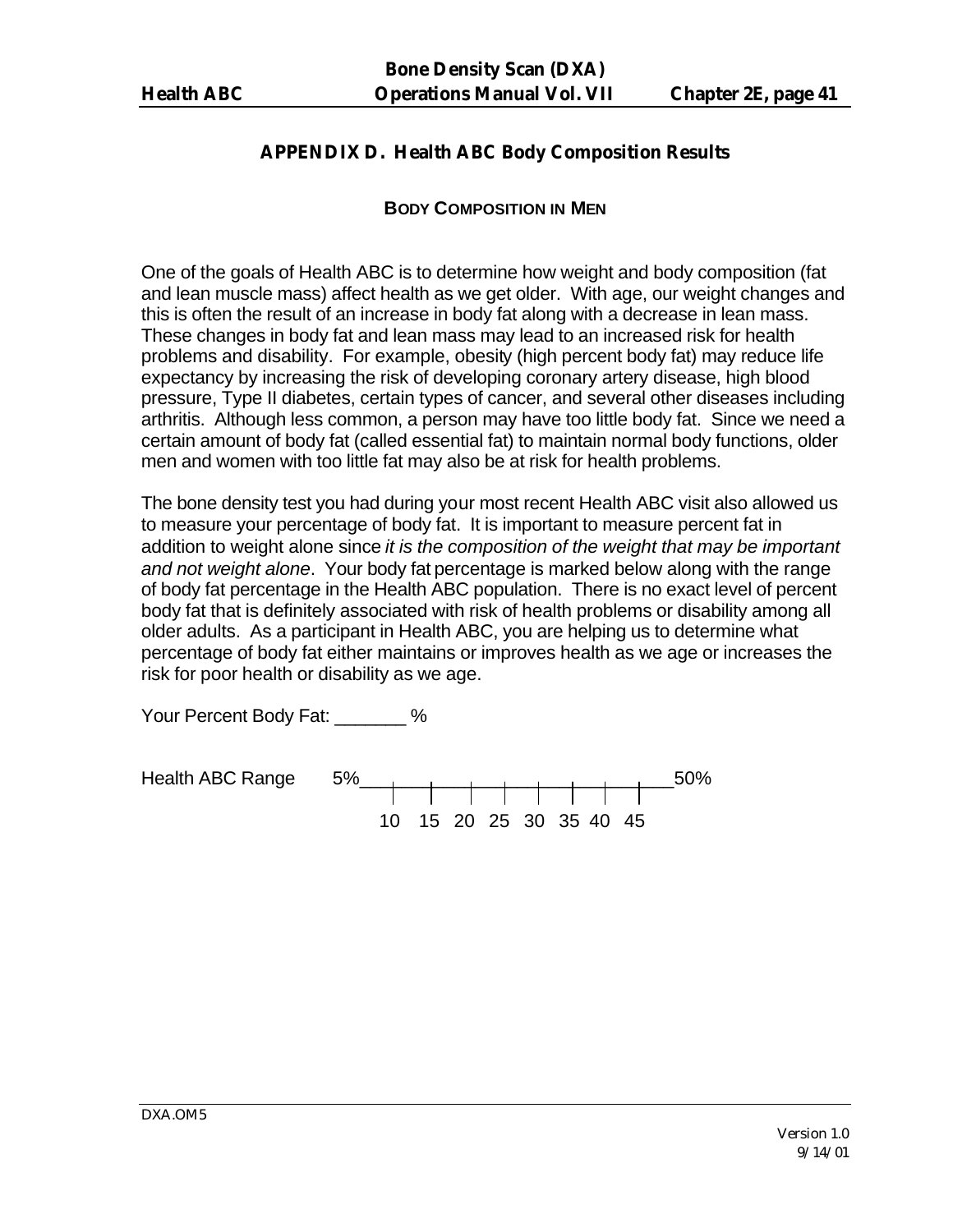#### **BODY COMPOSITION IN WOMEN**

One of the goals of Health ABC is to determine how weight and body composition (fat and lean muscle mass) affect health as we get older. With age, our weight changes and this is often the result of an increase in body fat along with a decrease in lean mass. These changes in body fat and lean mass may lead to an increased risk for health problems and disability. For example, obesity (high percent body fat) may reduce life expectancy by increasing the risk of developing coronary artery disease, high blood pressure, Type II diabetes, certain types of cancer, and several other diseases including arthritis. Although less common, a person may have too little body fat. Since we need a certain amount of body fat (called essential fat) to maintain normal body functions, older men and women with too little fat may also be at risk for health problems.

The bone density test you had during your most recent Health ABC visit also allowed us to measure your percentage of body fat. It is important to measure percent fat in addition to weight alone since *it is the composition of the weight that may be important and not weight alone*. Your body fat percentage is marked below along with the range of body fat percentage in the Health ABC population. There is no exact level of percent body fat that is definitely associated with risk of health problems or disability among all older adults. As a participant in Health ABC, you are helping us to determine what percentage of body fat either maintains or improves health as we age or increases the risk for poor health or disability as we age.

Your Percent Body Fat:  $\%$ 

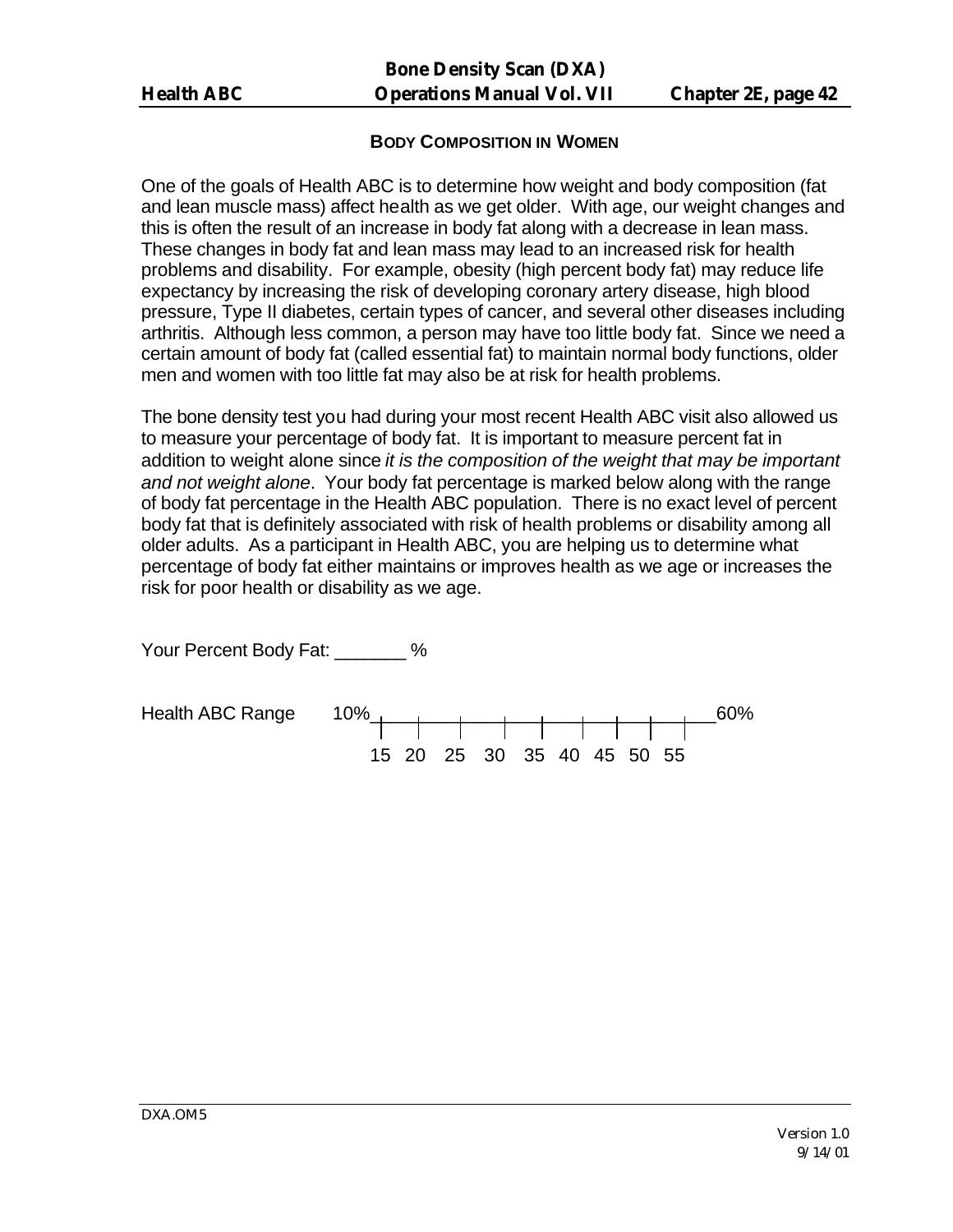# **APPENDIX E. CROSS CALIBRATION PHANTOM PROTOCOLS**

The following protocols are included in this Appendix:

**European Spine Phantom Protocol**

**Whole Body Phantom Protocol**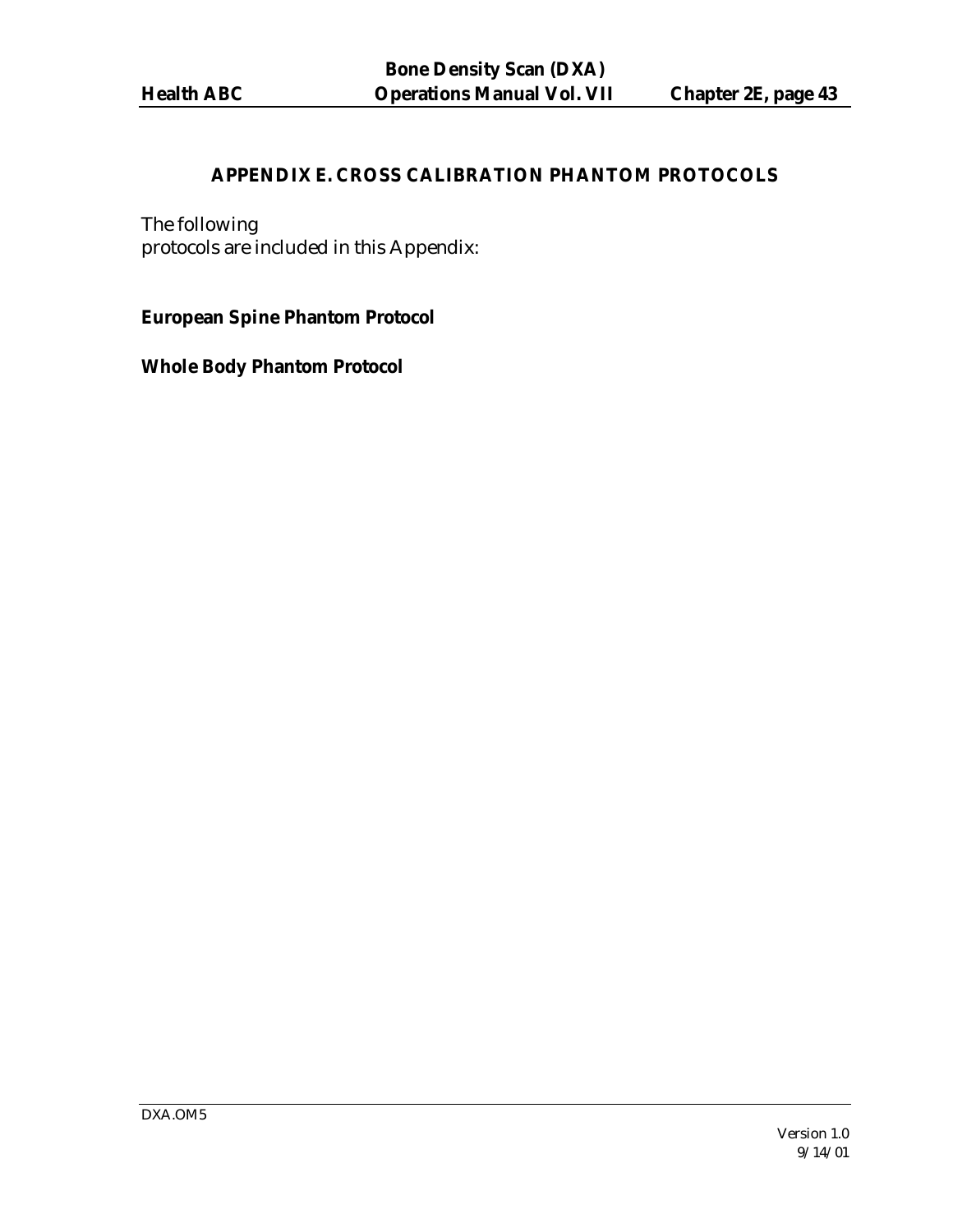# **DXA Scanner Cross-Calibration using the European Spine Phantom (ESP)**

#### **European Spine Phantom (ESP) Scanning**

1. Create a Patient Biography in the following manner.

### Name : **ESP 123**

Pat ID : Enter the phantom serial number.

*Please use zeros (Ø) in the biography and not the letter "O".*

*All other fields in the Patient Biography should be left blank.*

2. Place the ESP on the mat. Make sure it is straight on the table. Use a ruler to align the phantom and move the cross hairs head to foot along the length of phantom to check the alignment.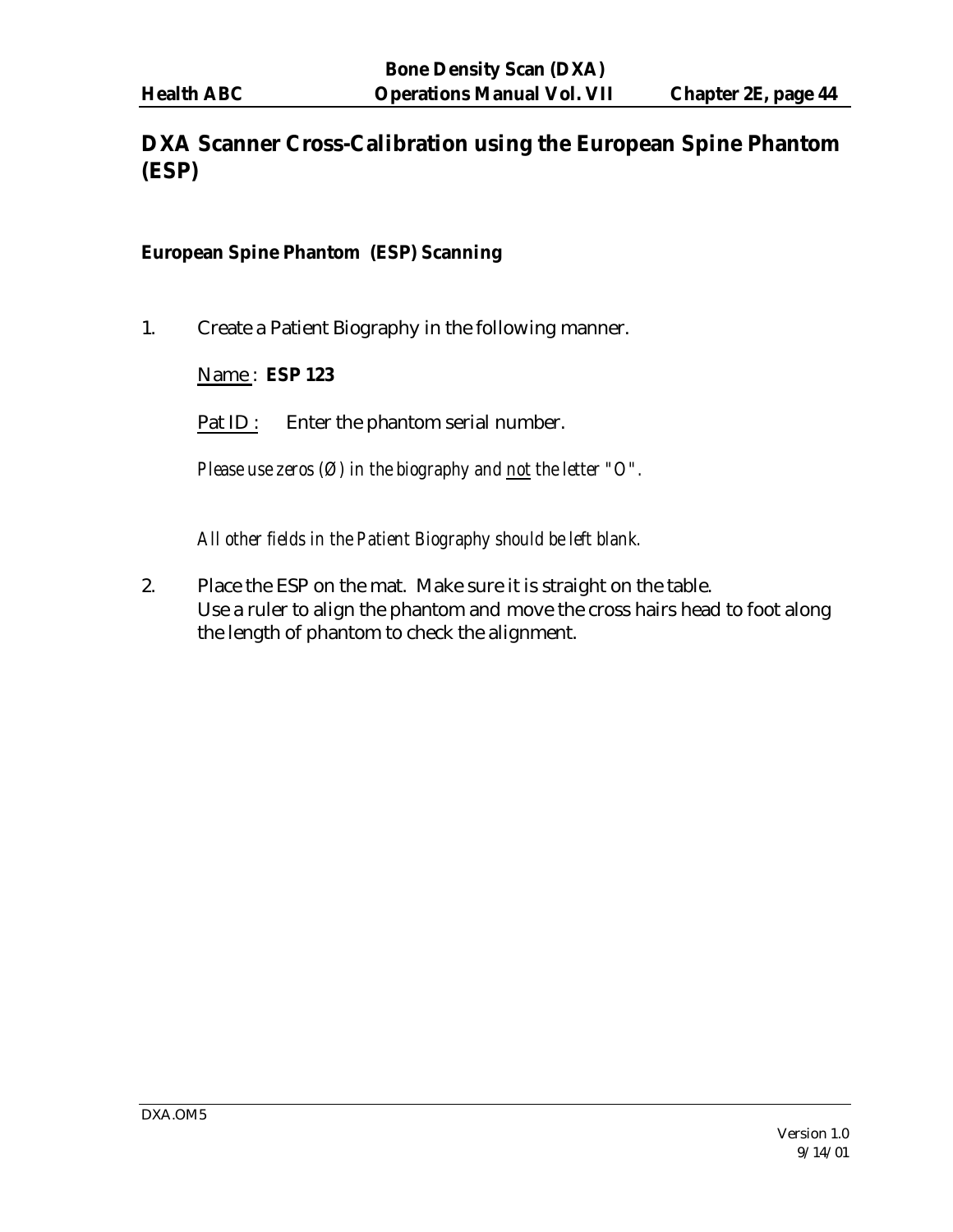



#### **CORRECT POS ITION OF THE ESP IN TH E S CAN TAB LE**

3. Go to the scan menu <F3> and choose "Spine". Then select the default '**Array Spine'** as the scan type. After the arm moves to the back press <Enter>. The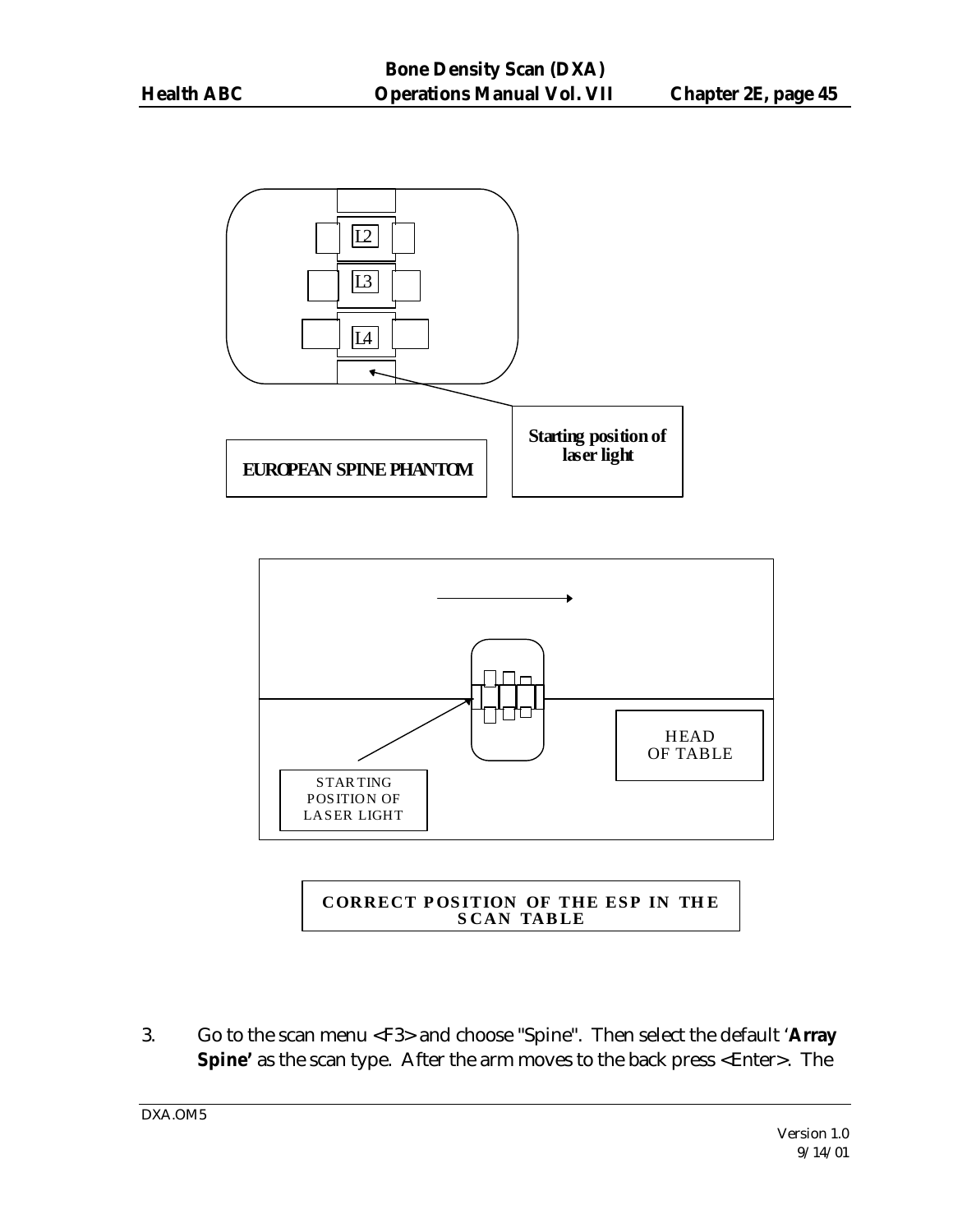arm will move forward to the correct centering point for the scan.

4. Move the arm to center the red laser positioning light over the black line on 'L5' of the ESP. Note that the ESP consists of only 3 complete vertebra (L2, L3, L4).

**Set scan length to 4 inches** or approximately 10 cm.

5. Press  $\leq$  **F2**  $>$  to Scan.

Use < **F3** > (rescan) if the Phantom is not centered or does not have all vertebrae visualized.

Allow the scan to finish on its own; please do not stop it prematurely.

#### *Creating a European Spine Phantom (ESP) Baseline Analysis*

- 1. Select Region of Interest (ROI).
- A) The width of the ROI should be 116 pixels. The ROI height should be 87.
- B) Center the ROI so the Spine Phantom is in the middle.
- C) Ensure that the intervertebral markers lie within the intervertebral spaces.

Press **<End>**.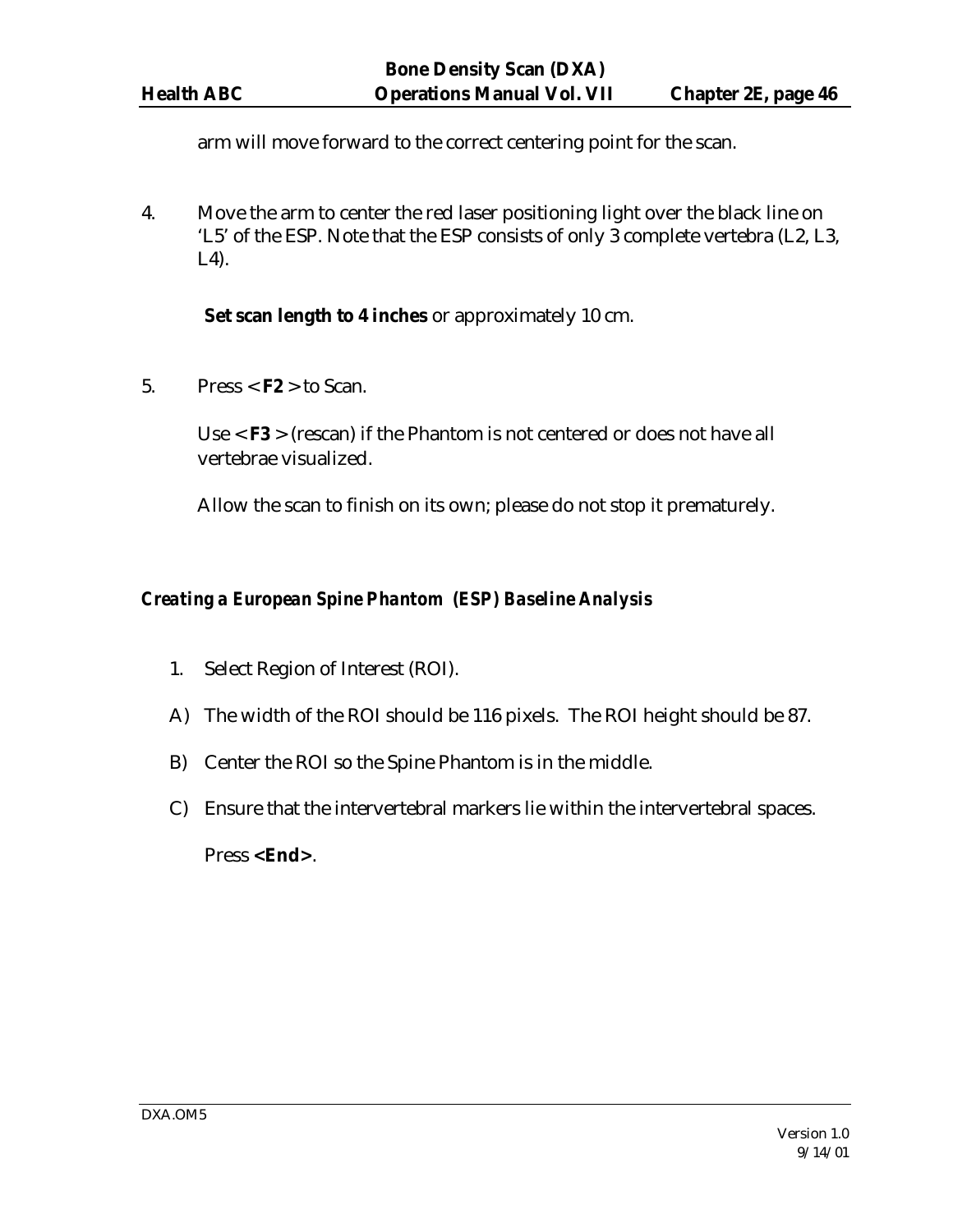2. Mark Inter vertebral Spaces.

Be sure the lines are centered in the spaces between each vertebrae. They must not intersect any of the vertebral bodies.

#### Press **<End>**.

- 3. Label Vertebrae.
	- A) Label the vertebrae L2 L4.

Press **<End>**.

B)At this point, the QDR begins its calculations of the soft tissue and bone thresholds. Wait until the calculations are completed before processing any further.

# 4. **DO NOT INSERT OR DELETE ANY POINTS**.

Press **<End>**.

- 5. Print the Report Screen.
- 6. Add the scan to your QC database.
- 7. Archive the baseline scan to an optical or floppy disk.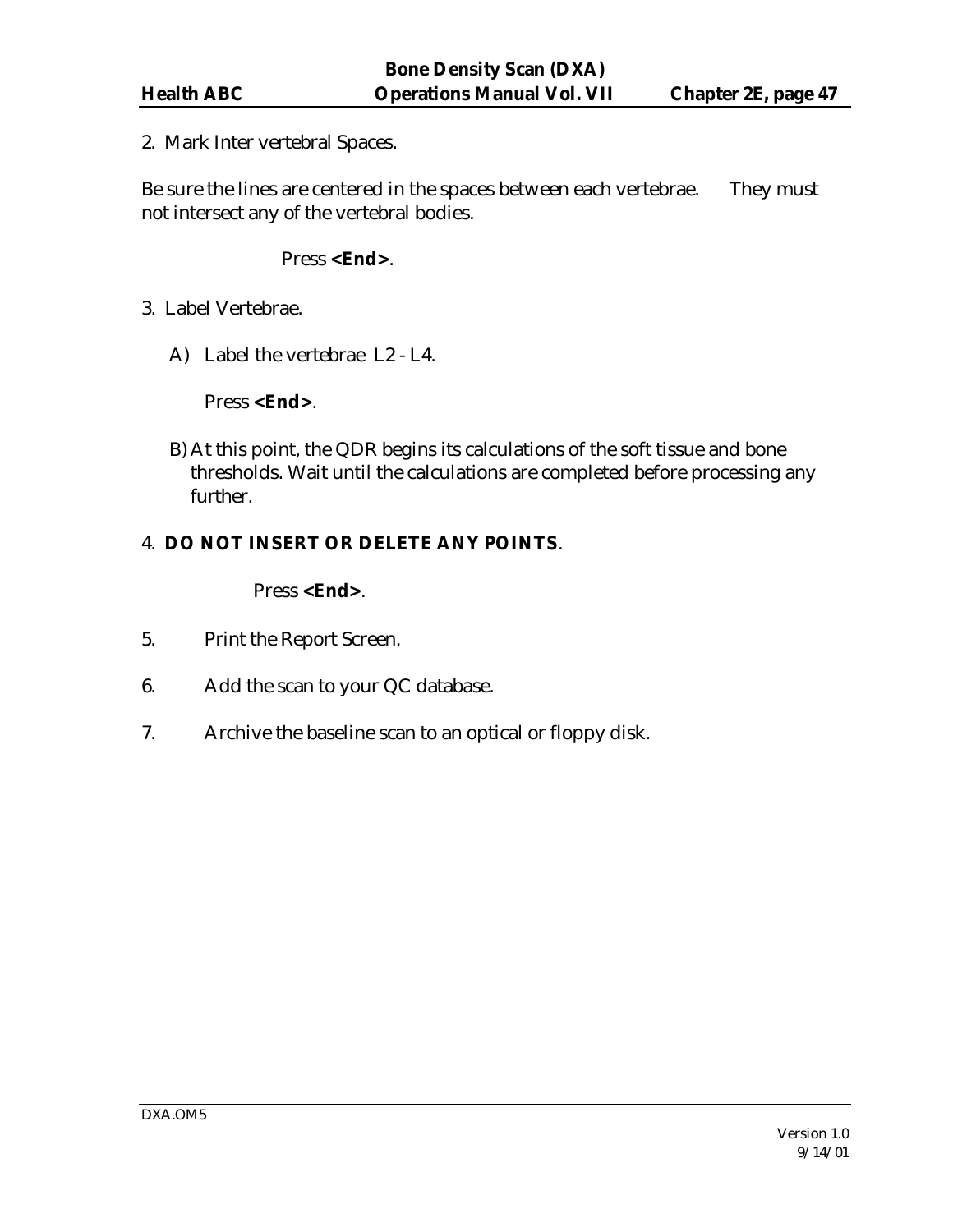#### *European Spine Phantom (ESP) Compare*

- 1. Once a baseline European Spine Phantom scan has been established, use that scan as the reference scan within the Compare feature menu for all subsequent scans.
- 2. After a subsequent scan has been performed, choose Compare at the Analyze menu.
- 3. Highlight the baseline European Spine Phantom scan and press **<ENTER>**
- 4. Analysis.
- A) Two images are displayed on the screen. The one on the left is the present scan.
- B) The ROI and bone outline are automatically placed over the scan. Using the arrow keys, move the entire box so it matches as best as possible over the image. When comparing spine scans, move the ROI up and down or left and right as necessary. Press **<End>**.
- C) Mark Intervertebral Spaces. If the ROI was matched correctly, no adjustment should be necessary.

Press **<End>**.

D) Label Vertebrae (L2 - L4). This is done automatically. Press **<End>**. At this point, calculations begin. Please do not interrupt them.

# E) **DO NOT INSERT OR DELETE ANY POINTS.**

#### Press **<End>**.

- F) The Report Screen is generated.
- G) Add the scan to your QC database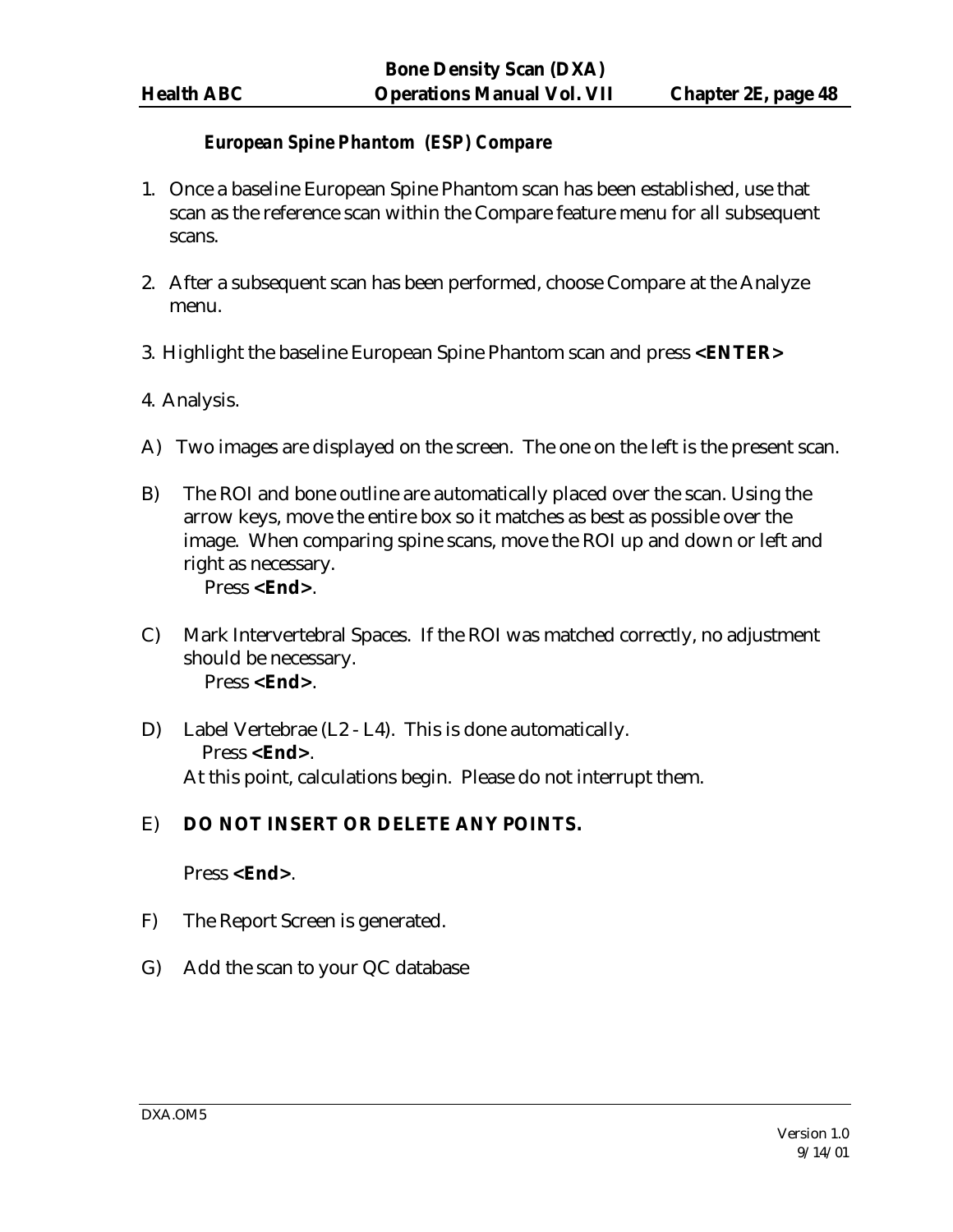#### **Whole Body Phantom Protocol**

# **I. PHANTOM ASSEMBLY**

Before lifting or transporting the phantom, break it down into its individual components. Use care, the impact force of a phantom component dropped from table height can cause severe injury, particularly if the impact is delivered through one of the phantom's beveled edges. Having another person help move the phantom components is strongly recommended.

A thin, gray PVC sheet is attached to the large white plastic piece that contains the two plastic locating pins. This HDPE/PVC combination is the bottom layer (base) of the phantom. Position it on the scanner table such that the PVC is on the bottom (i.e., the gray PVC is in contact with the table pad and the two plastic locating pins project out of the plane of the table towards the ceiling.

Place the second large white plastic piece on top of the phantom base, using the locating pins as a guide. The second piece should be placed such that the beveled edge forms a "V" with the base.

Next, place the medium size white plastic pieces on the phantom, again forming a "V" with the two beveled edges of the middle pieces. Then place the small white plastic pieces on top, forming another "V" with the small pieces. The final assembly will form a pyramid (see Figure 1, side view). This is the only valid configuration for the phantom measurement. All other configurations including adding materials to the phantom, removing pieces of the phantom, scanning the phantom upside down, etc., violate the intended use of the phantom and may produce invalid results.

# **II. PHANTOM POSITIONING**

Carefully position the whole body phantom in the center of the scanner table with the head of the phantom at the head of the table. Allow 24" (61 cm) of empty air space at the head of the table. Carefully position the phantom parallel with the long axis of the table, using the table pad markings as a guide. When properly centered, there will be a constant 3.5" (8.9 cm) gap between the side of the phantom and the front and back limits of the 4500A scanner table (see Figure 1).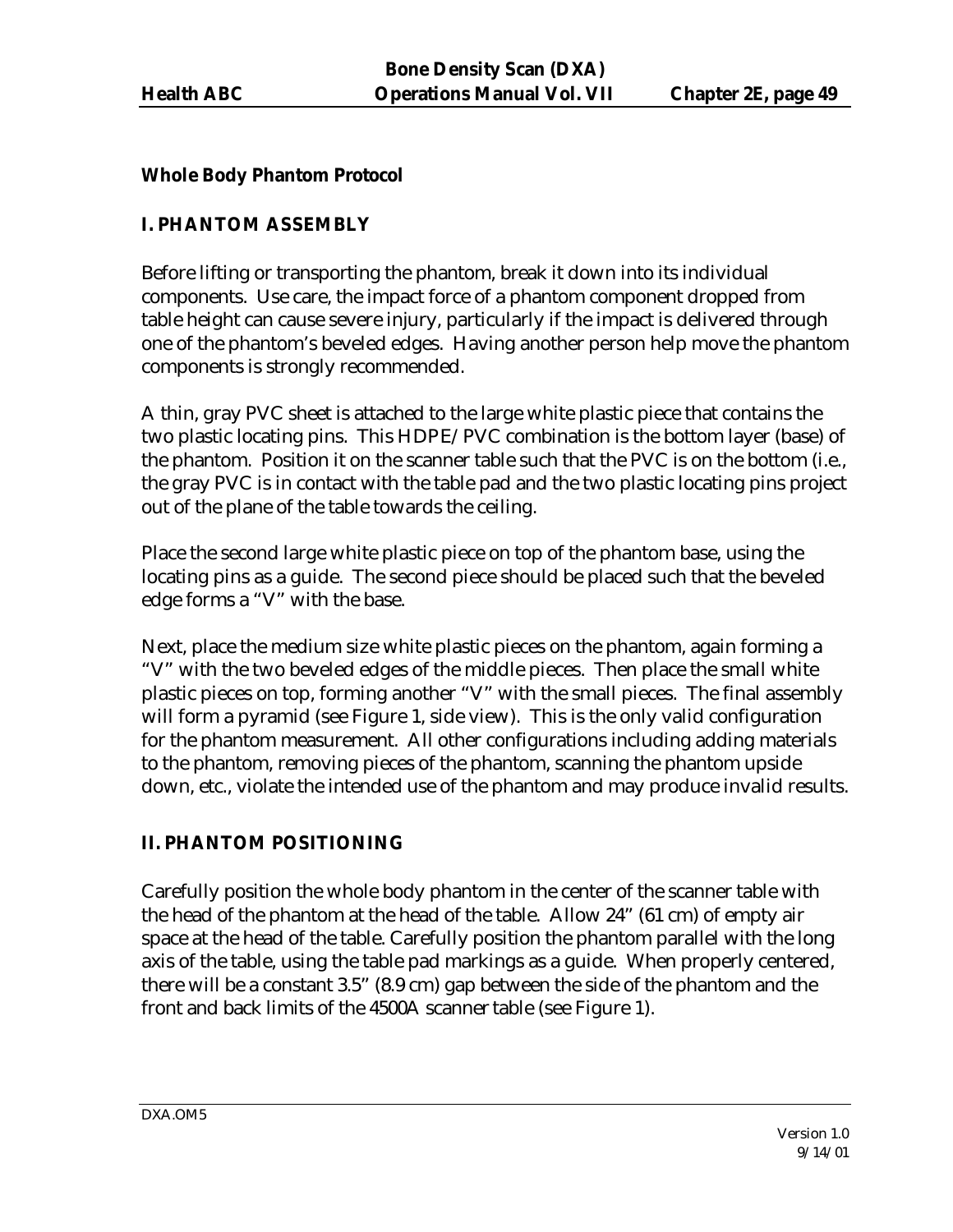

Figure 1. Layout of Whole Body Phantom positioned on the 4500A scanner table. Also shown, the fully assembled phantom viewed from the side. (Note that the amount of empty space between the side of the phantom and the sides of the table will vary depending upon scanner model).

# **III. DATA ACQUISITION - SCANNING THE WHOLE BODY PHANTOM**

Make sure that the phantom is centered, is parallel to the long axis of the table and is correctly oriented with respect to the head of the table. Enter "**WB PHANTOM #xxx**" in the Patient Name field of the Patient Biography (where **xxx** is the serial number of the Whole Body Phantom). Remove all artifacts from the table surface. Extraneous objects in the scan field will interfere with the measured results in an unpredictable fashion.

Select the standard Adult Whole Body scan mode commonly employed at your facility. Accept the default scan length and scan width. Perform a complete scan of the entire table surface including the phantom. Do not interrupt the scanner during the measurement.

Carefully inspect the scan image to ensure that the phantom was (i) centered, (ii) parallel to the long axis of the scanner table and (iii) the phantom's head appears at the top of the image. If the scan image appears satisfactory, proceed to the analysis section. If not, carefully reposition the phantom according to the instructions in Section II and repeat the scan.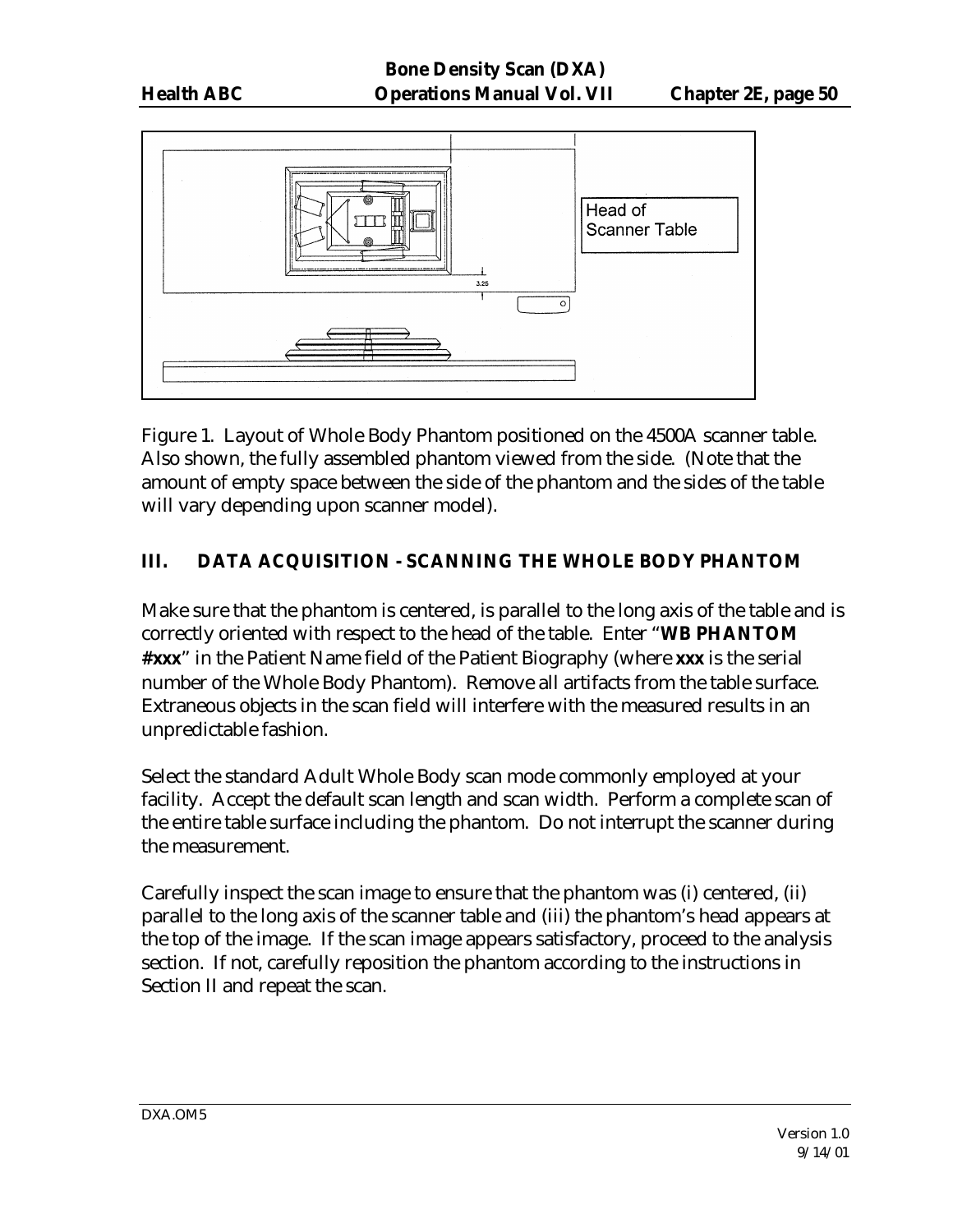# **IV. ANALYSIS**

# **A. General Comments**

The goal of the analysis is to carefully delineate the various body regions in a standard and reproducible fashion, so that measured results will reflect instrument performance, not variations in analysis techniques. Of particular importance are the placement of the head ROI cutline and the cutlines that delineate the ribs, since these two regions affect global body composition and BMD. It is essential that the baseline measurement is technically adequate and that the analysis is performed by direct comparison to the sample analysis on the Hologic diskette labeled: "SAMPLE ANALYSES: WB PHANTOM".

#### **B. Specific Instructions - Hologic QDR systems**

Follow the instructions in Sections II and III to acquire a technically adequate scan of the Whole Body phantom. Restore the appropriate scan from the Hologic diskette labeled "SAMPLE ANALYSES: WB PHANTOM" to the analysis workstation. (See Table 1 for the correct scan to restore for your QDR model). Select the newly acquired WB Phantom scan. Then use the Compare feature to register the ROI cutlines of the Sample scan to the newly acquired scan of the WB Phantom. Once the ROI's have been matched as nearly as possible, complete the analysis and print the first and last pages of the report. Archive the baseline measurement for safekeeping but do not delete it from the analysis workstation. All future whole body phantom measurements will be compared to the initial baseline measurement. After the initial measurement, the sample scan restored from the sample diskette should be deleted.

| <b>QDR MODEL#</b>             | <b>WB PHANTOM SCAN (RESTORE</b><br><b>FROM SAMPLE DISK)</b> |
|-------------------------------|-------------------------------------------------------------|
| 1000W, 1500, 2000 Pencil beam | 1000/1500/2000 Pencil WB Phantom                            |
| 2000 Fan Beam                 | 2000 Fan WB Phantom                                         |
| 4500W                         | 4500W WB Phantom                                            |
|                               |                                                             |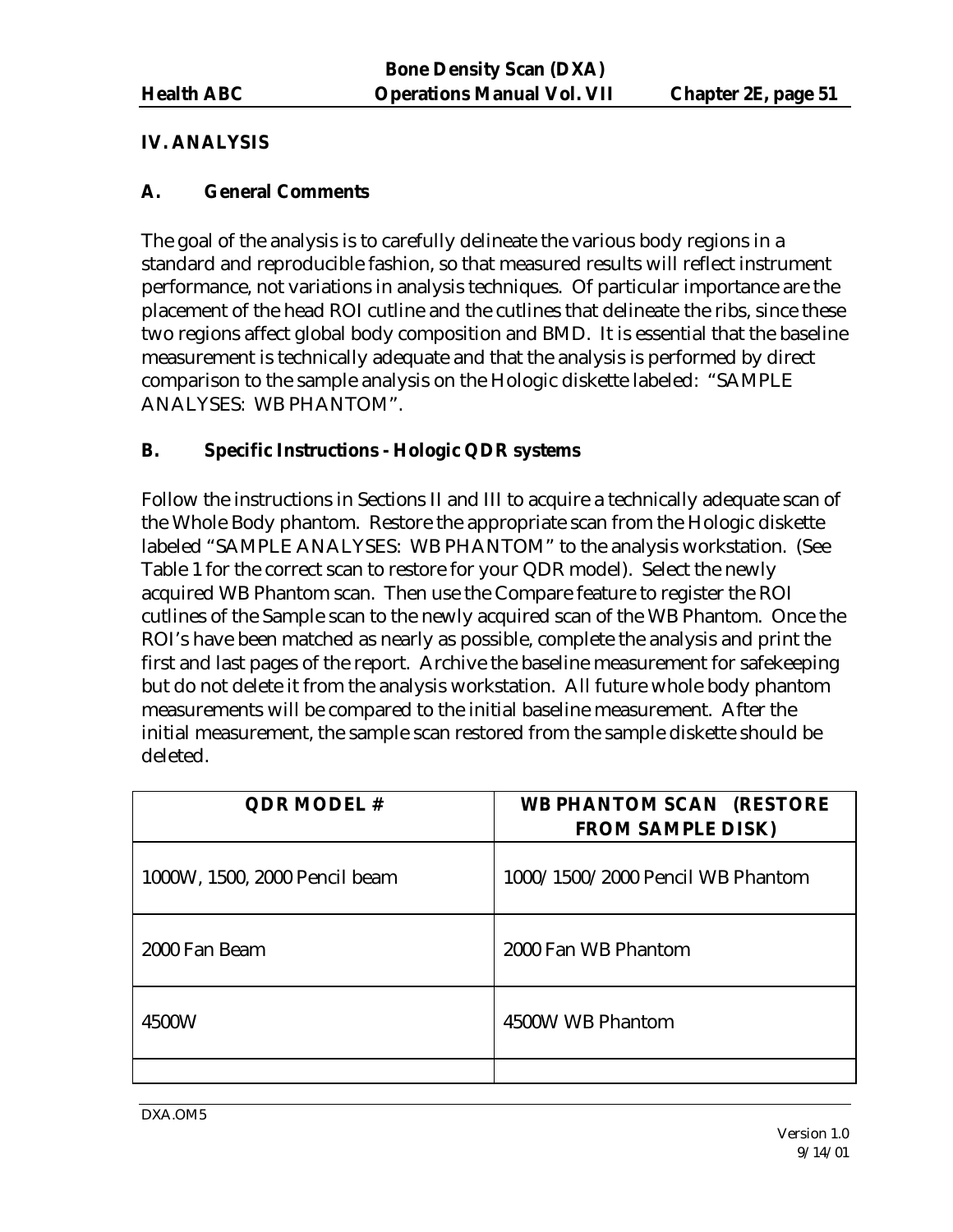| I |
|---|
|   |

4500A 4500A WB Phantom

Table 1. Scans to restore for a given QDR model #.